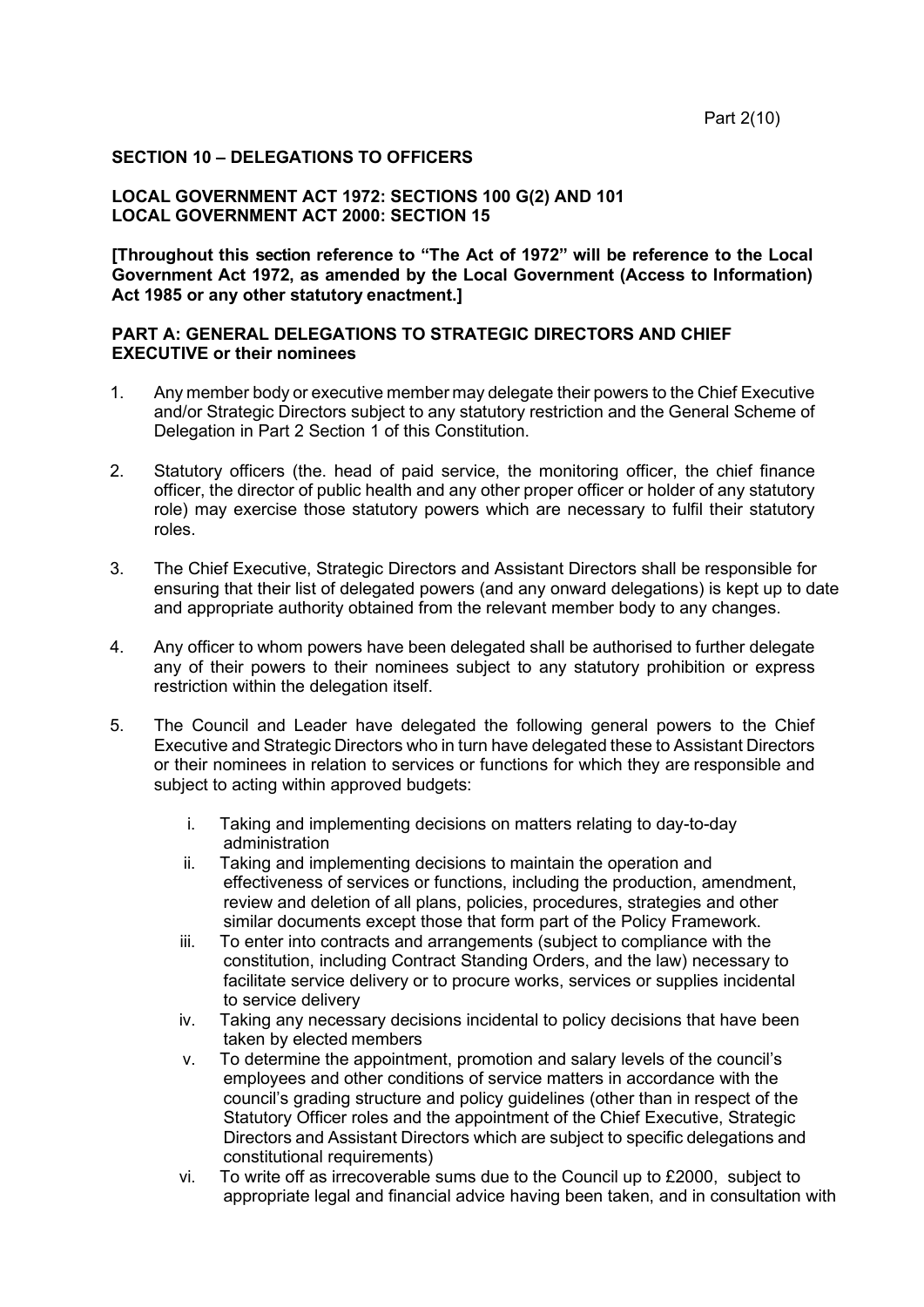Portfolio Holder and/or Leader where considered appropriate by the Chief Executive

- vii. To obtain all necessary tenders and completion of contracts to give effect to the agreed revenue budget and capital programme, subject to compliance with Contract Standing Orders, Financial Regulations and the key decision regime.
- viii. To prepare reports for member bodies or executive members that comply with the access to information regime, the Council's standing orders and any other legal requirements. All reports to member bodies must have been signed off prior to publication by legal services and finance in accordance with the procedures of the council's committee management process
- ix. To approve requests for ex gratia payments to complainants up to and including£1000 in relation to upheld complaints or in consultation with the chief finance officer in relation to other complaints where a financial remedy is considered to be appropriate and to make arrangements for the payment of any awards made by a court, a tribunal or other regulatory body.
- x. To make a formal response on behalf of the County Council, to any White Papers, Green Papers, Government Consultation Papers, or other consultative document which do not have policy implications and/or are substantially technical or operational in nature in consultation with the Leader and/or relevant Portfolio Holder(s) and/or Chairs of Overview and Scrutiny on the proposed response.
- xi. Authorizing responses to planning licensing and similar consultations within their area of responsibility which do not have policy implications and/or are substantially technical or operational in nature in consultation with the Leader and/or relevant Portfolio Holder(s) and/or Chairs of Overview and Scrutiny on the proposed response save where expressly delegated in Appendix A to Part 2(10)
- 6. Any officer delegating powers to other officers may at any time prior to the exercise of that power in relation to a particular matter withdraw that delegation.
- 7. Any officer exercising delegated powers is obliged to comply with any prescriptive legal duties on the Council and ensure that the implementation of policy complies with legal requirements.
- 8. The Council and the Leader have delegated the specific powers in Part B to the Chief Executive and the Strategic Directors or their nominees.
- 9. Where an officer listed in this Scheme of Delegation is absent for any period, the Chief Executive may nominate in writing another officer to act in their place during their absence and shall make a record of all such nominations.
- 10. The exercise of functions delegated to officers under this scheme must comply with:
	- any legal requirement or restriction;
	- any relevant provision in the Council's Constitution;
	- the Council's policy framework and any other plans and strategies approved by the Council;
	- the relevant in-year budget;
	- the relevant officers' code of conduct;
	- the Council's Financial Regulations and Contract Standing Orders;
	- all other relevant policies, procedures, protocols and provisions.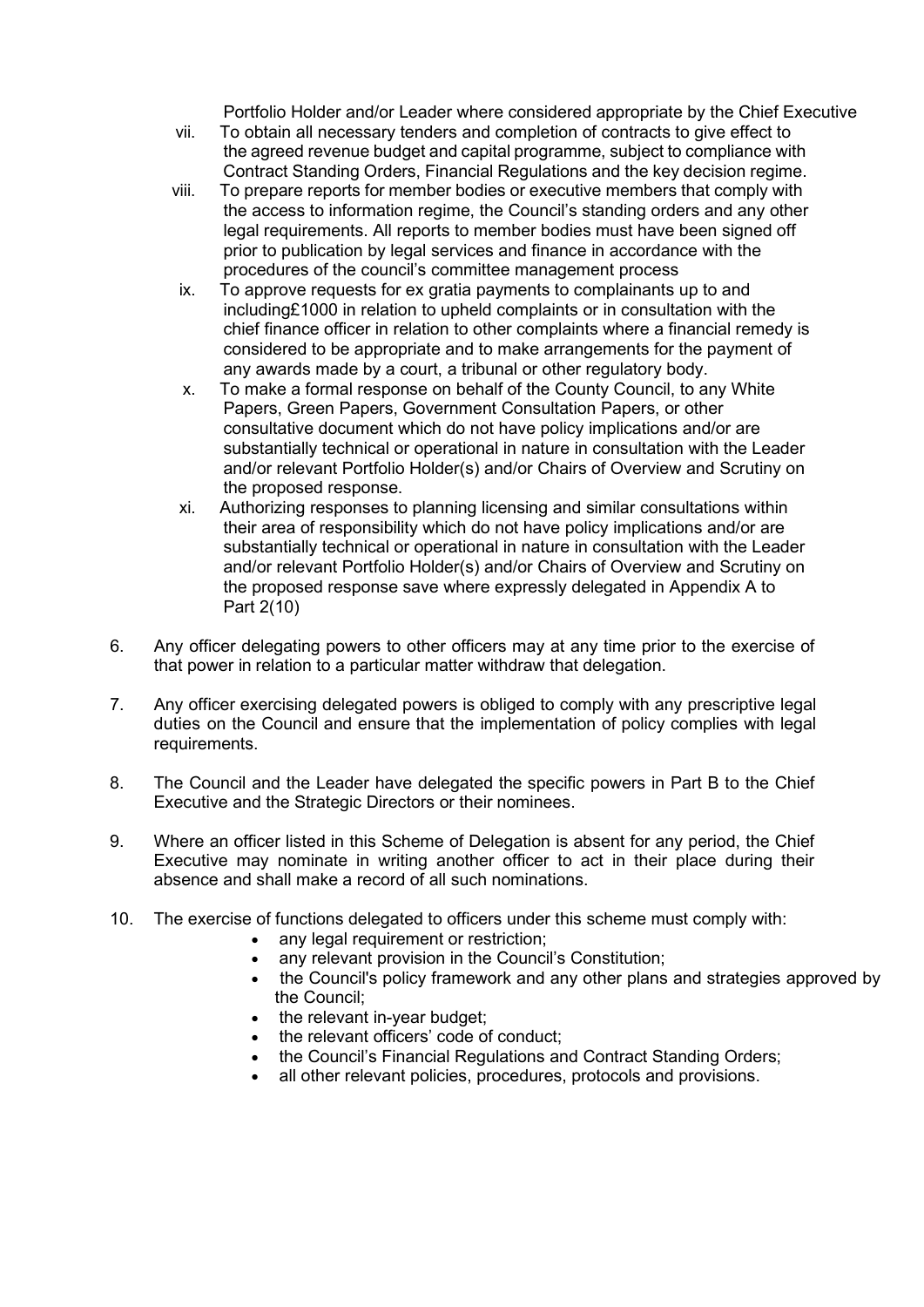#### *Limitations to the Exercise of Delegated Powers*

- 11. Officers in the exercise of functions delegated by this scheme may not change or contravene policies or strategies approved by the Council in the absence of specific delegated authority to do so.
- 12. Where an officer takes a decision under delegated authority on a matter which has significant policy, service or operational implications or is known to be politically sensitive, the officer will first consult with the Leader and/or Portfolio Holder as appropriate before exercising the delegated powers
- 13. When exercising delegated powers, officers shall ensure that local Members are kept informed of matters affecting their divisions.

| <b>Statutory Officer</b>                                                                                      | <b>Post Held</b>                                                  |
|---------------------------------------------------------------------------------------------------------------|-------------------------------------------------------------------|
| <b>Head of Paid Service</b>                                                                                   | <b>Chief Executive</b>                                            |
| <b>Monitoring Officer</b>                                                                                     | Assistant Director for Governance & Policy                        |
| <b>Chief Finance Officer</b>                                                                                  | <b>Strategic Director for Resources</b>                           |
| <b>Proper Officer Registration Services</b>                                                                   | <b>Assistant Director for Business &amp; Customer</b><br>Services |
| Director of Public Health                                                                                     | Director of Public Health                                         |
| Director of Children's Services                                                                               | <b>Strategic Director for People</b>                              |
| Director of Adult Social Services                                                                             | <b>Strategic Director for People</b>                              |
| Proper Officer for purposes of the<br>Health Protection (Notification)<br>Regulations 2010                    | Director of Public Health                                         |
| Proper Officer for all other purposes<br>for which another person has not<br>been appointed as proper officer | <b>Chief Executive</b>                                            |

#### **Statutory Officers**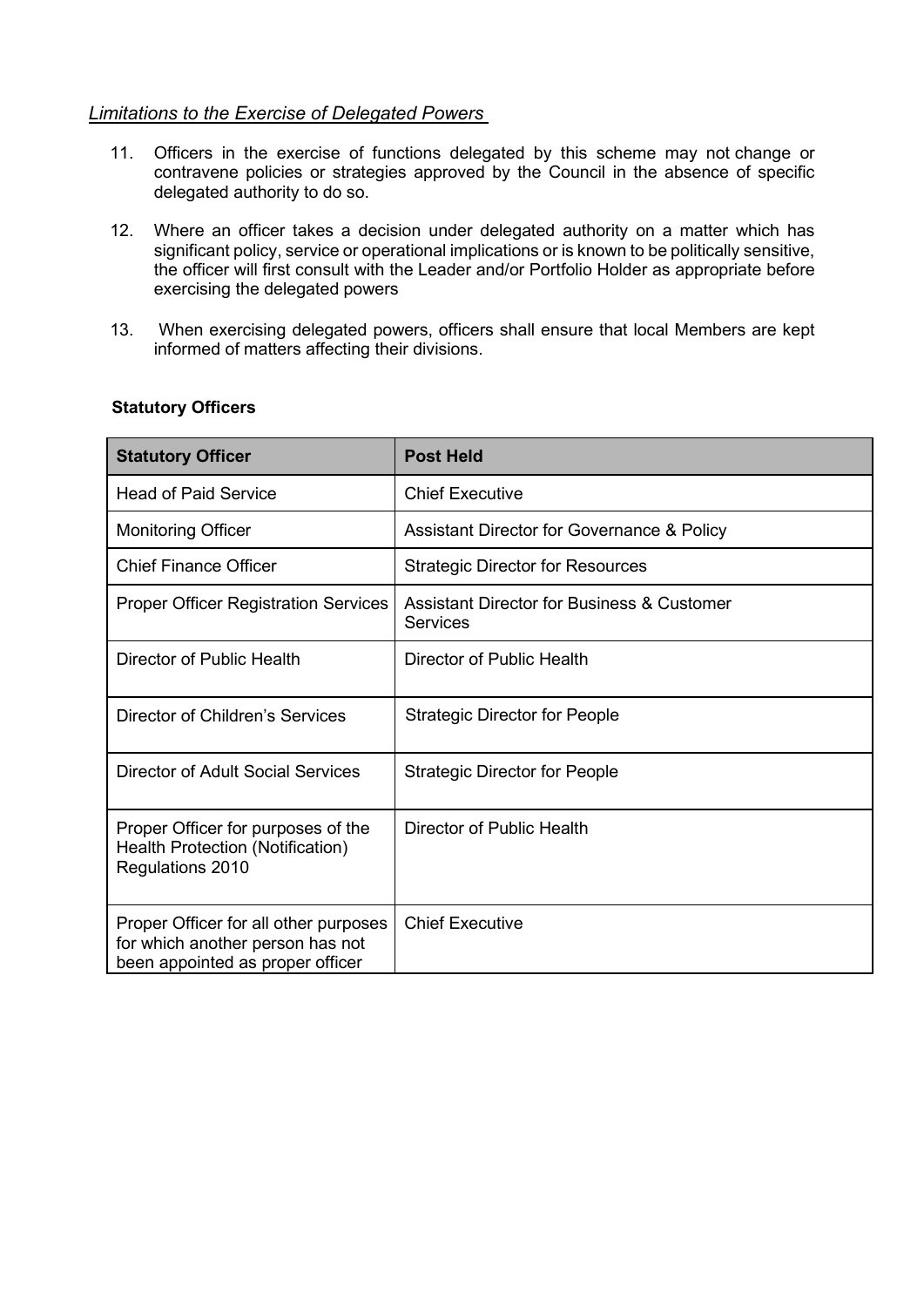#### **PART B – SPECIFIC DELEGATIONS TO SRATEGIC DIRECTORS** AND CHIEF EXECUTIVE or their nominees

# **To the Chief Executive, and to each Director and Statutory Officer are delegated the following powers and decisions including those specific delegations set out in Appendix A to**

**Part 2(10) of this Constitution** The delegations in Appendix A are not exhaustive of the following general powers and decisions and some are additional to them. Any reference in Appendix A to an enactment includes a reference to that enactment as subsequently modified and to the corresponding provision as re-enacted (with or without modification) in any subsequent enactment

Nothing within this Part shall enable officers to make decisions properly reserved within this constitution to Members, or to override any specific delegations properly made by any member body to any group or individual

#### **POWERS IN AN EMERGENCY**

- 1. The Chief Executive is empowered, in consultation with the Leader, Group Leaders and the relevant Portfolio Holder, to take all necessary decisions in cases of emergency provided the Access to Information Rules are met.
- 2. Where the decision involves incurring expenditure for which there is no provision the Chief Executive will also consult with the Strategic Director for Resources before the decision is taken and ensure that the source of funding is identified.
- 3. For the purposes of this section, emergency shall mean any situation in which the Chief Executive believes that failure to act would seriously prejudice the Council or the public interests, and it is not practicable to call an urgent meeting or to defer the decision to the next meeting of the relevant decision-making body. The emergency period ends at the point at which these criteria are no longer met.
- 4. Details of the exercise of this power by the Chief Executive will be included in the annual report to Council under Standing Order 19.1 and reported to the next appropriate meeting of the relevant decision-making body following conclusion of the emergency period.

#### **CHIEF EXECUTIVE**

- 1. All the reasonably necessary powers and decisions required to enable the Chief Executive to fulfil the role of Head of Paid Service
- 2. All the reasonably necessary powers and decisions required to enable the Chief Executive to fulfil the role of Returning Officer for County Elections
- 3. All the reasonably necessary powers and decisions required to enable the Chief Executive to fulfil the role of Proper Officer for any purpose for which another person has not been appointed as proper officer
- 4. Those specific powers and delegations set out in Appendix A to Part 2(10)

#### **STRATEGIC DIRECTOR FOR RESOURCES**

- 1. All the reasonably necessary powers and decisions required to enable the Strategic Director for Resources to fulfil the role of chief finance officer
- 2. To approve bids for external funding not exceeding £250,000 and where
	- a. The bid will not commit the Council to funding in excess of £50,000 and the service can provide the funding from within its existing budget or
	- b. the bid is a partnership submission in which the County Council is one of several bodies and the council's involvement in the partnership has been validly authorised or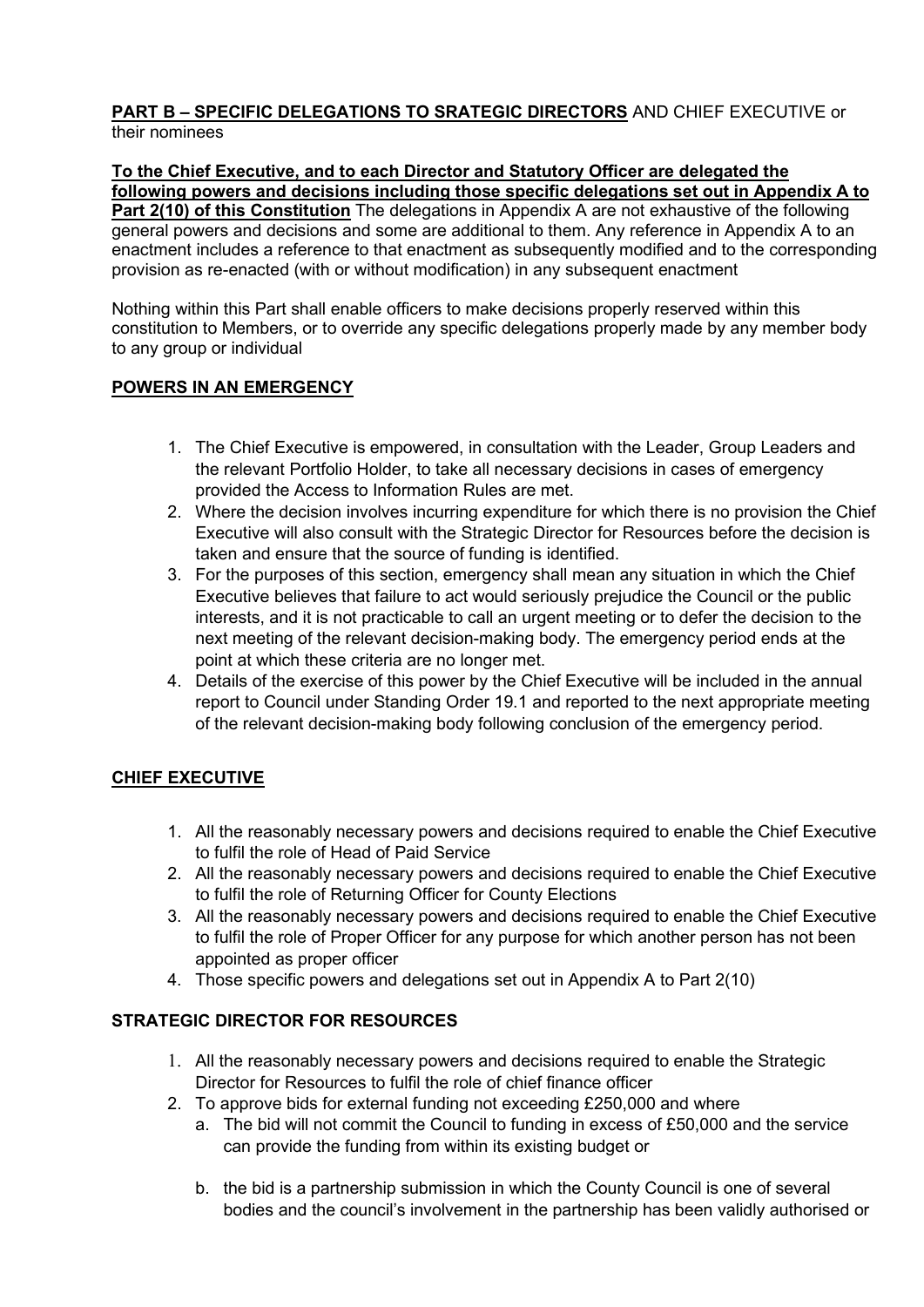- c. the bid is made to further a scheme that has already been validly approved by the appropriate member body.
- 3. Those specific powers and delegations set out in Appendix A to Part 2(10)

### **STRATEGIC DIRECTOR FOR PEOPLE**

- 1. All the reasonably necessary powers and decisions required to enable the Strategic Director for People to fulfil the role of Director of Children's Services and Director of Adult Social Services and to facilitate the provision of the Council's statutory functions in the area of social care (save where there is a specific delegation in Appendix A to Part 2(10) to the Strategic Director for Communities)
- 2. Those specific powers and delegations set out in Appendix A to Part 2(10)

#### **STRATEGIC DIRECTOR FOR COMMUNITIES**

- 1. To exercise in consultation with the relevant Portfolio Holder and as appropriate the Chair of the Regulatory Committee all of the functions of the Council as a highway, traffic, street, street works, access, transport, waste disposal, weights and measures, flood, hazardous substances and planning authority under any legislation, and any functions incidental to or assisting in the exercise of such functions, other than any powers:
	- expressly and specifically delegated to the Chief Executive or Strategic Director for **Resources**
	- to acquire an interest in land (voluntarily or compulsorily)
	- to adopt or vary or submit to the secretary of state for examination a local development document or a document in the Policy Framework
	- to determine any charges payable by a user of the highway or of parking places provided by the council as a traffic authority or any other charges payable by the general public where the council is given a discretion to determine the amount of the charge by a statutory provision specific to that particular kind of charge
	- make a statutory order, regulation or byelaw other than one expressly delegated to him or her in Appendix A to Part 2(10)

and provided that any limitation or restriction on the exercise of any powers imposed in relation to a specific delegation in Appendix A to Part 2(10) is observed.

2. Those specific powers and delegations set out in Appendix A to Part 2(10)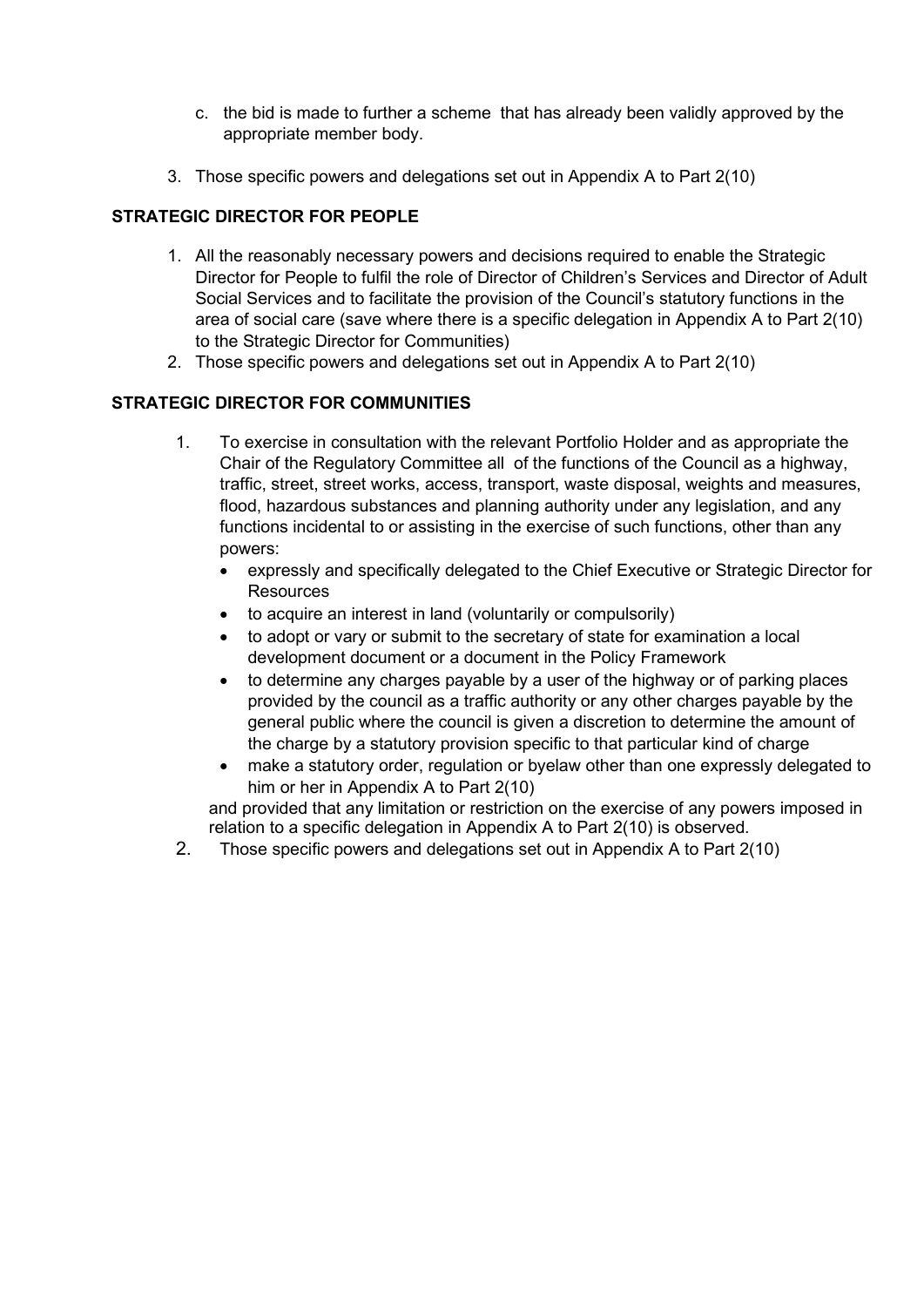#### **Appendix A to Part 2(10) Chief Executive and Strategic Directors:**

|                | CHIEF EXECUTIVE, STRATEGIC DIRECTORS or their nominees                                                                                                                                                                                                                                                                                                                                                                                                                                                                                                                                                 |                                                                                                                                                                                                                                                                                                                                          |                                                                                                                                                                 |  |
|----------------|--------------------------------------------------------------------------------------------------------------------------------------------------------------------------------------------------------------------------------------------------------------------------------------------------------------------------------------------------------------------------------------------------------------------------------------------------------------------------------------------------------------------------------------------------------------------------------------------------------|------------------------------------------------------------------------------------------------------------------------------------------------------------------------------------------------------------------------------------------------------------------------------------------------------------------------------------------|-----------------------------------------------------------------------------------------------------------------------------------------------------------------|--|
|                | <b>Powers and duties</b>                                                                                                                                                                                                                                                                                                                                                                                                                                                                                                                                                                               | <b>Statutory Reference</b>                                                                                                                                                                                                                                                                                                               | <b>Function Type</b>                                                                                                                                            |  |
| 1              | The strategic director originating the<br>report or, in the case of a joint report, the<br>first named strategic director, to decide<br>what are the background papers used or<br>referred to in the preparation of the report,<br>to list the background papers on the report<br>and to make a copy of the background<br>papers available for public inspection.                                                                                                                                                                                                                                      | Sections $100 D(1)(a)$<br>and $100 D(5)(a)$ ,<br>The Act of 1972;<br>Regulations 15 and<br>20, Local Authorities<br>(Executive<br>Arrangements)<br>(Meetings and<br>Access to<br>Information)<br>(England)<br>Regulations 2012 as<br>amended;<br><b>Local Government</b><br>(Access to<br>Information)<br><b>Variation Order</b><br>2006 | Non-executive -<br>reports to the full<br>council and its<br>committees<br>Executive - reports<br>to cabinet, its<br>committees and<br>officer key<br>decisions |  |
| $\overline{2}$ | The strategic director proposing to take a<br>report to a member body in respect of a<br>key decision or strategic director<br>proposing to take a key decision is<br>responsible for giving prior notice of that<br>decision to the monitoring officer in<br>accordance with the Access to<br>Information Regime.                                                                                                                                                                                                                                                                                     | Regulations 8 to 11<br><b>Local Authorities</b><br>(Executive<br>Arrangements)<br>(Meetings and<br>Access to<br>Information)<br>(England)<br>Regulations 2012                                                                                                                                                                            | Executive -<br>reports to cabinet<br>and its committees<br>or other member<br>bodies making key<br>executive<br>decisions                                       |  |
| 3              | The strategic director prior to taking a key<br>decision is responsible for making any<br>reports received available for public<br>inspection unless it would disclose<br>confidential or exempt information as<br>defined in the Access to Information<br>Regime.                                                                                                                                                                                                                                                                                                                                     | <b>Local Authorities</b><br>(Executive<br>Arrangements)<br>(Meetings and<br>Access to<br>Information)<br>(England)<br>Regulations 2012                                                                                                                                                                                                   | Executive                                                                                                                                                       |  |
| 4              | The strategic director immediately after<br>making a key decision is responsible for<br>producing a written statement setting out<br>the decision, the reasons for the decision,<br>any options considered or rejected, any<br>reports taken into account, any interest<br>declared by a member consulted in<br>respect of the decision and any<br>dispensation granted by the standards<br>committee and sending the written<br>statement and any reports taken into<br>account to the monitoring officer who will<br>make the written statement and any<br>accompanying reports available for public | Regulation 13<br><b>Local Authorities</b><br>(Executive<br>Arrangements)<br>(Meetings and<br>Access to<br>Information)<br>(England)<br>Regulations 2012<br>Regulations 14 and<br>20, Local Authorities<br>(Executive                                                                                                                     | Executive                                                                                                                                                       |  |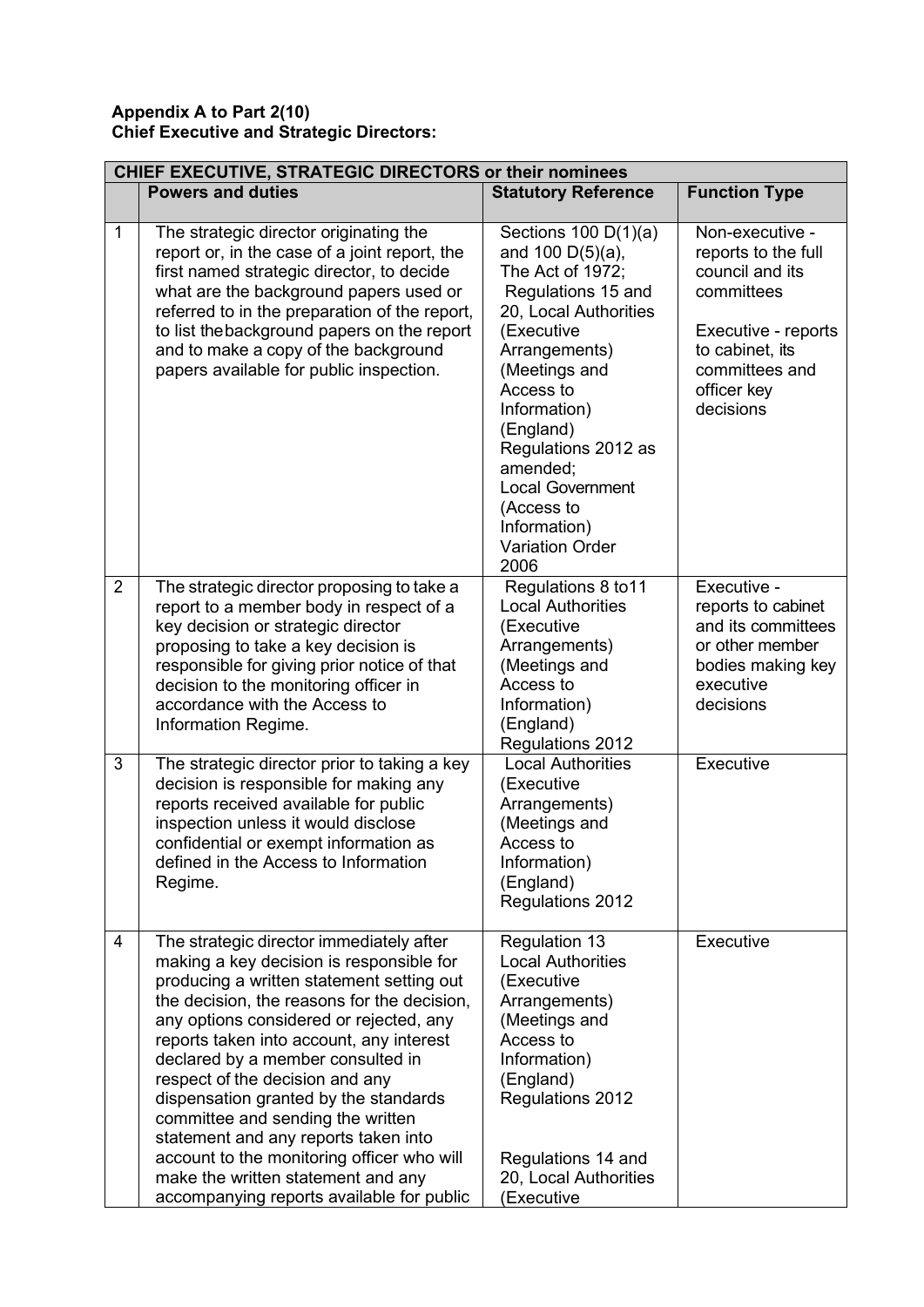| inspection unless it would disclose<br>confidential or exempt information. | Arrangements)<br>(Meetings and<br>Access to<br>Information)<br>(England)<br>Regulations 2012 |  |
|----------------------------------------------------------------------------|----------------------------------------------------------------------------------------------|--|
|                                                                            |                                                                                              |  |

|                | CHIEF EXECUTIVE, STRATEGIC DIRECTORS or their nominees (cont'd)                                                                                                                                                                                                                                                                                                                                                                             |                                                                                                                                                 |                                                              |  |
|----------------|---------------------------------------------------------------------------------------------------------------------------------------------------------------------------------------------------------------------------------------------------------------------------------------------------------------------------------------------------------------------------------------------------------------------------------------------|-------------------------------------------------------------------------------------------------------------------------------------------------|--------------------------------------------------------------|--|
|                | <b>Powers and duties</b>                                                                                                                                                                                                                                                                                                                                                                                                                    | <b>Statutory Reference</b>                                                                                                                      | <b>Function Type</b>                                         |  |
| 5              | No strategic director or any person<br>nominated by them shall make a key<br>decision which does not comply with the<br>Access to Information Regime.                                                                                                                                                                                                                                                                                       | <b>Local Authorities</b><br>(Executive<br>Arrangements)<br>(Meetings and<br>Access to<br>Information)<br>(England)<br>Regulations 2012          | Executive                                                    |  |
| 6              | Reports by strategic directors referring to<br>the finances of the council shall not be<br>circulated to members without<br>consultation with the Chief Finance<br>Officer.                                                                                                                                                                                                                                                                 | Section 151, The<br>Act of 1972                                                                                                                 | Executive or<br>non-executive<br>depending on<br>the context |  |
| $\overline{7}$ | Responsibility for ensuring that financial<br>regulations, finance rules and financial<br>instructions are observed throughout the<br>departments under their control.                                                                                                                                                                                                                                                                      | Section 151, The<br>Act of 1972                                                                                                                 | Non-executive                                                |  |
| 8              | Responsibility to notify the strategic<br>director for resources of all officers<br>designated to certify and authorise<br>invoices for payment together with<br>specimen signatures                                                                                                                                                                                                                                                        | Section 151, The<br>Act of 1972                                                                                                                 | Non-executive                                                |  |
| 9              | Responsibility for ensuring accurate and<br>prompt input of payments data to the<br>creditor's payments system.                                                                                                                                                                                                                                                                                                                             | Sections 111 and 151,<br>The Act of 1972                                                                                                        | Executive or<br>non-executive<br>depending on the<br>context |  |
| 10             | Responsibility to collect all income as<br>detailed in the appropriate revenue<br>budgets.                                                                                                                                                                                                                                                                                                                                                  | Sections 111 and 151,<br>The Act of 1972                                                                                                        | Executive                                                    |  |
| 11             | With the approval of the strategic director<br>for resources and after consultation with<br>the chair of the cabinet, to agree to the<br>council incurring revenue expenditure for<br>which there is no provision in any vote in<br>the annual or supplementary estimates<br>approved by the council or to agree<br>reduced income, where it is not possible to<br>obtain the necessary approval in<br>accordance with the normal committee | Sections 101, 111 and<br>151, The Act of 1972;<br>Section 9E, Local<br><b>Government Act</b><br>2000;<br><b>Local Authorities</b><br>(Executive | Executive or<br>non-executive<br>depending on the<br>context |  |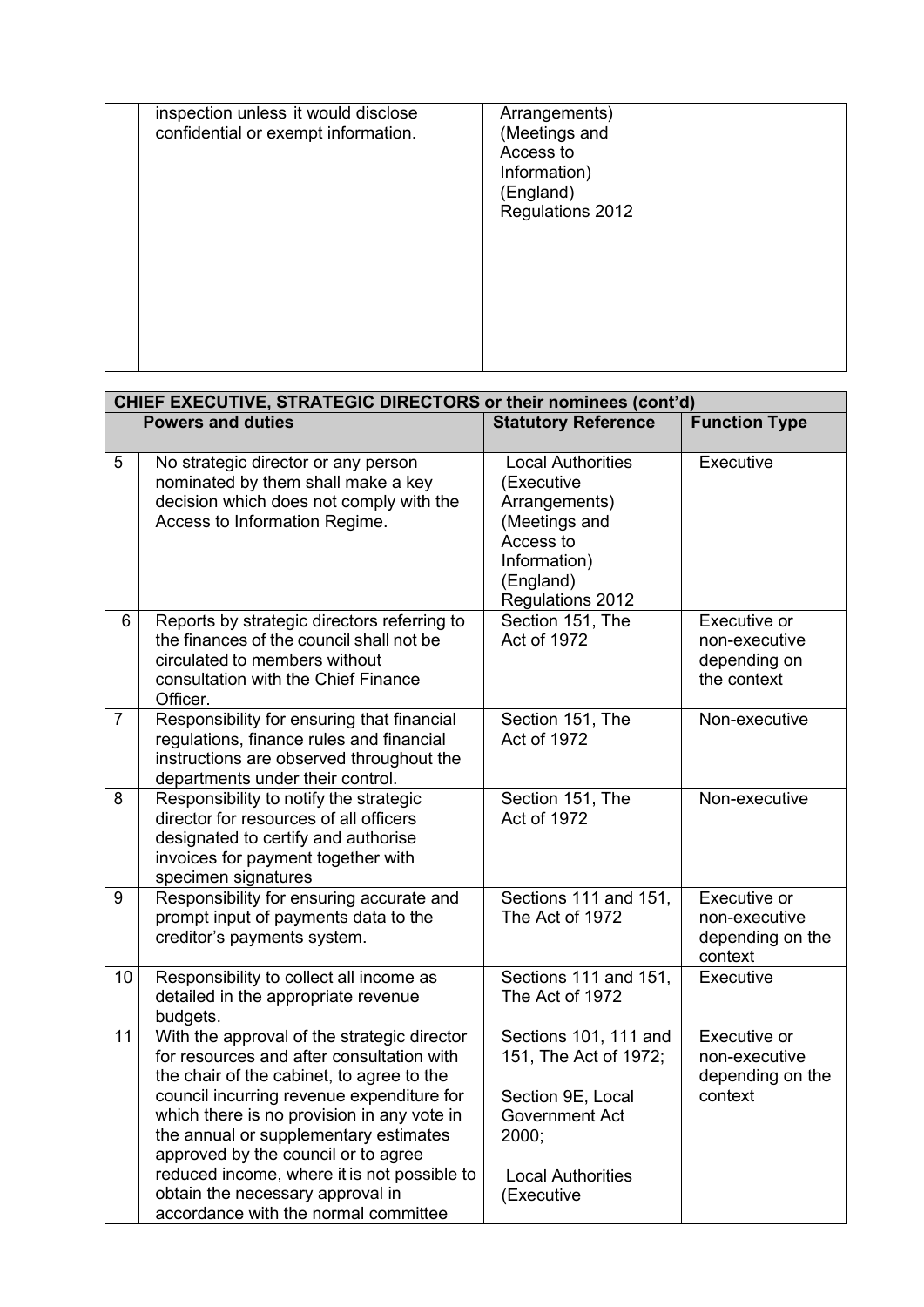| procedures because of urgency, provided:   | Arrangements)            |  |
|--------------------------------------------|--------------------------|--|
| (i) the expenditure can be met from within | (Meetings and            |  |
| the earmarked reserves of the directorate  | Access to                |  |
| concerned; and                             | Information)             |  |
| (ii) any requirements of the Access to     | (England)                |  |
| Information Regime are met.                | Regulations 2012;        |  |
| Any proposal to spend beyond the           |                          |  |
| directorates earmarked reserves shall be   | <b>Local Authorities</b> |  |
| referred to the full council.              | (Functions and           |  |
|                                            | Responsibilities)        |  |
|                                            | (England) Regulations    |  |
|                                            | 2000                     |  |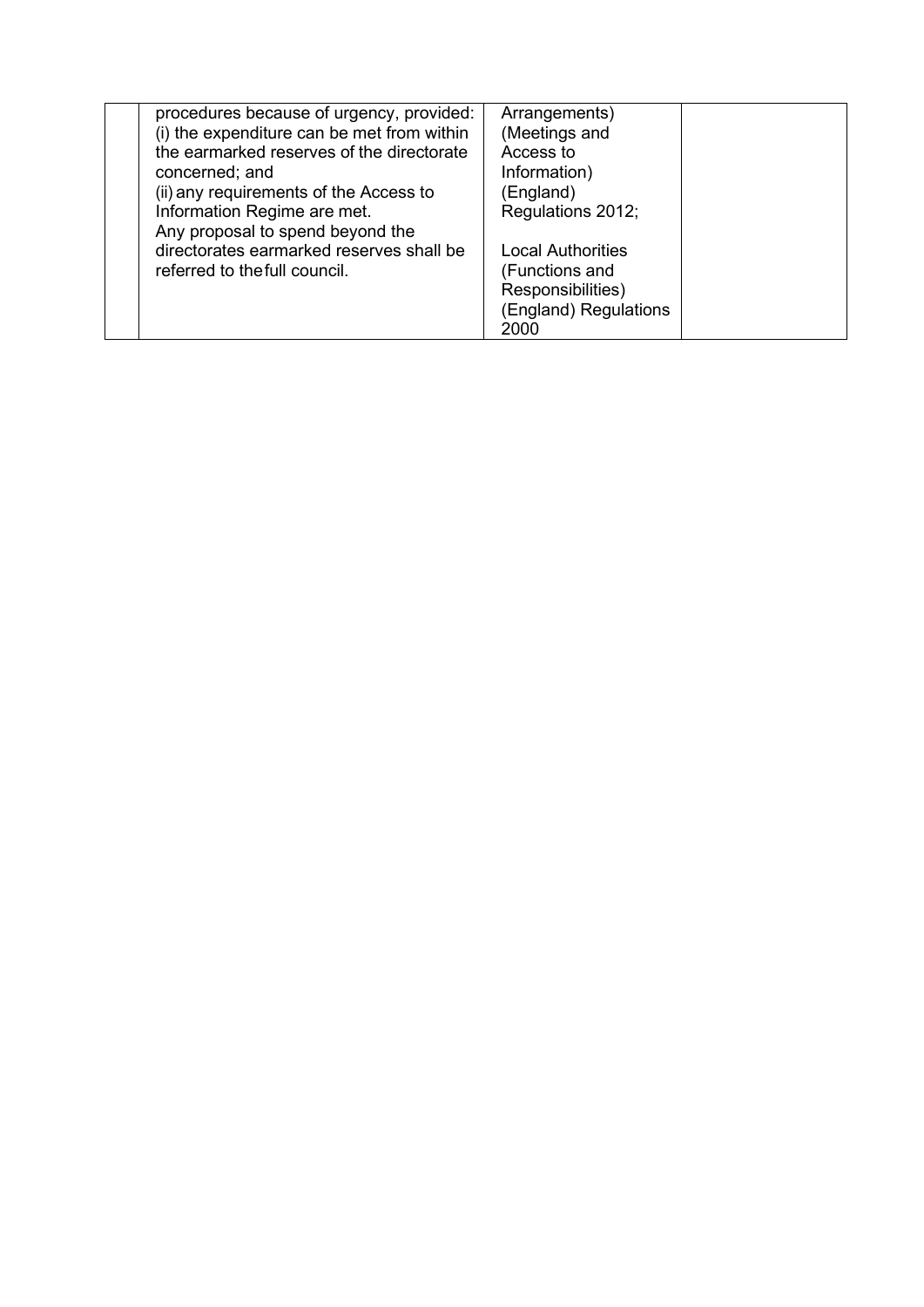|                 | CHIEF EXECUTIVE, STRATEGIC DIRECTORS or their nominees (cont'd)                                                                                                                                                                                                                                                                                                                                                                  |                                                                                      |                                                              |
|-----------------|----------------------------------------------------------------------------------------------------------------------------------------------------------------------------------------------------------------------------------------------------------------------------------------------------------------------------------------------------------------------------------------------------------------------------------|--------------------------------------------------------------------------------------|--------------------------------------------------------------|
|                 | <b>Powers and duties</b>                                                                                                                                                                                                                                                                                                                                                                                                         | <b>Statutory Reference</b>                                                           | <b>Function Type</b>                                         |
|                 |                                                                                                                                                                                                                                                                                                                                                                                                                                  |                                                                                      |                                                              |
| 12 <sup>°</sup> | Responsibility to render promptly                                                                                                                                                                                                                                                                                                                                                                                                | Section 151, The                                                                     | Executive or                                                 |
|                 | official invoices for sums due to the                                                                                                                                                                                                                                                                                                                                                                                            | Act of 1972                                                                          | non-executive                                                |
|                 | council and to notify the strategic director                                                                                                                                                                                                                                                                                                                                                                                     |                                                                                      | depending on                                                 |
|                 | for resources of appropriate details.                                                                                                                                                                                                                                                                                                                                                                                            |                                                                                      | the context                                                  |
| 13              | Responsibility to comply with contract<br>standing orders and ensure every contract<br>and variation to a contract is executed in<br>writing and, in relation to capital contracts<br>where the variation involves a material<br>alteration or extension of the scope of the<br>contract, whether or not the cost can be<br>met within the contract to obtain the prior<br>agreement of the strategic director for<br>resources. | Sections 111, 135 and<br>151, The Act of 1972<br>and any other relevant<br>enactment | Executive or<br>non-executive<br>depending on<br>the context |

### **10.1 Chief Executive**

|                | <b>CHIEF EXECUTIVE or their nominees</b>                                                                                                                           |                                                                                                                                        |                                                               |  |
|----------------|--------------------------------------------------------------------------------------------------------------------------------------------------------------------|----------------------------------------------------------------------------------------------------------------------------------------|---------------------------------------------------------------|--|
|                | <b>Powers and duties</b>                                                                                                                                           | <b>Statutory Reference</b>                                                                                                             | <b>Function</b><br><b>Type</b>                                |  |
| $\mathbf{1}$   | To act as the proper officer for the<br>purposes of any functions conferred on the<br>council for which another person has not<br>been appointed as proper officer | The Act of 1972<br>and any other<br>enactment<br>conferring<br>functions on the<br>council                                             | Executive or non-<br>executive<br>depending on the<br>context |  |
| $\overline{2}$ | To act as the head of paid service of<br>the council.                                                                                                              | Section 4, Local<br>Government &<br>Housing Act 1989                                                                                   | Non-executive                                                 |  |
| 3              | To act as the returning officer for<br>elections of county councillors.                                                                                            | Section 35,<br>Representation of<br>the People Act 1983                                                                                | Non-executive                                                 |  |
| $\overline{4}$ | To receive and/or witness declarations<br>of acceptance of office.                                                                                                 | Section 83, The Act<br>of 1972                                                                                                         | Non-executive                                                 |  |
| 5              | To receive resignations of members of<br>the council.                                                                                                              | Section 84, The Act of<br>1972                                                                                                         | Non-executive                                                 |  |
| 6              | To convene meetings of the council to<br>fill a vacancy in the office of chairman.                                                                                 | Section 88, The Act of<br>1972                                                                                                         | Non-executive                                                 |  |
| $\overline{7}$ | To receive notice of a casual vacancy<br>from two local government electors.                                                                                       | Section 89(1)(b),<br>The Act of 1972                                                                                                   | Non-executive                                                 |  |
| 8              | To sign the summons to members to<br>attend council meetings.                                                                                                      | Schedule 12, The Act<br>of 1972                                                                                                        | Non-executive                                                 |  |
| 9              | To sign the summons to members to<br>attend meetings of the executive.                                                                                             | <b>Local Authorities</b><br>(Executive<br>Arrangements)<br>(Meetings and<br>Access to<br>Information)<br>(England)<br>Regulations 2012 | Executive                                                     |  |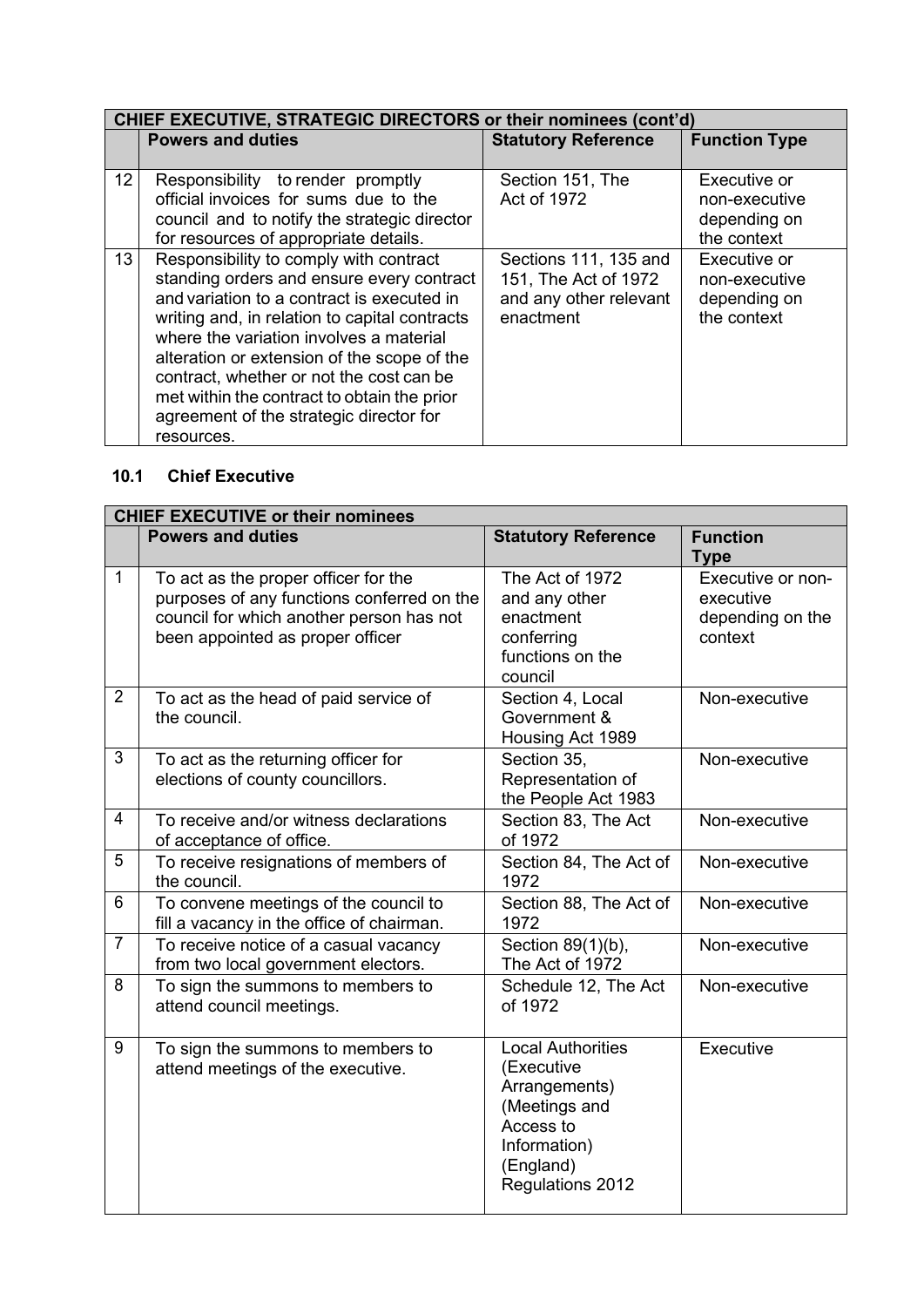| 10 | To receive and deal with documents<br>relating to elections. | <b>Local Elections</b><br>(Principal Areas)<br>(England and<br>Wales) Rules 2006 | Non-executive |
|----|--------------------------------------------------------------|----------------------------------------------------------------------------------|---------------|
|----|--------------------------------------------------------------|----------------------------------------------------------------------------------|---------------|

|    | <b>CHIEF EXECUTIVE or their nominees (cont'd)</b>                                                                                                                                                                                                                                   |                                                                                                   |                                                               |  |
|----|-------------------------------------------------------------------------------------------------------------------------------------------------------------------------------------------------------------------------------------------------------------------------------------|---------------------------------------------------------------------------------------------------|---------------------------------------------------------------|--|
|    | <b>Powers and duties</b>                                                                                                                                                                                                                                                            | <b>Statutory Reference</b>                                                                        | <b>Function</b><br><b>Type</b>                                |  |
| 11 | To review the scale of fees for the conduct<br>of elections before each county council<br>quadrennial election to ensure that they<br>are comparable with those paid by the<br><b>Warwickshire District Councils.</b>                                                               | Section 36,<br>Representation of the<br>People Act 1983;<br>Section 111, The Act of<br>1972       | Non-executive                                                 |  |
| 12 | To approve the payment of any future<br>revised maxima notified in respect of<br>members' allowances.                                                                                                                                                                               | Sections 173 to 178,<br>The Act of 1972;<br>Section 18, Local<br>Government &<br>Housing Act 1989 | Non-executive                                                 |  |
| 13 | Together with the Strategic Director<br>Resources review members' quarterly<br>postageand stationery allowances<br>annually in line with changes in the retail<br>price index and to review the initial<br>members' allowance after each<br>quadrennial election on the same basis. | Sections 173 to 178,<br>The Act of 1972;<br>Section 18, Local<br>Government &<br>Housing Act 1989 | Non-executive                                                 |  |
| 14 | Authority to receive money from<br>officers accountable for it.                                                                                                                                                                                                                     | Section 115, The Act of<br>1972                                                                   | Non-executive                                                 |  |
| 15 | To issue certificates and make statutory<br>declarations concerning the transfer of<br>securities held by the council.                                                                                                                                                              | Section 146, The Act of<br>1972                                                                   | Executive                                                     |  |
| 16 | To affix the common seal of the council to<br>any document required to give effect to<br>decisions of the council, any member body<br>or officer acting with delegated powers.                                                                                                      | Sections 111 and 135,<br>The Act of 1972                                                          | Executive or non-<br>executive<br>depending on the<br>context |  |
| 17 | To receive and deal with applications from<br>ordnance survey for assistance in<br>preparation of ordnance survey maps.                                                                                                                                                             | Section 191, The Act of<br>1972                                                                   | Executive                                                     |  |
| 18 | To receive documents to be held in the<br>custody of the council.                                                                                                                                                                                                                   | Section 225, The Act of<br>1972                                                                   | Executive or non-<br>executive<br>depending on the<br>context |  |
| 19 | To certify photographic copies of<br>documents.                                                                                                                                                                                                                                     | Section 229, The Act of<br>1972                                                                   | Executive or non-<br>executive<br>depending on the<br>context |  |
| 20 | To authenticate documents.                                                                                                                                                                                                                                                          | Sections 234 and 238,<br>The Act<br>of 1972                                                       | Executive or non-<br>executive<br>depending on<br>the context |  |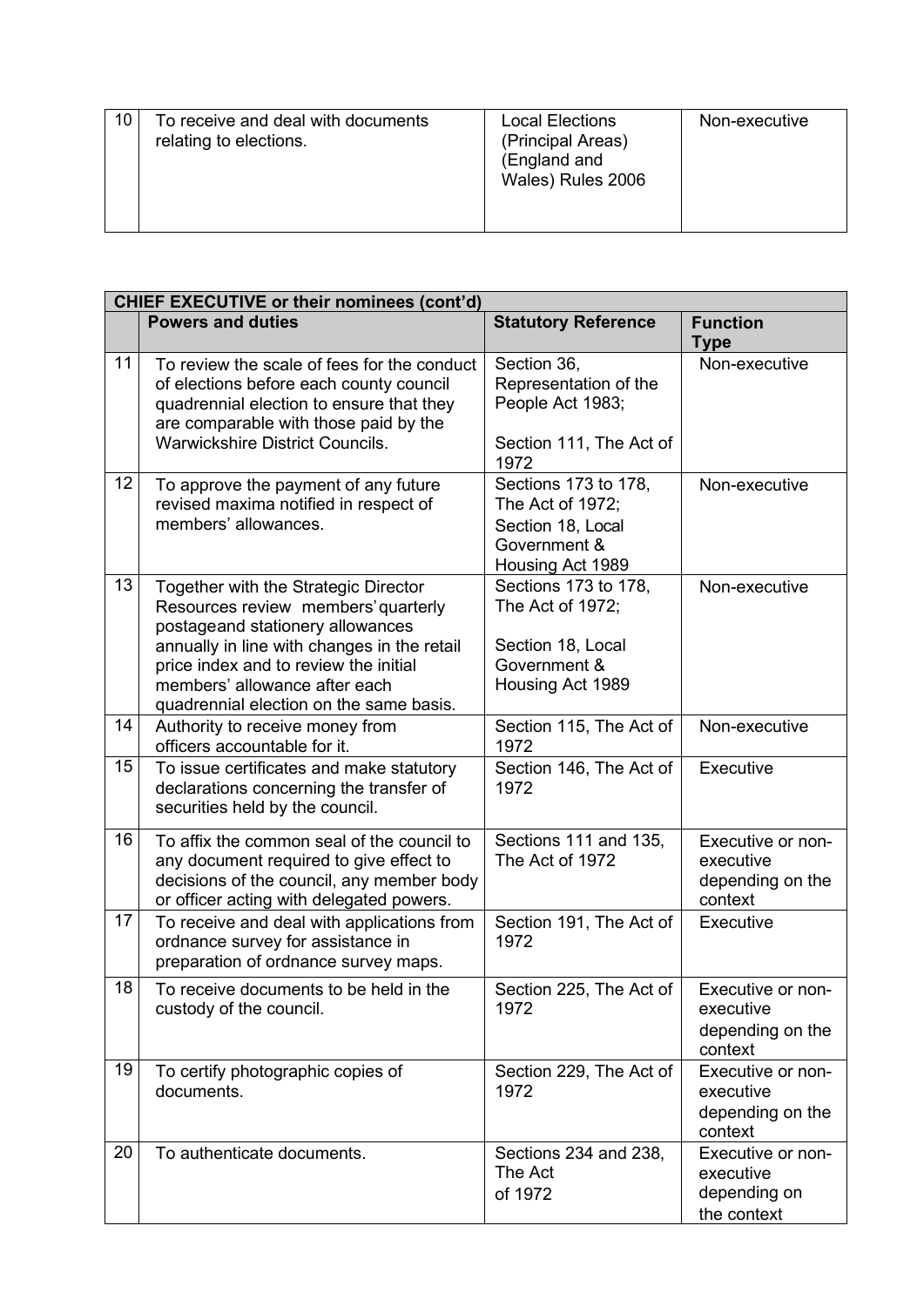| 21 | To send copies of bylaws to district<br>councils. | Section 236, The Act of   Non-executive<br>1972 |  |
|----|---------------------------------------------------|-------------------------------------------------|--|
|    |                                                   |                                                 |  |

|    | CHIEF EXECUTIVE or their nominees (cont'd)                                                                                                                                                                                                                                                                                                                                                   |                                                                                                                                                                                                     |                                                              |  |
|----|----------------------------------------------------------------------------------------------------------------------------------------------------------------------------------------------------------------------------------------------------------------------------------------------------------------------------------------------------------------------------------------------|-----------------------------------------------------------------------------------------------------------------------------------------------------------------------------------------------------|--------------------------------------------------------------|--|
|    | <b>Powers and duties</b>                                                                                                                                                                                                                                                                                                                                                                     | <b>Statutory Reference</b>                                                                                                                                                                          | <b>Function</b><br><b>Type</b>                               |  |
| 22 | To institute, prosecute or to defend,<br>compromise or to appear in any legal<br>proceedings.                                                                                                                                                                                                                                                                                                | Section 222, The Act of<br>1972 and any other<br>enactment conferring<br>powers on the council                                                                                                      | Executive or<br>non-executive<br>depending on<br>the context |  |
| 23 | To act as the authorised representative of<br>the council in respect of all companies of<br>which the council is, or may become, a<br>member or a shareholder.                                                                                                                                                                                                                               | Section 323, Companies<br>Act 2006                                                                                                                                                                  | Executive or<br>non-executive<br>depending on<br>the context |  |
| 24 | To approve, after consultation with the<br>chair of the staff and pensions committee<br>and chair of the cabinet, voluntary<br>redundancies where it is in the council's<br>interest to allow the employee concerned<br>to retire early (or otherwise take voluntary<br>redundancy on the council's usual terms)<br>and there would be a net financial cost to<br>the authority in doing so. | Section 112, The Act of<br>1972                                                                                                                                                                     | Non-executive                                                |  |
| 25 | Subject to policy guidelines laid down by<br>the council, to approve proposals on<br>personnel matters from employing<br>departments and, in respect of proposals<br>not falling within the guidelines, to<br>exercise their discretion to approve the<br>proposals.                                                                                                                         | Section 112, The Act of<br>1972                                                                                                                                                                     | Non-executive                                                |  |
| 26 | To select members from a pool of<br>members to form the appointments and<br>disciplinary appeals sub-committees as<br>and when required.                                                                                                                                                                                                                                                     | Sections 101 and 111, The<br>Act of 1972                                                                                                                                                            | Non-executive                                                |  |
| 27 | To take all necessary steps to establish<br>the independent remuneration panel,<br>appoint the members of the panel, agree<br>their terms and conditions and arrange<br>any meetings of the panel                                                                                                                                                                                            | Section 18, Local<br>Government & Housing<br>Act 1989; Sections 100<br>and 105, Local<br>Government Act 2000;<br><b>Local Authorities</b><br>(Members' Allowances)<br>(England) Regulations<br>2003 | Non-executive                                                |  |
| 28 | Duty to publish notice if proposals relating<br>the changing governance arrangements<br>are not approved in referendum.                                                                                                                                                                                                                                                                      | The Local Authorities<br>(Conduct of<br>Referendums) (England)<br>Regulations 2012<br>Schedule 3 para 41                                                                                            | Non-executive                                                |  |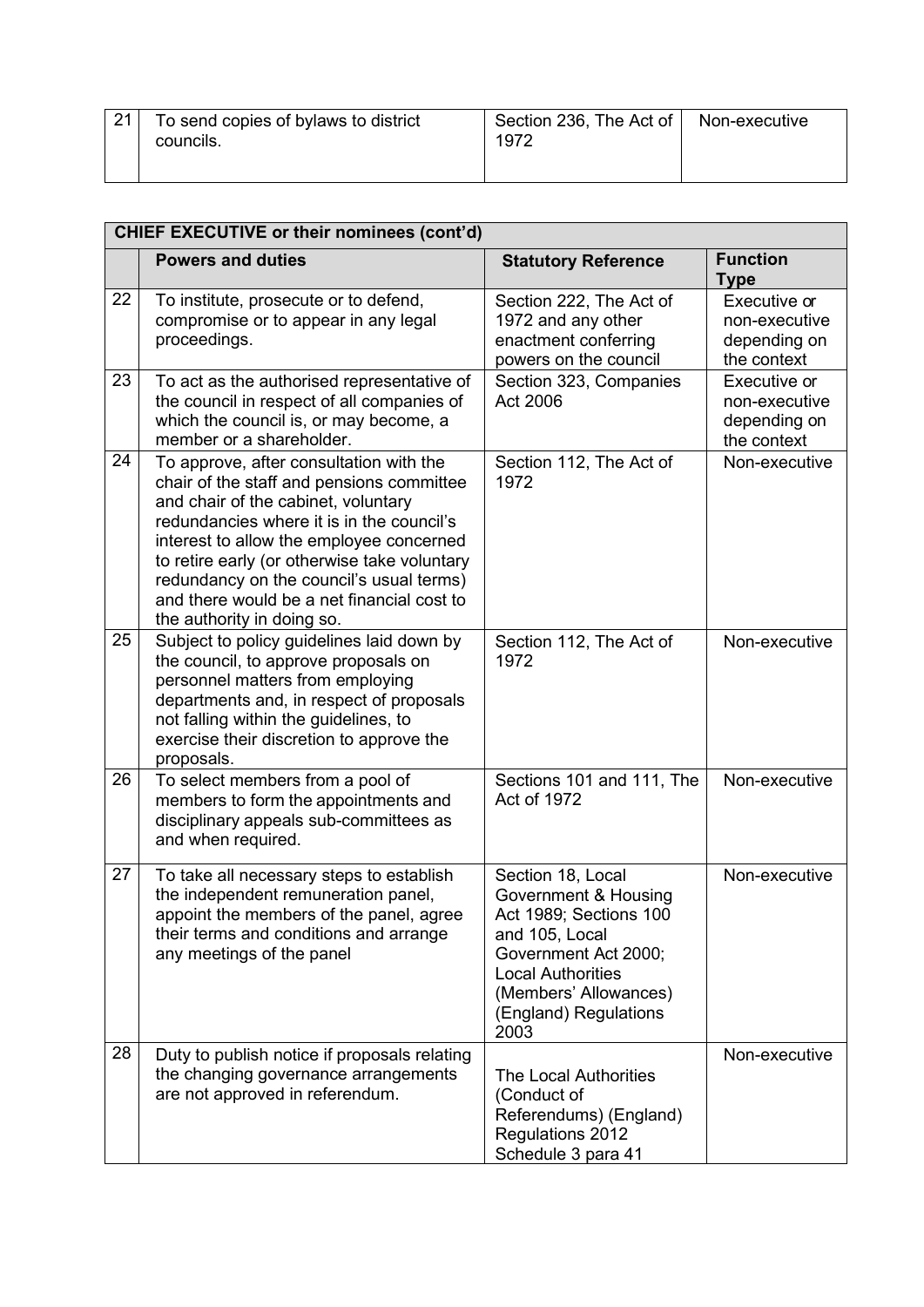| 29 | To determine disputes on terms and<br>conditions satisfactory to the strategic<br>director for resources under the LGPS<br><b>Pension Disputes Resolution Procedures</b><br>on behalf of the administering authority<br>and to nominate appropriate persons to<br>deal with the first instance decisions and<br>adjudications on behalf of the<br>administering authority. | Section 50, Pensions Act<br>1995 | Non-executive |
|----|----------------------------------------------------------------------------------------------------------------------------------------------------------------------------------------------------------------------------------------------------------------------------------------------------------------------------------------------------------------------------|----------------------------------|---------------|
|----|----------------------------------------------------------------------------------------------------------------------------------------------------------------------------------------------------------------------------------------------------------------------------------------------------------------------------------------------------------------------------|----------------------------------|---------------|

#### **10.2 Strategic Director for Resources**

#### **STRATEGIC DIRECTOR FOR RESOURCES or their nominees shall have the following powers and duties other than those of the Monitoring Officer in Article 7.3**

#### **Governance**

|                | <b>Powers and duties</b>                                                                                                                                                                                                           | <b>Statutory Reference</b>                                                                                                                                                                                                   | <b>Function</b><br><b>Type</b>           |
|----------------|------------------------------------------------------------------------------------------------------------------------------------------------------------------------------------------------------------------------------------|------------------------------------------------------------------------------------------------------------------------------------------------------------------------------------------------------------------------------|------------------------------------------|
| $\mathbf{1}$   | To decide which reports to be considered by<br>a committee are not likely to be considered<br>in public, to mark them "not for publication"<br>and to identify the category of exempt or<br>confidential information they contain. | (a) Section 100 B(2),<br>The Act of 1972;<br><b>Local Government</b><br>(Access to Information)<br>Variation Order 2006<br>(b) Regulation 7, Local<br><b>Authorities (Executive</b><br>Arrangements)<br>(Meetings and Access | $(a)$ Non-<br>executive<br>(b) Executive |
|                |                                                                                                                                                                                                                                    | to Information)<br>(England) Regulations<br>2012                                                                                                                                                                             |                                          |
| $\overline{2}$ | To make the written statement and any<br>accompanying reports relating to officer key<br>decisions available for public inspection<br>unless it would disclose confidential or<br>exempt information.                              | Regulations 14 and<br>20, Local Authorities<br>(Executive<br>Arrangements)<br>(Meetings and<br>Access to<br>Information)<br>(England)<br>Regulations 2012                                                                    | Executive                                |
| 3              | To supply to the press on request, and at<br>their discretion, copies of documents which<br>are supplied to committees, but which are<br>not included in the report(s) with the<br>agenda.                                         | (a) Section 100 B(2),<br>The Act of 1972;<br>(b) Regulations 7 and 20,<br><b>Local Authorities</b><br>(Executive Arrangements)<br>(Meetings and Access to<br>Information) (England)<br>Regulations 2012                      | $(a)$ Non-<br>executive<br>(b) Executive |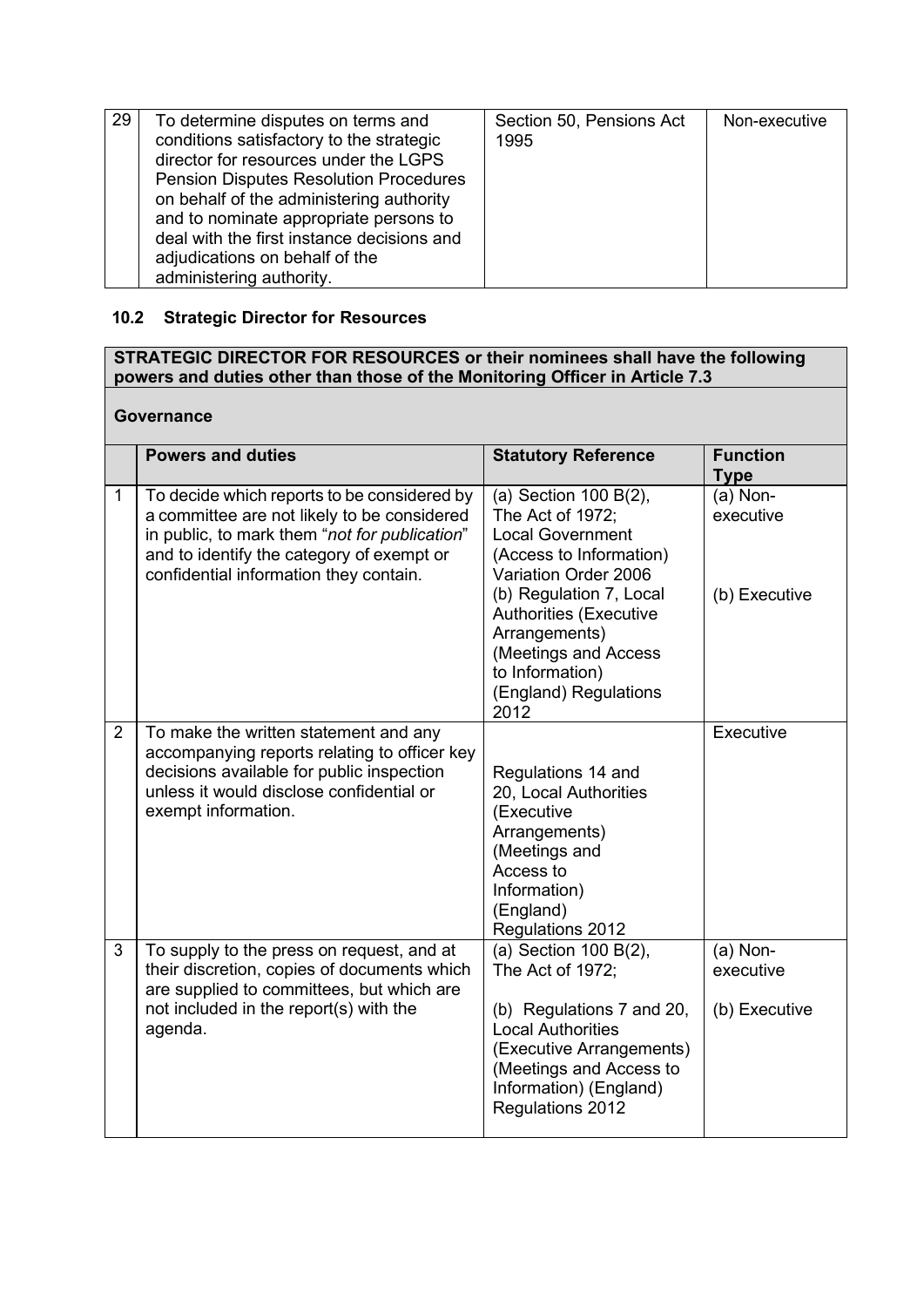### **Governance (cont'd)**

|                | <b>Powers and duties</b>                                                                                                                                                                                                                                                                                                                                                                                                                                                                                | <b>Statutory Reference</b>                                                                                                                                                                                        | <b>Function</b><br><b>Type</b>           |  |
|----------------|---------------------------------------------------------------------------------------------------------------------------------------------------------------------------------------------------------------------------------------------------------------------------------------------------------------------------------------------------------------------------------------------------------------------------------------------------------------------------------------------------------|-------------------------------------------------------------------------------------------------------------------------------------------------------------------------------------------------------------------|------------------------------------------|--|
| 4              | To make a written summary of the<br>proceedings at a meeting when it is not<br>open to the public in such a way as to form<br>a reasonably fair and coherent record of<br>proceedings without disclosing confidential<br>or exempt information.                                                                                                                                                                                                                                                         | (a) Section 100 C(2),<br>The Act of 1972;<br>Regulations 12 and<br>20, Local Authorities<br>(Executive<br>Arrangements)<br>(Meetings and<br>Access to<br>Information)<br>(England)<br>Regulations 2012            | $(a)$ Non-<br>executive<br>(b) Executive |  |
| 5              | To decide which documents, bearing in<br>mind exempt or confidential information<br>requirements, in the possession of the<br>cabinet or any committee relating to<br>business to be transacted at a meeting but<br>not included with the agenda for the<br>meeting shall be open to inspection by<br>members of the council who may be<br>entitled to see them under their common<br>law rights or other rights. Any dispute about<br>their rights will be referred to the<br>appropriate member body. | (a) Section 100 F(2),<br>The Act of 1972;<br>Regulations 16, 17<br>and 20, Local<br><b>Authorities (Executive</b><br>Arrangements)<br>(Meetings and<br>Access to<br>Information)<br>(England)<br>Regulations 2012 | $(a)$ Non-<br>executive<br>(b) Executive |  |
| 6              | To decide which documents, bearing in<br>mind confidential or exempt information<br>requirements, in the possession of an<br>officer relating to key decisions shall be<br>open to inspection by members of the<br>council who may be<br>entitled to see them. Any dispute about<br>their rights will be referred to the cabinet.                                                                                                                                                                       | Regulations 16, 17 and<br>20, Local Authorities<br>(Executive Arrangements)<br>(Meetings and Access to<br>Information) (England)<br>Regulations 2012                                                              | Executive                                |  |
| $\overline{7}$ | To establish and maintain a register of<br>interests of the members and co-opted<br>members of the authority in accordance<br>with the Members' Code of Conduct.                                                                                                                                                                                                                                                                                                                                        | Section 81, Local<br>Government Act 2000                                                                                                                                                                          | Non-executive                            |  |
| 8              | To receive on deposit lists of protected<br>buildings.                                                                                                                                                                                                                                                                                                                                                                                                                                                  | Section 2, Planning (Listed<br>Buildings &<br><b>Conservation Areas) Act</b><br>1990                                                                                                                              | Executive                                |  |
| 9              | To write off as irrecoverable sums due to<br>the council up to a limit of £3000.                                                                                                                                                                                                                                                                                                                                                                                                                        | Sections 111 and 151, The<br>Act of 1972                                                                                                                                                                          | Executive                                |  |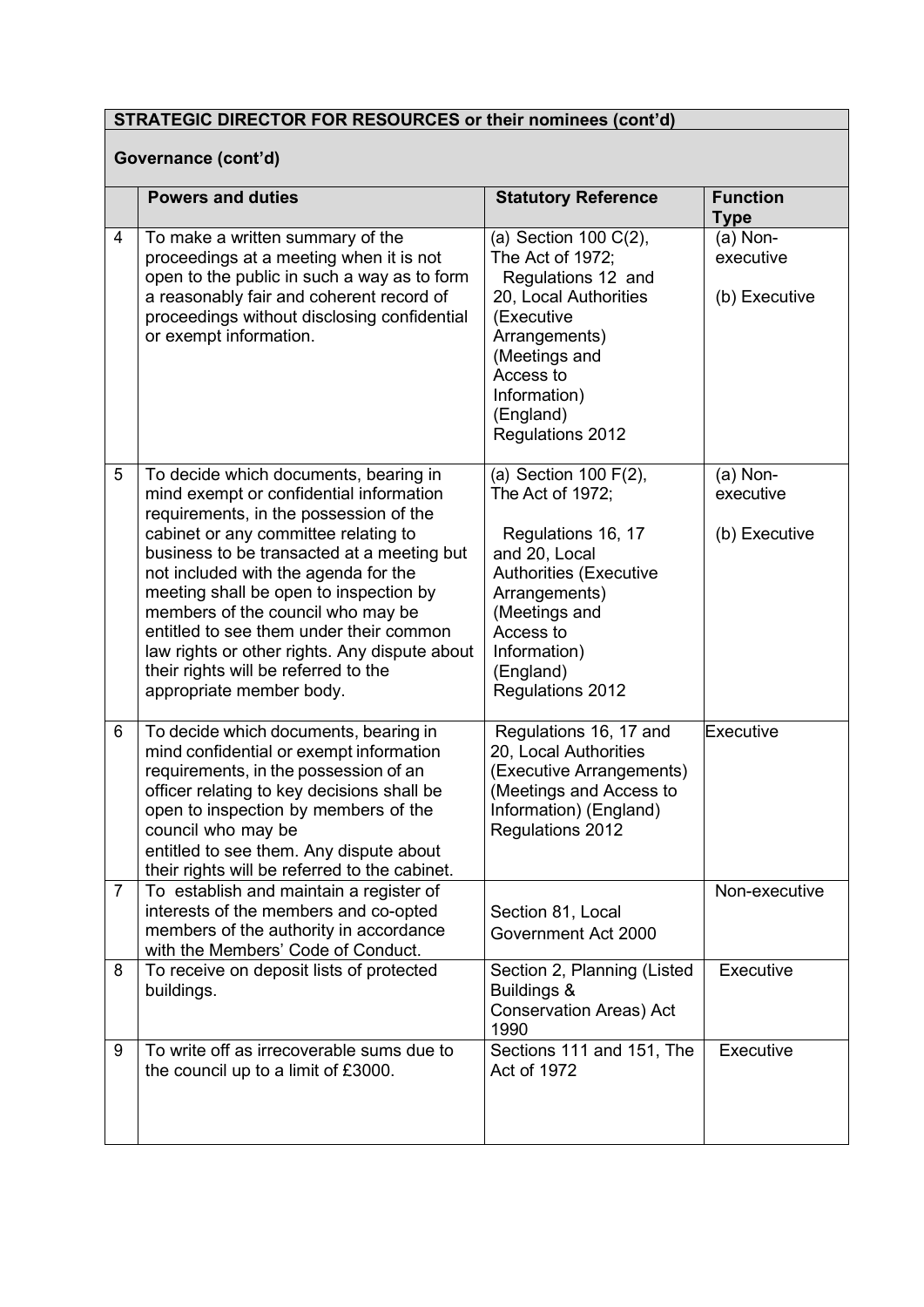| 10              | To institute, prosecute or to defend,<br>compromise or to appear in any legal<br>proceedings.                                                                                                                                                                                                             | Section 222, The Act<br>of 1972 and any other<br>enactment conferring<br>powers on the council                                                                                                                                                                                                                                            | Executive or<br>non-executive<br>depending on<br>the context |
|-----------------|-----------------------------------------------------------------------------------------------------------------------------------------------------------------------------------------------------------------------------------------------------------------------------------------------------------|-------------------------------------------------------------------------------------------------------------------------------------------------------------------------------------------------------------------------------------------------------------------------------------------------------------------------------------------|--------------------------------------------------------------|
| 11              | To complete and authenticate any<br>document (including photographs and<br>byelaws) and take any other step in order to<br>give effect to a decision of the council<br>(whether made by a member body or an<br>officer) as Proper Officer for these purposes<br>under delegation from the Chief Executive | Section 234, Local<br>Government Act 1972                                                                                                                                                                                                                                                                                                 | Executive or<br>non-executive<br>depending on<br>the context |
|                 | STRATEGIC DIRECTOR FOR RESOURCES or their nominees (cont'd)                                                                                                                                                                                                                                               |                                                                                                                                                                                                                                                                                                                                           |                                                              |
|                 | Governance (cont'd)                                                                                                                                                                                                                                                                                       |                                                                                                                                                                                                                                                                                                                                           |                                                              |
|                 | <b>Powers and duties</b>                                                                                                                                                                                                                                                                                  | <b>Statutory Reference</b>                                                                                                                                                                                                                                                                                                                | <b>Function</b><br><b>Type</b>                               |
| 12 <sub>2</sub> | To exercise the powers of the council under<br>the listed provisions in addition to the power<br>to instigate proceedings for possession of<br>land in the county court, such powers to be<br>exercised following a request from the<br>appropriate director.                                             | Sections 77, 78 and 79,<br>Criminal Justice &<br>Public Order Act 1994<br>as amended                                                                                                                                                                                                                                                      | Executive                                                    |
| 13              | To obtain information as to interests in land<br>and the particulars of persons interested in<br>land.                                                                                                                                                                                                    | Section 330, Town<br>and Country Planning<br>Act 1990; Section 16<br><b>Local Government</b><br>(Miscellaneous<br>Provisions)<br>Act 1976                                                                                                                                                                                                 | Non-<br>executive                                            |
| 14              | To sign, to issue and to serve notices on<br>behalf of the council in relation to highways<br>and public rights of way.                                                                                                                                                                                   | Highways Act 1980;<br>Rights of Way Act 1990;<br><b>Wildlife and Countryside</b><br>Act 1981; Road Traffic<br>Regulation Act 1984;<br>Cycle Tracks Act 1984;<br>New Roads and<br>Street Works Act 1991;<br><b>Clean Neighbourhoods</b><br>& Environment Act 2005;<br>and any other<br>enactment<br>conferring functions<br>on the council | Executive or<br>non-executive<br>depending on<br>the context |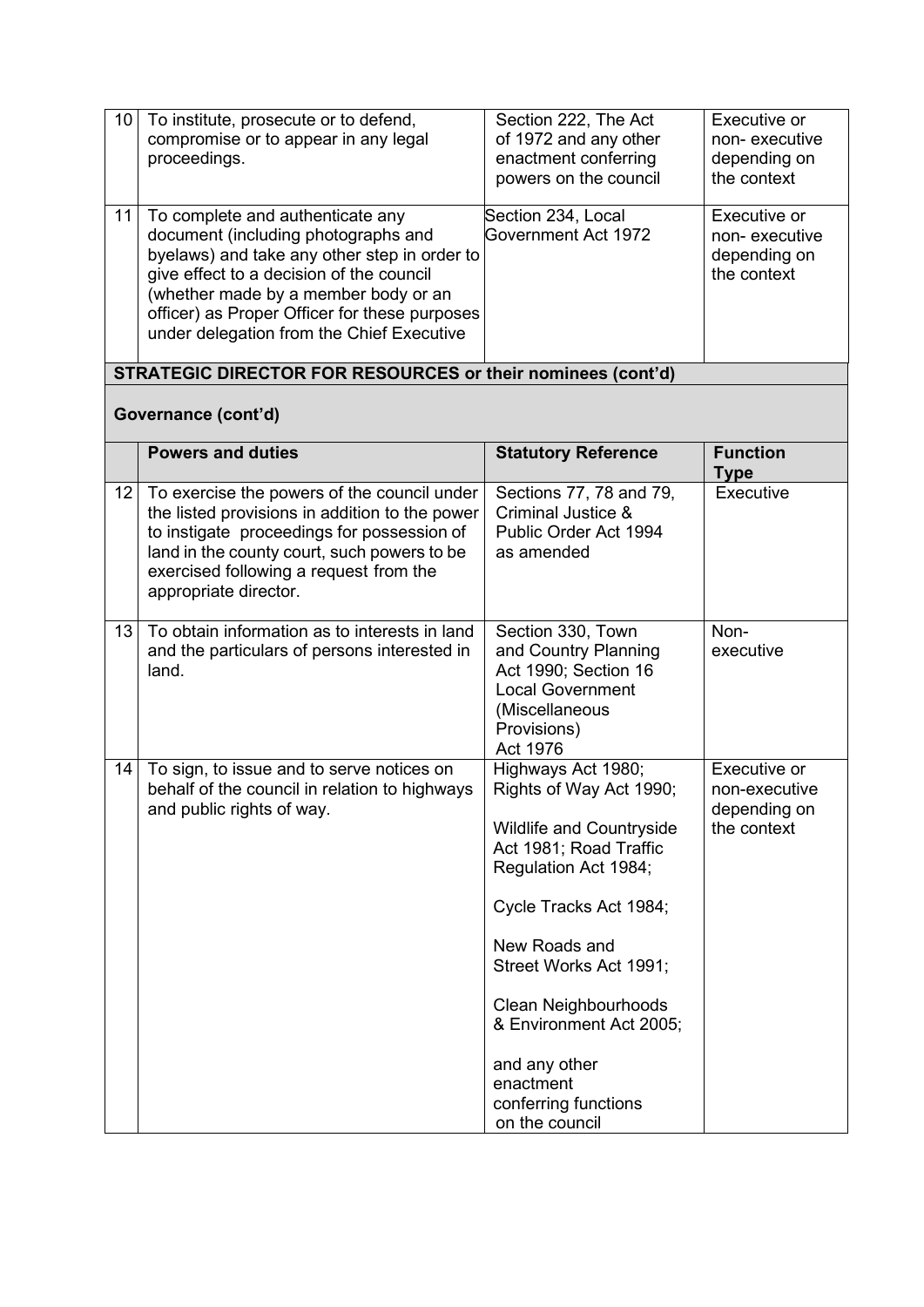| 15 <sup>1</sup> | To enter agreements in relation to the<br>execution of highway works or<br>improvements and agreements regulating<br>development or use of land. | Sections 184 and 278,<br>Highways Act<br>1980;<br>Section 106, Town & | Non-<br>executive |
|-----------------|--------------------------------------------------------------------------------------------------------------------------------------------------|-----------------------------------------------------------------------|-------------------|
|                 |                                                                                                                                                  | <b>Country Planning Act</b>                                           |                   |
|                 |                                                                                                                                                  |                                                                       |                   |
|                 |                                                                                                                                                  | 1990                                                                  |                   |
| 16              | To enter into agreements for the future<br>maintenance of roads including those<br>provided by developers.                                       | Section 38, Highways<br>Act 1980                                      | Non-<br>executive |
|                 |                                                                                                                                                  |                                                                       |                   |

|    | STRATEGIC DIRECTOR FOR RESOURCES or their nominees (cont'd)                                                                                                                                                                                                     |                                                                                                                                                                                                                                                                                                              |                                |  |
|----|-----------------------------------------------------------------------------------------------------------------------------------------------------------------------------------------------------------------------------------------------------------------|--------------------------------------------------------------------------------------------------------------------------------------------------------------------------------------------------------------------------------------------------------------------------------------------------------------|--------------------------------|--|
|    | Governance (cont'd)                                                                                                                                                                                                                                             |                                                                                                                                                                                                                                                                                                              |                                |  |
|    | <b>Powers and duties</b>                                                                                                                                                                                                                                        | <b>Statutory Reference</b>                                                                                                                                                                                                                                                                                   | <b>Function</b><br><b>Type</b> |  |
| 17 | To determine applications for<br>certificates of lawful use or<br>development or proposed use or<br>development.                                                                                                                                                | Sections 191 and 192,<br>Town & Country Planning<br>Act 1990                                                                                                                                                                                                                                                 | Non-<br>executive              |  |
| 18 | To take action by way of Planning<br>Contravention Notices, Breach of<br><b>Condition Notices, Enforcement</b><br>Notices, Stop Notices, Temporary<br>Stop Notices and applications for<br>injunctions to restrain breaches of<br>planning control.             | Section 171C, 171E,<br>172, 187A, 187B<br>and 183(1), Town &<br><b>Country Planning Act</b><br>1990                                                                                                                                                                                                          | Non-<br>executive              |  |
| 19 | In consultation with the chief fire officer:<br>to exercise the council's powers of<br>(i)<br>inspection and enforcement;<br>to issue all notices and licences; and<br>(ii)<br>to institute legal proceedings in<br>(iii)<br>relation to the listed enactments. | ; Safety of Sports<br>Grounds Act 1975;<br>Fire Safety & Safety of<br>Places of Sport Act<br>1987; Regulatory Reform<br>Act 2001; the Regulatory<br>Reform (Fire Safety)<br>Order 2005; and any<br>Orders, Regulations or<br>Directives made<br>amending, varying,<br>extending or re- enacting<br>the same. | Non-<br>executive              |  |
| 20 | To prosecute for causing nuisance or<br>disturbance on educational premises.                                                                                                                                                                                    | Section 547, Education Act<br>1996 and Section 85A,<br>Further and Higher<br><b>Education Act 1992</b>                                                                                                                                                                                                       | Executive                      |  |
| 21 | To appoint members as required from time<br>to time to hear school admission and<br>exclusion appeals and to constitute panels<br>of 3 or 5 as required.                                                                                                        | Part III, School<br><b>Standards &amp; Framework</b><br>Act 1998                                                                                                                                                                                                                                             | Non-<br>executive              |  |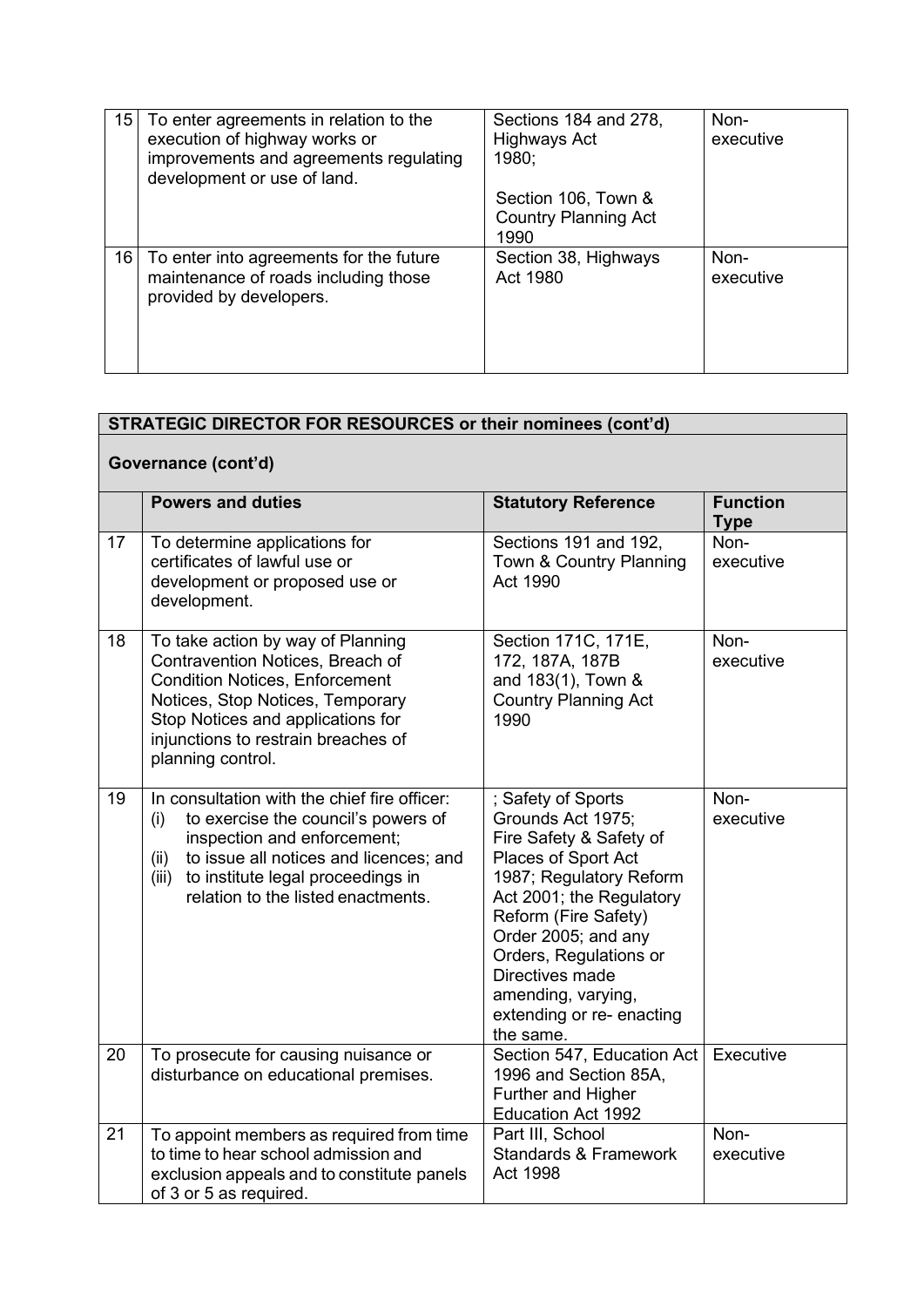| 22 | To amend the constitution to reflect any<br>changes made by the council, its<br>subsidiary bodies or the leader or cabinet<br>to ensure the constitution remains up to<br>date.                                                | Section 9P, Local<br>Government Act 2000                                    | Executive or<br>non-executive<br>as appropriate |
|----|--------------------------------------------------------------------------------------------------------------------------------------------------------------------------------------------------------------------------------|-----------------------------------------------------------------------------|-------------------------------------------------|
| 23 | To update the constitution to reflect<br>changes where delegation of powers has<br>been made under particular legislation<br>which has been repealed / amended and<br>substantially re-enacted /amended in new<br>legislation. | Section 9P, Local<br>Government Act 2000                                    | Executive or<br>non-executive<br>as appropriate |
| 25 | To make any arrangements as they<br>consider necessary for terrorism cover, as<br>and when such cover is available.                                                                                                            | Section 111, The Act of<br>1972:<br>Section 2, Local<br>Government Act 2000 | Executive                                       |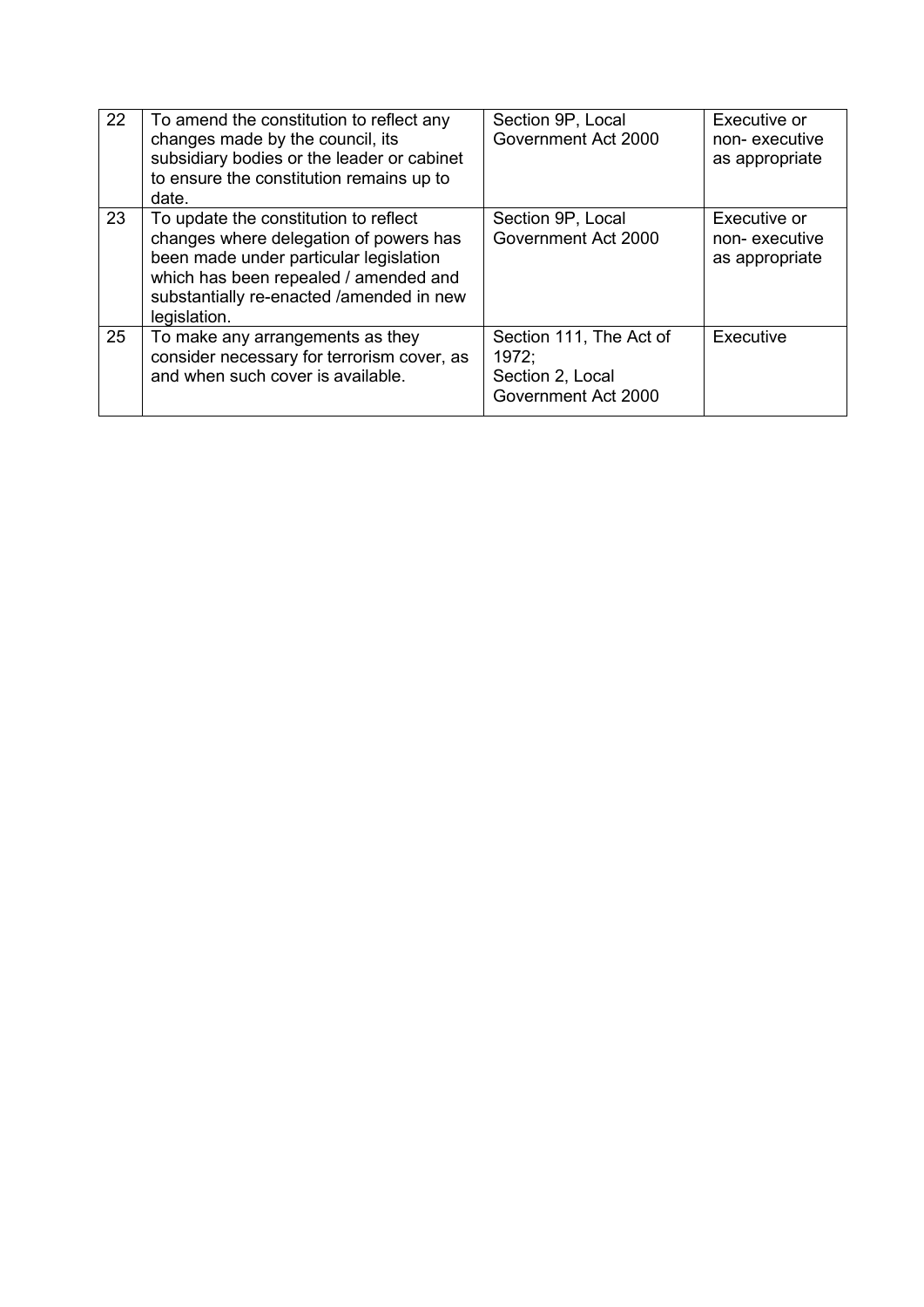# **Governance (cont'd)**

|                 | <b>Powers and duties</b>                                                                                                                                                                                                                                                                                                                                                                                                                                                                                                                                                            | <b>Statutory Reference</b>                               | <b>Function</b><br><b>Type</b> |  |
|-----------------|-------------------------------------------------------------------------------------------------------------------------------------------------------------------------------------------------------------------------------------------------------------------------------------------------------------------------------------------------------------------------------------------------------------------------------------------------------------------------------------------------------------------------------------------------------------------------------------|----------------------------------------------------------|--------------------------------|--|
| 26              | In relation to Pride in Camp Hill Limited:<br>to confirm to the board that the council<br>(i)<br>has or will endeavour to get all<br>necessary approvals, powers, etc., in<br>order to comply with the terms;<br>to notify other partners if the council<br>(ii)<br>becomes aware that another partner<br>is in default:<br>to select/agree an independent<br>(iii)<br>person (expert) in the case of<br>deadlock; and<br>to notify the company if the council<br>(iv)<br>believes the company or any group<br>company has become subject to the<br>influence of a local authority. | Section 1, Localism Act<br>2011                          | Executive                      |  |
| $\overline{27}$ | In relation to Pride in Camp Hill Limited,<br>jointly with the strategic director for<br>communities:<br>to give consent to the appointment of<br>(i)<br>directors other than partner directors;<br>to agree to the WCC director not being<br>(ii)<br>on a committee/sub-committee of the<br>company; and<br>(iii) to demonstrate best endeavours to<br>obtain the necessary consents for<br>Dev1 to arrange for the transfer of<br>freehold of Dev1.                                                                                                                               | Section 1, Localism Act<br>2011                          | Executive                      |  |
| $\overline{28}$ | In relation to Pride in Camp Hill Limited to<br>agree the company changing the<br>accounting reference date.                                                                                                                                                                                                                                                                                                                                                                                                                                                                        | Section 1, Localism Act<br>2011                          | Executive                      |  |
| 29              | To maintain an appropriate and lawful<br>approach to equalities in all contracts let<br>by the Council                                                                                                                                                                                                                                                                                                                                                                                                                                                                              | Section 1, Localism Act<br>2011                          | Executive                      |  |
| 30              | To exercise overall management control of<br>authorisations under RIPA and to make<br>such alterations to the designations of<br>authorising officers as they see fit.                                                                                                                                                                                                                                                                                                                                                                                                              | Regulation of<br><b>Investigatory Powers</b><br>Act 2000 | Executive                      |  |
| 31              | Subject to any statutory restrictions, to<br>determine fees that may be charged in<br>respect of Freedom of Information<br>requests.                                                                                                                                                                                                                                                                                                                                                                                                                                                | Freedom of Information<br>Act 2000                       | Executive                      |  |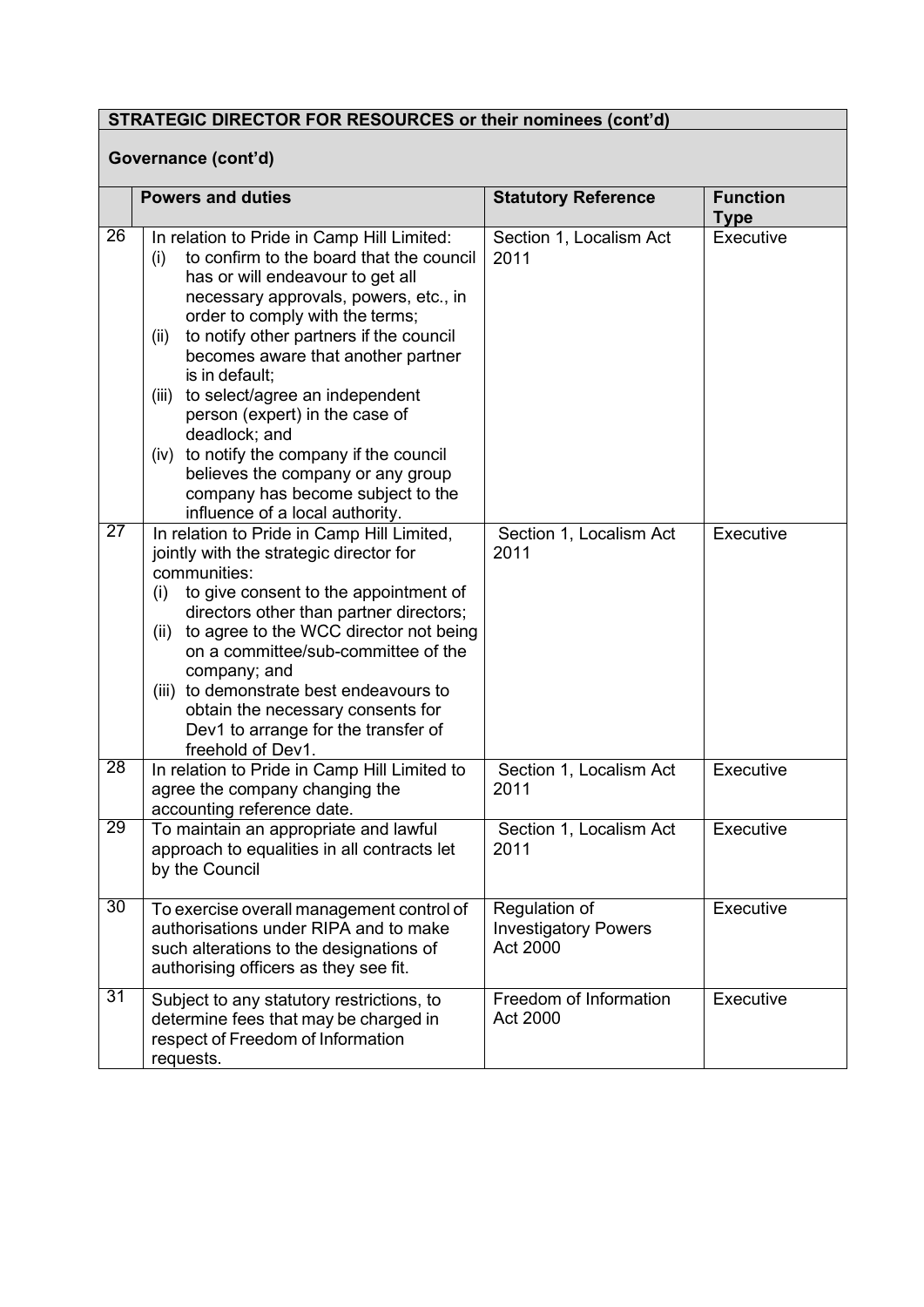|    | <b>STRATEGIC DIRECTOR FOR RESOURCES or their nominees (cont'd)</b>                                                                                                                             |                                                                                                                                                                                                                                                                                                                                                              |                                                                     |  |
|----|------------------------------------------------------------------------------------------------------------------------------------------------------------------------------------------------|--------------------------------------------------------------------------------------------------------------------------------------------------------------------------------------------------------------------------------------------------------------------------------------------------------------------------------------------------------------|---------------------------------------------------------------------|--|
|    | Governance (cont'd)                                                                                                                                                                            |                                                                                                                                                                                                                                                                                                                                                              |                                                                     |  |
|    | <b>Powers and duties</b>                                                                                                                                                                       | <b>Statutory</b><br><b>Reference</b>                                                                                                                                                                                                                                                                                                                         | <b>Function</b><br><b>Type</b>                                      |  |
| 34 | Authority to make representations in response to<br>applications made under the Gambling Act 2005<br>(authority is also given to the strategic director for<br>people and chief fire officer). | <b>Gambling Act</b><br>2005                                                                                                                                                                                                                                                                                                                                  | Executive                                                           |  |
| 35 | To exercise the powers of the council in relation to<br>the provision of advice, training and support for<br>school governors.                                                                 | Sections 19(3)<br>and 22, Education<br>Act 2002 and any<br>associated<br>legislation                                                                                                                                                                                                                                                                         | Executive                                                           |  |
| 36 | To exercise the powers of the council in relation<br>to the governance of schools jointly with the<br>strategic director for people.                                                           | Education Act 1980;<br>Education Act 1996;<br>Education Act 1997;<br>Education Act 2002;<br><b>Education (Fees</b><br>and Awards) Act<br>1983; Education<br>Reform Act 1988;<br>Employment &<br>Training Act 1973;<br><b>Further Education</b><br>Act 1985; School<br>Standards &<br><b>Framework Act</b><br>1998; Schools<br><b>Inspections Act</b><br>1996 | Executive<br>or non-<br>executive<br>depending<br>on the<br>context |  |

|                | <b>Village Greens</b>                             |                  |                 |  |
|----------------|---------------------------------------------------|------------------|-----------------|--|
|                | <b>Powers and duties</b>                          | <b>Statutory</b> | <b>Function</b> |  |
|                |                                                   | <b>Reference</b> | Type            |  |
|                | Power to register land as a town or village green | Section 15(8),   | Non-            |  |
|                | where the application is made by the owner of     | Commons          | executive       |  |
|                | any land under section 15(8) of the Commons Act   | Act 2006;        |                 |  |
|                | 2006.                                             | Regulation 8,    |                 |  |
|                |                                                   | Commons          |                 |  |
|                |                                                   | (Registration of |                 |  |
|                |                                                   | Town or Village  |                 |  |
|                |                                                   | Greens) (Interim |                 |  |
|                |                                                   | Arrangements)    |                 |  |
|                |                                                   | (England)        |                 |  |
|                |                                                   | Regulations 2007 |                 |  |
| $\overline{2}$ | Functions relating to the registration of         | Part I, Commons  | Non-            |  |
|                | common land and town or village greens.           | Act 2006 (c.26); | executive       |  |
|                |                                                   | The Commons      |                 |  |
|                |                                                   | Registration     |                 |  |
|                |                                                   | (England)        |                 |  |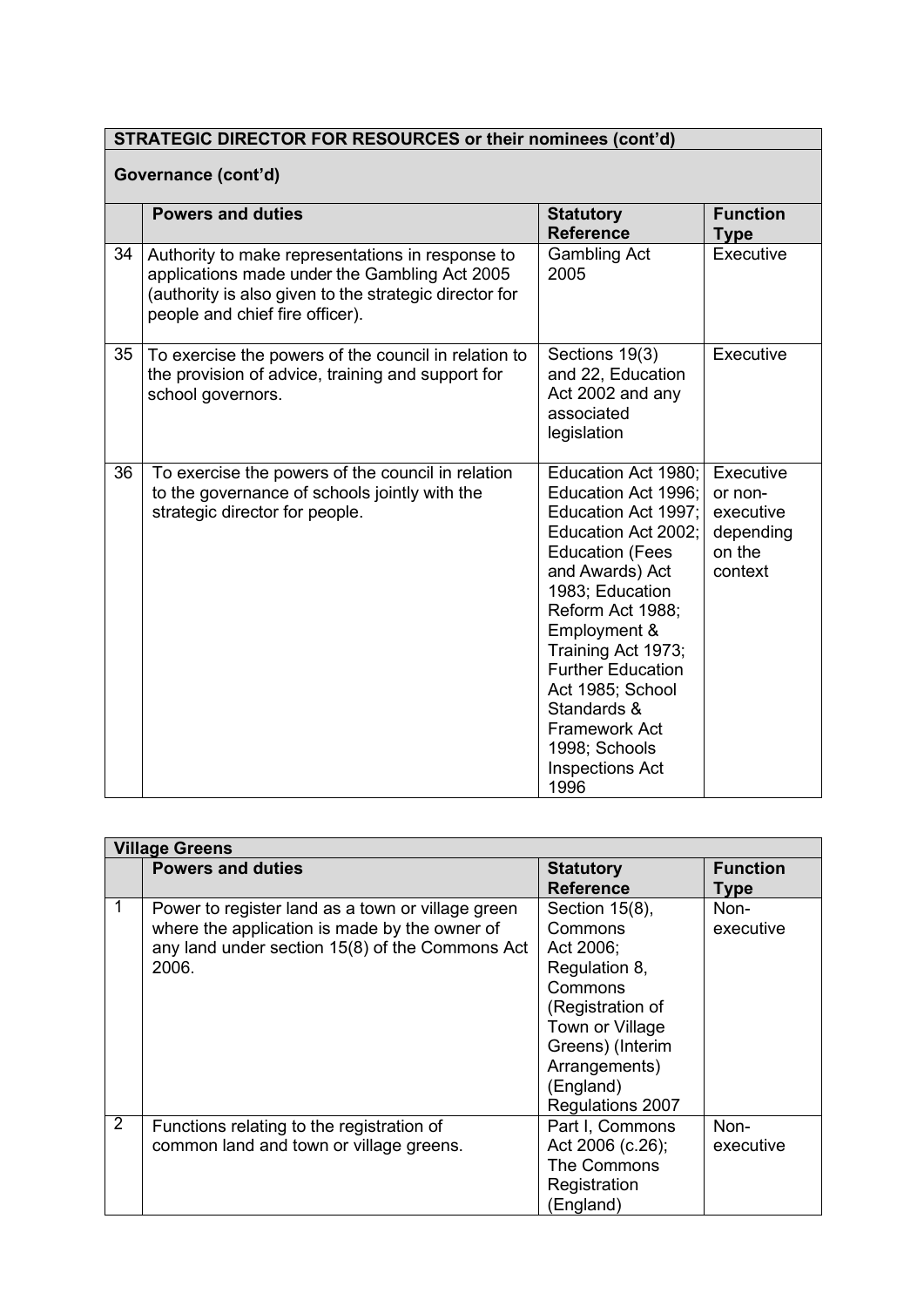| Regulations 2014<br>(S.I. 2014/3038) |  |
|--------------------------------------|--|
|                                      |  |

|   | <b>STRATEGIC DIRECTOR FOR RESOURCES or their nominees (cont'd)</b>                                                                     |                                                 |                         |  |
|---|----------------------------------------------------------------------------------------------------------------------------------------|-------------------------------------------------|-------------------------|--|
|   | <b>Village Greens (cont'd)</b>                                                                                                         |                                                 |                         |  |
|   | <b>Powers and duties</b>                                                                                                               | <b>Statutory</b><br><b>Reference</b>            | <b>Function</b><br>Type |  |
| 3 | Power to apply for an enforcement order against<br>unlawful works on common land.                                                      | Section 41,<br><b>Commons Act</b><br>2006       | Non-executive           |  |
| 4 | Power to protect unclaimed registered common<br>land and unclaimed town or village greens against<br>unlawful interference.            | Section<br>$45(2)(a)$ ,<br>Commons<br>Act 2006  | Non-executive           |  |
| 5 | Power to institute proceedings for offences in<br>respect of unclaimed registered common land<br>and unclaimed town or village greens. | Section 45(2)(b),<br><b>Commons Act</b><br>2006 | Non-executive           |  |

| <b>STRATEGIC DIRECTOR FOR RESOURCES or their nominees (cont'd)</b> |                                                                                                                                                                                                                                            |                                                                                                                                                                               |                                |  |
|--------------------------------------------------------------------|--------------------------------------------------------------------------------------------------------------------------------------------------------------------------------------------------------------------------------------------|-------------------------------------------------------------------------------------------------------------------------------------------------------------------------------|--------------------------------|--|
|                                                                    | <b>Libraries, Heritage and Registration Services</b>                                                                                                                                                                                       |                                                                                                                                                                               |                                |  |
|                                                                    | <b>Powers and duties</b>                                                                                                                                                                                                                   | <b>Statutory Reference</b>                                                                                                                                                    | <b>Function</b><br><b>Type</b> |  |
| $\mathbf{1}$                                                       | To review the fixed fee, the per minute on-line<br>charge and the printing charge in respect of<br>commercial searches via the online information<br>services operated through the council's<br>libraries.                                 | <b>Public Libraries &amp;</b><br>Museums Act 1964;<br>Section 150, Local<br>Government &<br>Housing Act 1989;<br>The Library Charges<br>(England & Wales)<br>Regulations 1991 | Executive                      |  |
| $\overline{2}$                                                     | To agree any change in the charging structure<br>for the sound recordings service operated<br>through the council's libraries.                                                                                                             | <b>Public Libraries</b><br>& Museums Act<br>1964;<br>Section 150, Local<br>Government &<br>Housing Act 1989;<br>The Library Charges<br>(England & Wales)<br>Regulations 1991  | Executive                      |  |
| 3                                                                  | To review and to vary, where appropriate, the<br>level of fines for the late return of books, fees<br>for requests for books and charges for<br>photocopies in order to achieve income targets<br>established for the council's libraries. | <b>Public Libraries</b><br>& Museums Act<br>1964:<br>Section 150, Local<br>Government &<br>Housing Act 1989;<br>The Library Charges<br>(England & Wales)<br>Regulations 1991  | Executive                      |  |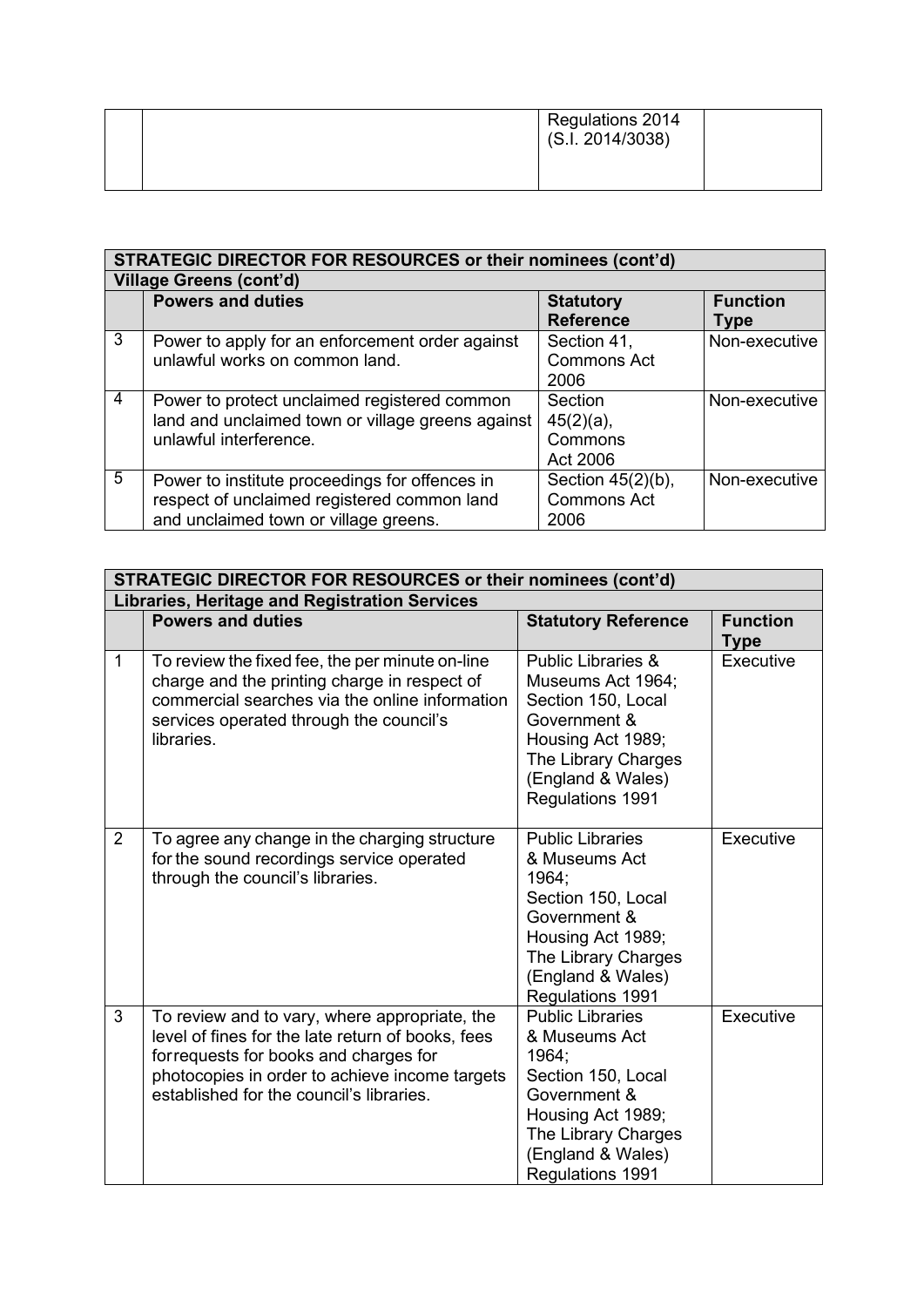| 4              | To determine the scale of charges for the fax<br>service available to the public at the Rugby and<br>Warwick libraries in order to maintain it on a<br>self- financing basis.                  | Public Libraries &<br>Museums Act 1964;<br>Section 150 Local<br>Government & Housing<br>Act 1989;<br>The Library Charges<br>(England & Wales)<br>Regulations 1991                    | Executive |
|----------------|------------------------------------------------------------------------------------------------------------------------------------------------------------------------------------------------|--------------------------------------------------------------------------------------------------------------------------------------------------------------------------------------|-----------|
| 5              | To make representations on behalf of library<br>services relating to the formulation of local<br>planning policies, including, if necessary,<br>attendance at inquiries and other proceedings. | Localism Act 2011 $s1(1)$                                                                                                                                                            | Executive |
| $\overline{7}$ | To impose a reasonable charge for<br>correspondence and searches made in<br>response to genealogical enquiries at the<br>Warwickshire County Record Office.                                    | <b>Public Libraries &amp;</b><br>Museums Act 1964;<br>Section 150, Local<br>Government & Housing<br>Act 1989;<br>The Library Charges<br>(England & Wales)<br><b>Regulations 1991</b> | Executive |

|   | STRATEGIC DIRECTOR FOR RESOURCES or their nominees (cont'd)                                                                                                                                                       |                            |                                |  |
|---|-------------------------------------------------------------------------------------------------------------------------------------------------------------------------------------------------------------------|----------------------------|--------------------------------|--|
|   | Libraries, Heritage and Registration Services (cont'd)                                                                                                                                                            |                            |                                |  |
|   | <b>Powers and duties</b>                                                                                                                                                                                          | <b>Statutory Reference</b> | <b>Function</b><br><b>Type</b> |  |
| 8 | To make representations on behalf of the<br>heritage and museum services relating to the<br>formulation of local planning policies, including,<br>if necessary, attendance at inquiries and other<br>proceedings. | Localism Act 2011 $s1(1)$  | Executive                      |  |

|   | <b>Property Management</b>                                                                                                                                                                                     |                                                                                           |                                |  |
|---|----------------------------------------------------------------------------------------------------------------------------------------------------------------------------------------------------------------|-------------------------------------------------------------------------------------------|--------------------------------|--|
|   | <b>Powers and duties</b>                                                                                                                                                                                       | <b>Statutory Reference</b>                                                                | <b>Function</b><br><b>Type</b> |  |
|   | To proceed with all building projects without<br>reference to cabinet for approval of scheme<br>design plans.                                                                                                  | Section 101, The<br>Act of 1972;                                                          | Executive                      |  |
| 3 | To authorise all sales at market value,<br>purchases (except compulsory purchase) and<br>appropriations of council land for different<br>purposes where the consideration is no greater<br>than £250,000.      | Sections 120, 122 and<br>123, The Act of 1972<br>and any applicable<br>statutory consents | Executive                      |  |
| 4 | To grant at market value and take up leases,<br>easements and licences over council property<br>or for the benefit of the council where the<br>annual rent or fee consideration is no greater<br>than £35,000. | Sections 120, 122 and<br>123, The Act of 1972<br>and any applicable<br>statutory consents | Executive                      |  |
| 5 | To negotiate and authorise revised rentals or<br>fees for existing leases, easements or licences<br>at review dates in accordance with existing<br>lease, easement or licence provisions.                      | Sections 111 and 123,<br>The Act of 1972 and<br>any applicable<br>statutory consents      | Executive                      |  |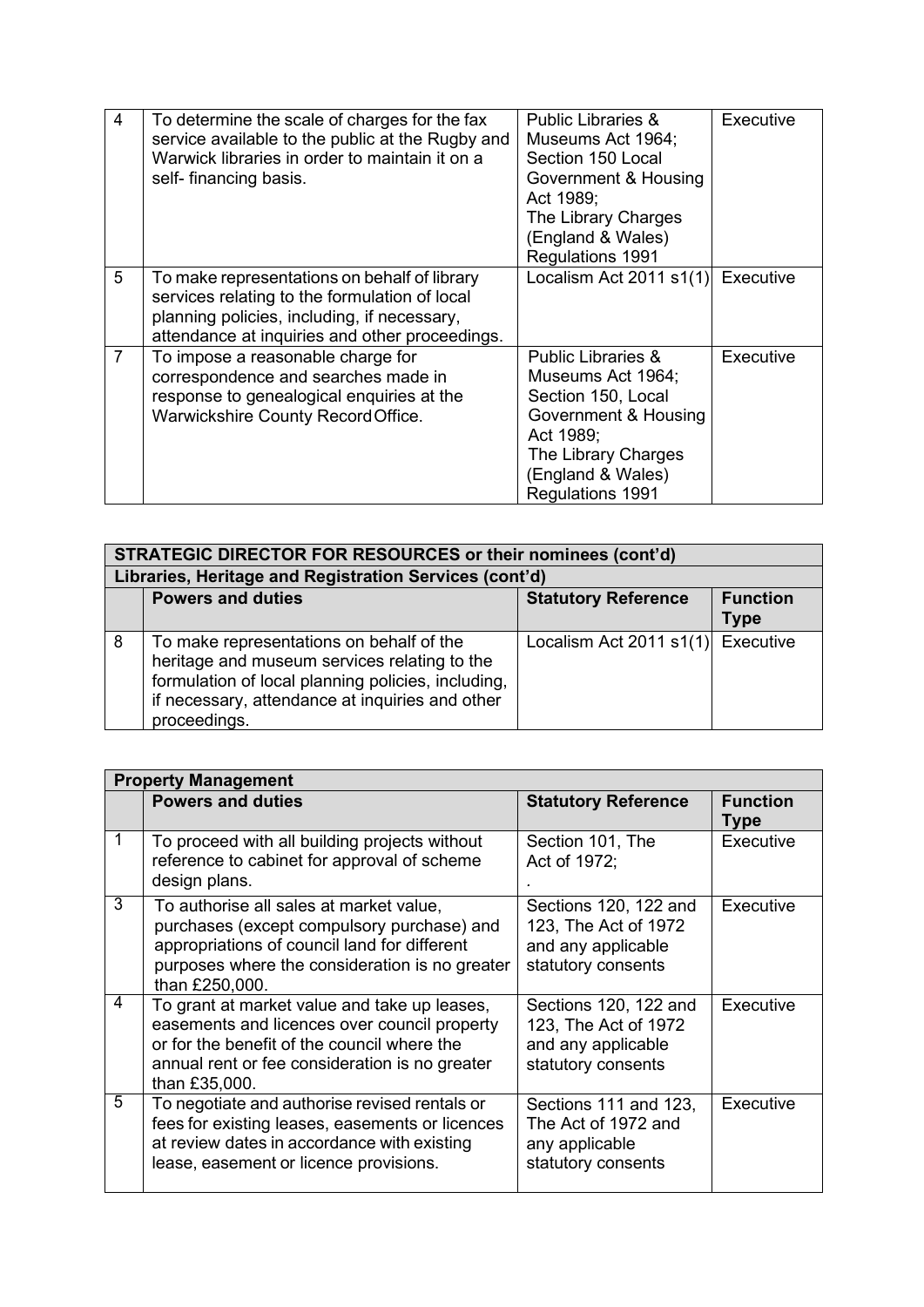| To seek and enter into development<br>agreements, where necessary, in connection<br>with the disposal of land on the council's | Section 123, The<br>Act of 1972;<br><b>Local Authorities</b> | Executive |
|--------------------------------------------------------------------------------------------------------------------------------|--------------------------------------------------------------|-----------|
| industrial estates.                                                                                                            | (Land) Act 1963 and<br>any applicable<br>statutory consents  |           |

|                | STRATEGIC DIRECTOR FOR RESOURCES or their nominees (cont'd)                                                                                                                                                                                                                                                                                                                |                                                                                                                                                                                                                                |                                |  |
|----------------|----------------------------------------------------------------------------------------------------------------------------------------------------------------------------------------------------------------------------------------------------------------------------------------------------------------------------------------------------------------------------|--------------------------------------------------------------------------------------------------------------------------------------------------------------------------------------------------------------------------------|--------------------------------|--|
|                | <b>Property Management (cont'd)</b>                                                                                                                                                                                                                                                                                                                                        |                                                                                                                                                                                                                                |                                |  |
|                | <b>Powers and duties</b>                                                                                                                                                                                                                                                                                                                                                   | <b>Statutory Reference</b>                                                                                                                                                                                                     | <b>Function</b><br><b>Type</b> |  |
| $\overline{8}$ | To make applications for planning,<br>(i)<br>licensing, highways, building control,<br>environmental and any other regulatory<br>consents required to facilitate the disposal<br>of land for the best consideration or to<br>enable its development and to enter any<br>agreements or submit to any terms and<br>requirements which are a condition of any<br>such consent | Section 9E, Local<br><b>Government Act</b><br>2000;<br>Regulation 7(1)(a),<br>Town & Country<br><b>Planning General</b><br>Regulations 1992;<br>Regulation 3,<br>Planning (Listed<br>Buildings &<br><b>Conservation Areas)</b> | Executive                      |  |
|                |                                                                                                                                                                                                                                                                                                                                                                            | Regulations 1990                                                                                                                                                                                                               |                                |  |
|                | <b>Rural Estates</b>                                                                                                                                                                                                                                                                                                                                                       |                                                                                                                                                                                                                                |                                |  |
|                | <b>Powers and duties</b>                                                                                                                                                                                                                                                                                                                                                   | <b>Statutory Reference</b>                                                                                                                                                                                                     | <b>Function</b><br><b>Type</b> |  |
| $\mathbf 1$    | To enter into and sign agricultural tenancy<br>agreements in respect of the smallholdings<br>estate on behalf of the council.                                                                                                                                                                                                                                              | Section 123, The<br>Act of 1972 and<br>applicable<br>statutory consents                                                                                                                                                        | Executive                      |  |
| $\overline{2}$ | To appoint tenants to smallholdings subject to<br>prior consultation with the relevant Portfolio<br>Holder.                                                                                                                                                                                                                                                                | Section 123, The<br>Act of 1972 and<br>applicable<br>statutory consents                                                                                                                                                        | Executive                      |  |
| 3              | To authorise, within the council's smallholdings<br>or country parks estate, all sales at market<br>value, purchases (except compulsory<br>purchase) and appropriations of council land<br>for different purposes where the consideration<br>is no greater than £250,000.                                                                                                  | Sections 120, 122 and<br>123, The Act of<br>1972 and applicable<br>statutory consents                                                                                                                                          | Executive                      |  |
| 4              | To grant at market value and take up leases,<br>easements, and licences over the council's<br>smallholdings or country parks estate or for the<br>benefit of the smallholdings or country parks<br>estate where the annual rent or fee<br>consideration is no greater than £35,000.                                                                                        | Sections 120, 122 and<br>123, The Act of<br>1972 and applicable<br>statutory consents                                                                                                                                          | Executive                      |  |
| 5              | To negotiate and authorise, in connection with<br>the council's smallholdings or country parks<br>estate, revised rentals or fees for existing<br>leases, easements or licences at review dates<br>in accordance with existing lease, easement or<br>licence provisions.                                                                                                   | Sections 120, 122 and<br>123, The Act of<br>1972 and applicable<br>statutory consents                                                                                                                                          | Executive                      |  |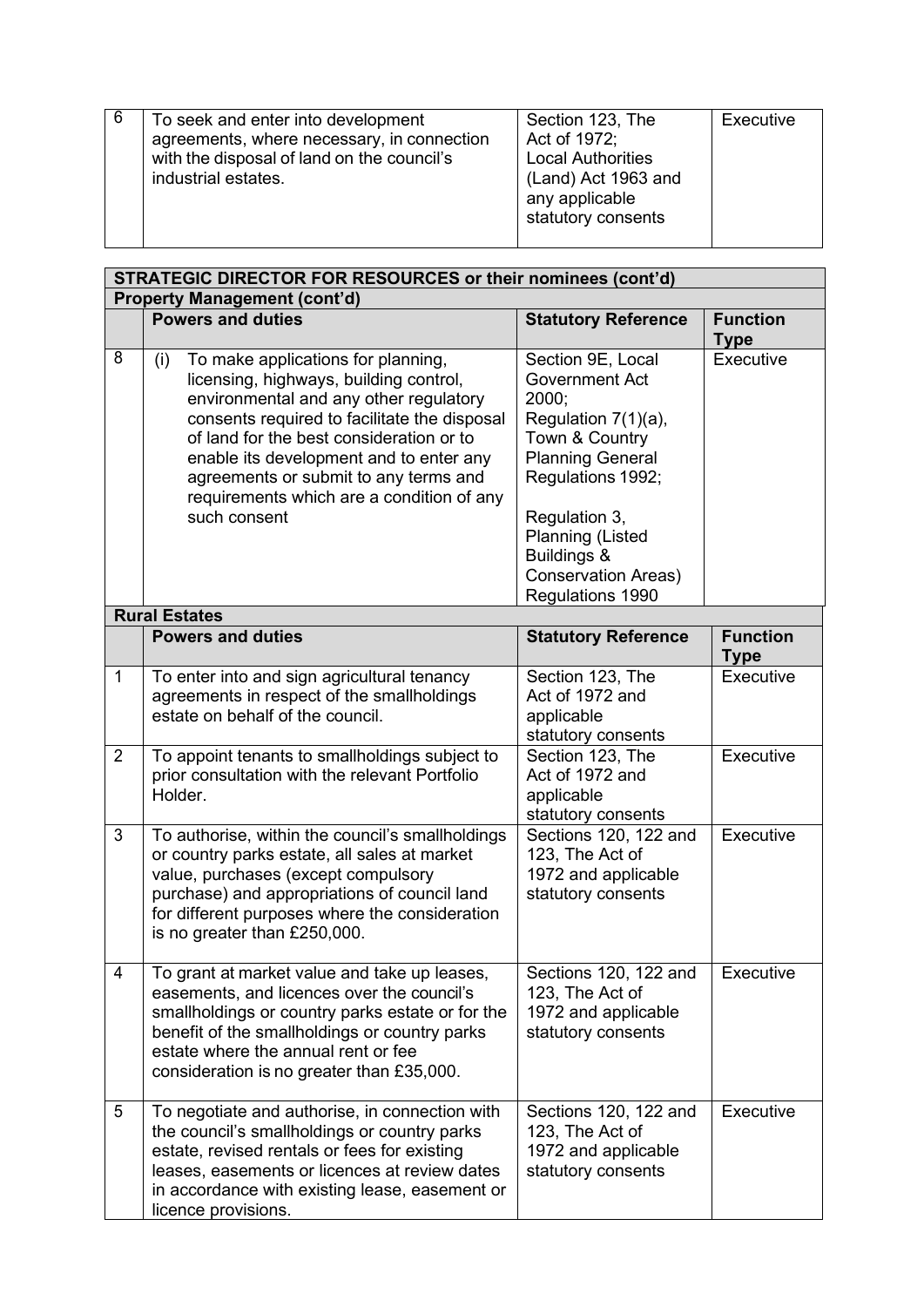| 6 | To grant at market value and take up leases,<br>easements and licences over the council's<br>business centre properties where the annual<br>rent or fee consideration is no greater than<br>£35,000.                                                        | Sections 120, 122 and<br>123, The Act of<br>1972 and applicable<br>statutory consents | Executive |
|---|-------------------------------------------------------------------------------------------------------------------------------------------------------------------------------------------------------------------------------------------------------------|---------------------------------------------------------------------------------------|-----------|
|   | To negotiate and authorise in connection with<br>the council's business centre properties<br>revised rentals or fees for existing leases,<br>easements or licences at review dates in<br>accordance with existing lease, easement or<br>licence provisions. | Sections 120, 122 and<br>123, The Act of 1972<br>and applicable statutory<br>consents | Executive |

# **Financial Management**

|                | <b>Powers and duties</b>                                                                                                                                                                                                                                                                          | <b>Statutory Reference</b>             | <b>Function</b><br><b>Type</b> |
|----------------|---------------------------------------------------------------------------------------------------------------------------------------------------------------------------------------------------------------------------------------------------------------------------------------------------|----------------------------------------|--------------------------------|
| $\mathbf{1}$   | Responsibility for reviewing the financial<br>regulations from time to time and<br>recommending to the audit and standards<br>committee any amendment which they<br>consider desirable.                                                                                                           | Section 151, The<br><b>Act of 1972</b> | Non-<br>executive              |
| $\overline{2}$ | Responsibility for updating monetary sums<br>included in the financial regulations from time<br>to time by reference to the appropriate price<br>indices.                                                                                                                                         | Section 151, The<br>Act of 1972        | Non-<br>executive              |
| 3              | Responsibility for the proper administration of<br>the council's financial affairs.                                                                                                                                                                                                               | Section 151, The<br>Act of 1972        | Non-<br>executive              |
| $\overline{4}$ | Responsibility for maintaining an internal audit<br>services including visiting council<br>establishments to conduct audits                                                                                                                                                                       | Section 151, The Act of<br>1972        |                                |
| 5              | Responsible for ensuring that safe and efficient<br>arrangements are made for the receipt and<br>payment of money.                                                                                                                                                                                | Section 151, The Act of<br>1972        |                                |
| 6              | Responsible for deciding the conditions under<br>which imprest accounts are to be operated                                                                                                                                                                                                        | Section 151, The Act of<br>1972        |                                |
| $\overline{7}$ | Responsibility for the overall supervision of any<br>systems that involve the receipt or<br>payment of money.                                                                                                                                                                                     | Section 151, The<br><b>Act of 1972</b> | Non-<br>executive              |
| 8              | Advising officers as necessary on<br>financial arrangements                                                                                                                                                                                                                                       | Section 151, The<br>Act of 1972        | Non-<br>executive              |
| 9              | To have access to all documents and<br>books concerned with finance.                                                                                                                                                                                                                              | Section 151, The<br>Act of 1972        | Non-<br>executive              |
| 10             | Responsibility, in consultation with the<br>monitoring officer and the strategic director<br>concerned, for carrying out or supervising<br>investigations into any suspected financial<br>irregularities.                                                                                         | Section 151, The<br>Act of 1972        | Non-<br>executive              |
| 11             | Responsibility for amending estimates to take<br>account of changes in pay and prices and<br>agreeing cash budgets, where appropriate, to<br>allow for expected price changes, to the extent<br>that any increases can be met from the<br>council's reserves under the control of the<br>cabinet. | Section 151, The<br>Act of 1972        | Executive                      |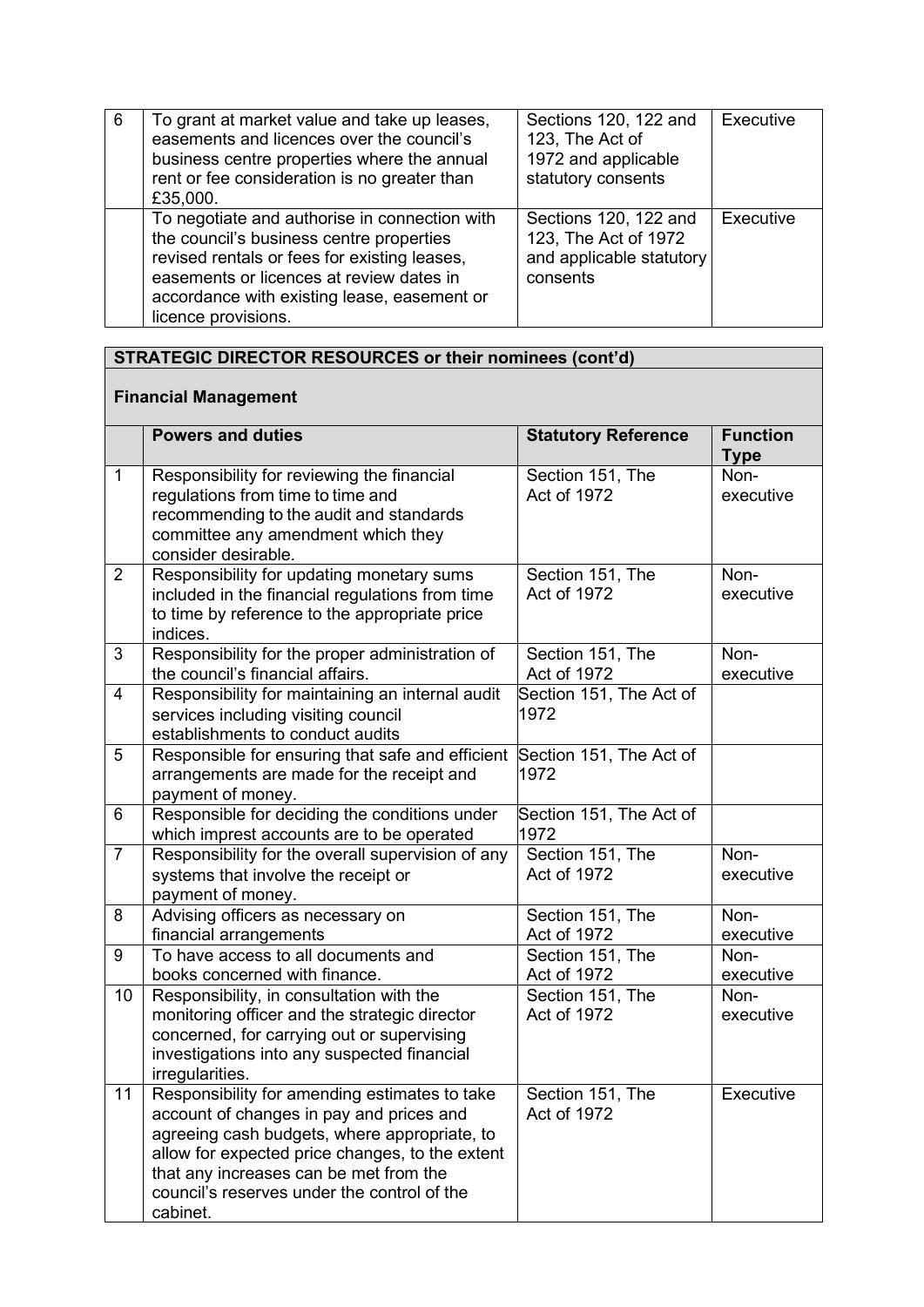| 12 | Responsibility for raising loans and arranging<br>such other financial facilities, e.g. leasing, as<br>may be required, subject to the general<br>direction of the cabinet. | Section 151, The Act<br>of 1972 and any<br>other enactment or<br>provision conferring<br>such powers on<br>the council | Non-<br>executive |
|----|-----------------------------------------------------------------------------------------------------------------------------------------------------------------------------|------------------------------------------------------------------------------------------------------------------------|-------------------|
| 13 | Responsibility for the purchase and sale of<br>investments of the council.                                                                                                  | The Act of 1972 and<br>any other enactment<br>or provision<br>conferring such<br>powers on the council                 | Executive         |

# **Financial Management (cont'd)**

|    |                                                                                                                                                                       |                                         | <b>Function</b>                                                     |
|----|-----------------------------------------------------------------------------------------------------------------------------------------------------------------------|-----------------------------------------|---------------------------------------------------------------------|
|    | <b>Powers and duties</b>                                                                                                                                              | <b>Statutory Reference</b>              | <b>Type</b>                                                         |
| 14 | Responsibility for the purchase and<br>sale of investments of the<br>superannuation fund.                                                                             | <b>Superannuation Act</b><br>1972       | Non-<br>executive                                                   |
| 15 | Responsibility for the temporary<br>investment or utilisation of revenue<br>balances.                                                                                 | Section 111 and 151,<br>the Act of 1972 | Executive                                                           |
| 16 | Responsibility for supervising the<br>collection of money and for giving<br>detailed instructions.                                                                    | Section 151, The Act<br>of 1972         | Non-<br>executive                                                   |
| 17 | Responsibility for agreeing the form of income<br>records kept by each department.                                                                                    | Section 151, The Act<br>of 1972         | Non-<br>executive                                                   |
| 18 | Responsibility for the examination of<br>accounts passed for payment and<br>payment of those accounts.                                                                | Section 151, The Act<br>of 1972         | Non-<br>executive                                                   |
| 19 | Responsibility for payments in respect of all<br>liabilities falling to be discharged by the council<br>which are not otherwise detailed in financial<br>regulations. | Section 151, The Act<br>of 1972         | Executive or<br>non-<br>executive<br>depending<br>on the<br>context |
| 22 | To take appropriate action annually to maximise<br>the financial benefit to the Council when the<br>accounts for the year in question are finalised                   | Section 111, 151 of the<br>Act of 1972  | Executive                                                           |
| 23 | To declare the rate of interest chargeable by<br>the authority on loans for housing and other<br>purposes.                                                            | Section 438, Housing<br>Act 1985        | Executive                                                           |
| 24 | To exercise the powers and duties set out in the<br><b>Treasury Management Strategy</b>                                                                               | Section 151, The Act<br>of 1972         | Executive                                                           |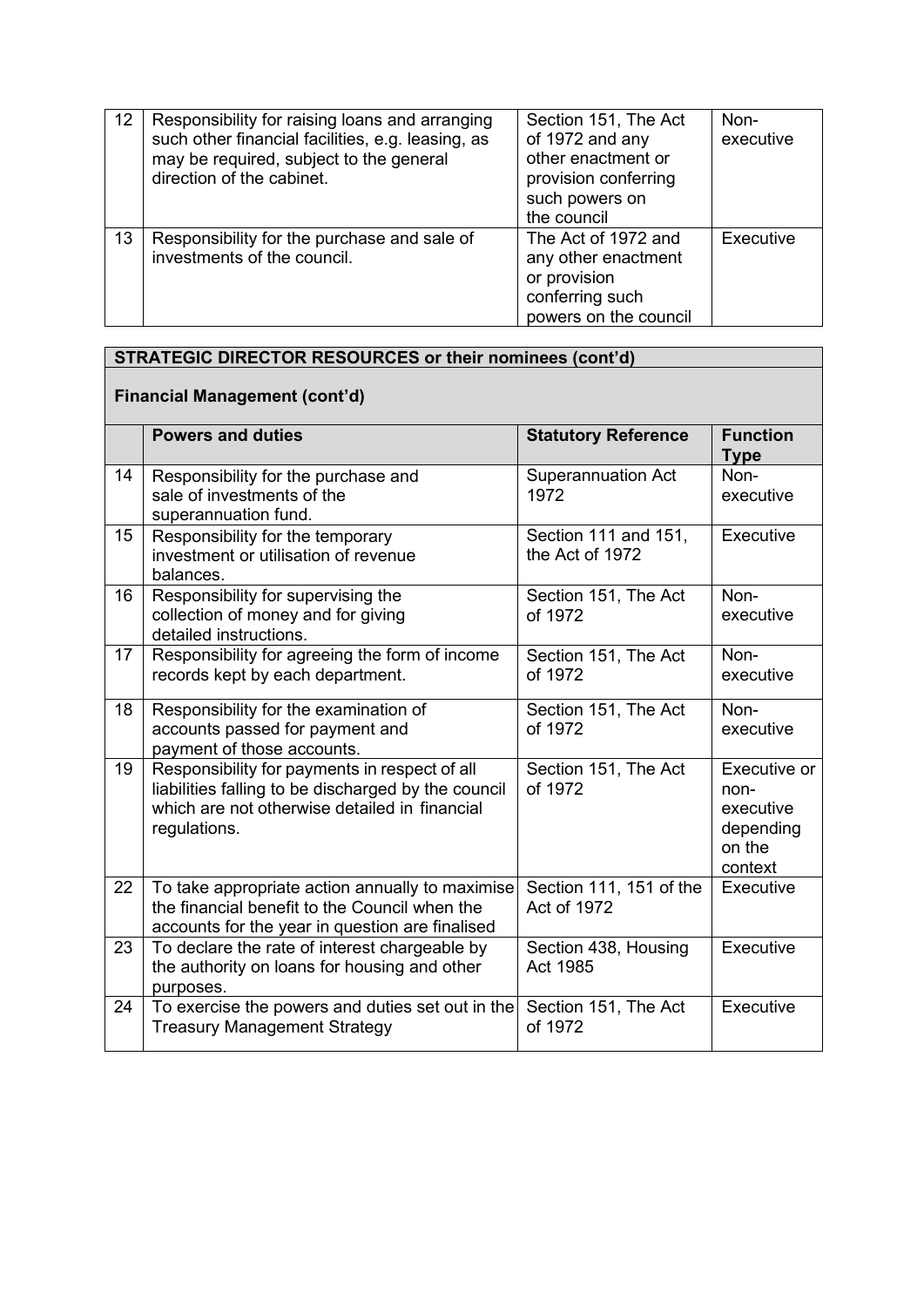# **Financial Management (cont'd)**

|    | <b>Powers and duties</b>                                                                                                                                                                                                       | <b>Statutory Reference</b>                                                      | <b>Function</b>                   |
|----|--------------------------------------------------------------------------------------------------------------------------------------------------------------------------------------------------------------------------------|---------------------------------------------------------------------------------|-----------------------------------|
|    |                                                                                                                                                                                                                                |                                                                                 | <b>Type</b>                       |
| 26 | After consultation with the chair of the cabinet,<br>to agree to the council incurring revenue<br>expenditure for which there is no provision in                                                                               | Sections 101, 111 and<br>151, The Act of 1972;                                  | Executive<br>or non-<br>executive |
|    | any vote in the annual or supplementary<br>estimates approved by the council or to agree<br>reduced income, where it is not possible to<br>obtain the necessary approval in accordance<br>with the normal committee procedures | Section 9E, Local<br><b>Government Act</b><br>2000;                             | depending<br>on the<br>context    |
|    | because of urgency, provided:                                                                                                                                                                                                  | <b>Local Authorities</b><br>(Functions and                                      |                                   |
|    | the expenditure can be met from within the<br>(i)<br>earmarked reserves of the directorate<br>concerned; and                                                                                                                   | Responsibilities)<br>(England)<br>Regulations 2000                              |                                   |
|    | any requirements of the Access to<br>(ii)<br>Information Rules are met.                                                                                                                                                        | <b>Local Authorities</b>                                                        |                                   |
|    | Any proposal to spend beyond the                                                                                                                                                                                               | (Executive<br>Arrangements)                                                     |                                   |
|    | directorates earmarked reserves shall be<br>referred to the full council.                                                                                                                                                      | (Meeting and Access<br>to Information)<br>(England)<br>Regulations<br>2012/2089 |                                   |
| 27 | In relation to Pride in Camp Hill Limited:<br>to carry out any functions prior to<br>(i)<br>adoption of the first business plan and<br>cash flow;                                                                              | Section 1 of the<br>Localism Act 2011                                           | Executive                         |
|    | to agree to the company changing its<br>(ii)<br>accounting policies, principles or practices<br>of the company; and<br>to agree their annual accounts.<br>(iii)                                                                |                                                                                 |                                   |
| 28 | In relation to Pride in Camp Hill Limited, jointly                                                                                                                                                                             |                                                                                 |                                   |
|    | with the strategic director for communities:                                                                                                                                                                                   |                                                                                 |                                   |
|    | to receive quarterly the current cash<br>(i)                                                                                                                                                                                   |                                                                                 |                                   |
|    | flow, contribution account and minutes of<br>meetings; and                                                                                                                                                                     |                                                                                 |                                   |
|    | in the event of an early exit notice, attend<br>(ii)<br>a resolution meeting.                                                                                                                                                  |                                                                                 |                                   |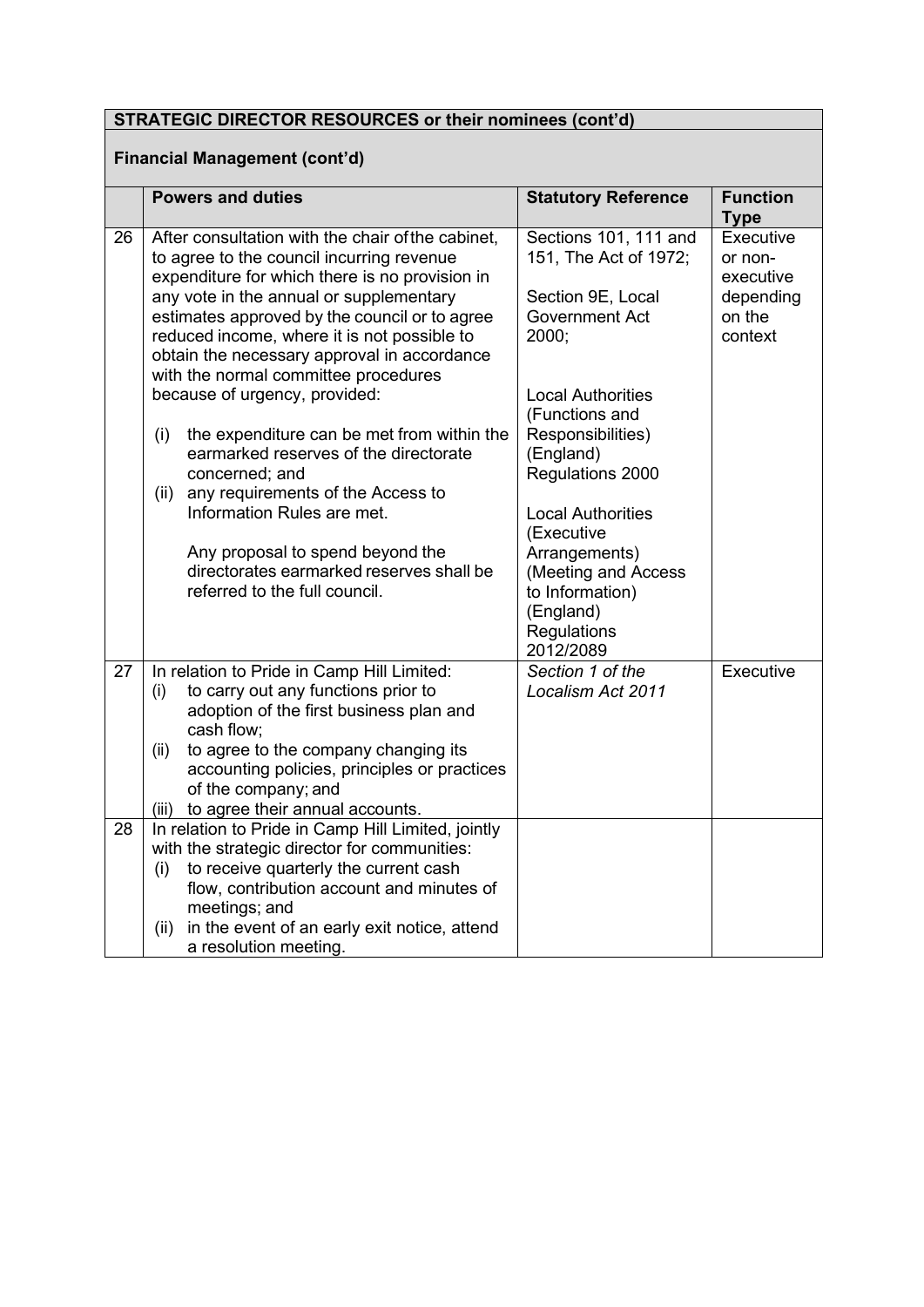### **Financial Administration**

|                  | <b>Powers and duties</b>                                                                                                                                          | <b>Statutory Reference</b>                                                                                   | <b>Function</b><br><b>Type</b> |
|------------------|-------------------------------------------------------------------------------------------------------------------------------------------------------------------|--------------------------------------------------------------------------------------------------------------|--------------------------------|
| 1                | Responsibility for payment of salaries, wages,<br>superannuation, compensation and other<br>emoluments.                                                           | Section 151, The<br>Act of 1972                                                                              | Non-<br>executive              |
| $\overline{2}$   | Responsibility for the operation of the council's<br>bank accounts in accordance with the banking<br>agreement approved by the council and their<br>bankers.      | Section 151, The<br>Act of 1972                                                                              | Executive                      |
| $\overline{3}$   | Responsibility for ordering and controlling the<br>issue of council cheques, including directions<br>for their signing.                                           | Section 151, The<br>Act of 1972                                                                              | Non-<br>executive              |
| 4                | To make all payments out of the<br>superannuation fund on the certification of or<br>on behalf of the appropriate director that the<br>expenditure is authorised. | <b>Superannuation Act</b><br>1972 and any<br>enactment<br>amending the same<br>and any orders<br>regulations | Non-<br>executive              |
| $\overline{5}$   | To make all payments out of the county fund on<br>the certification of or on behalf of the<br>appropriate director that the expenditure is<br>authorised.         | Section 111, The<br>Act of 1972                                                                              | Executive                      |
| $\overline{6}$   | Responsibility, in consultation with the<br>directors concerned, for making imprest<br>advances.                                                                  | Section 151, The<br><b>Act of 1972</b>                                                                       | Non-<br>executive              |
| $\overline{7}$   | Responsibility for the ordering, control and issue<br>of all official receipt books, tickets and other<br>similar documents.                                      | Section 151, The<br>Act of 1972                                                                              | Non-<br>executive              |
| $\overline{8}$ . | Responsibility for prescribing the items to be<br>included in inventories.                                                                                        | Section 151, The<br>Act of 1972                                                                              | Non-<br>executive              |

| <b>Commissioning</b>                                                                                                                                                                                                                |                                      |                         |  |
|-------------------------------------------------------------------------------------------------------------------------------------------------------------------------------------------------------------------------------------|--------------------------------------|-------------------------|--|
| <b>Powers and duties</b>                                                                                                                                                                                                            | <b>Statutory</b><br><b>Reference</b> | <b>Function</b><br>Type |  |
| Responsibility for keeping a contract ledger in<br>respect of all contracts showing the state of<br>account between the council and<br>each contractor.                                                                             | Section 151, The Act<br>of 1972      | Non-<br>executive       |  |
| $\overline{2.}$ Requirements to review at least every two<br>years, and to revise, if necessary, the figures<br>included in contract standing orders having<br>regard to changes in the appropriate index since<br>the last review. | Section 151, The<br>Act of 1972      | Non-<br>executive       |  |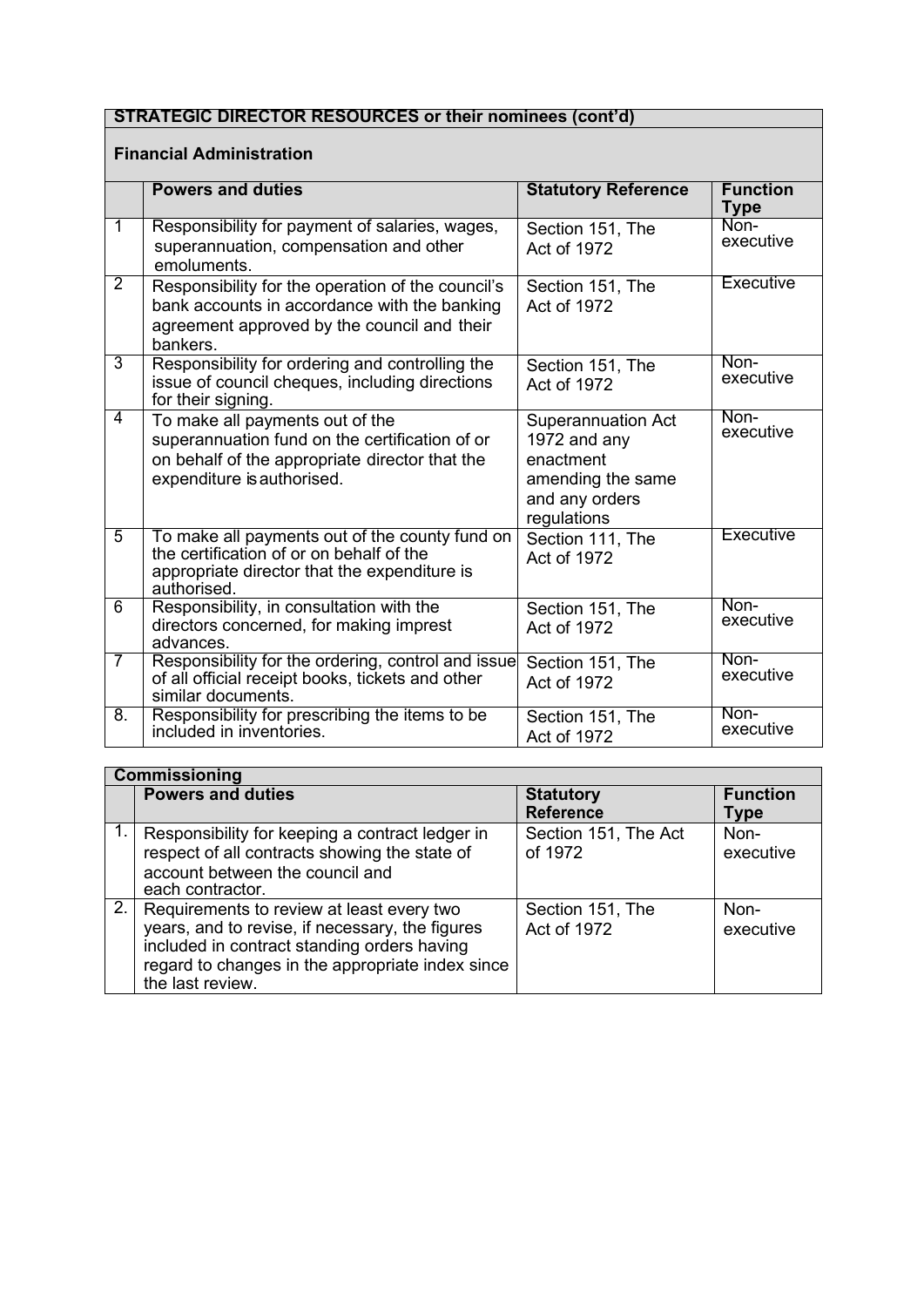# **STRATEGIC DIRECTOR FOR PEOPLE or their nominees**

# **Adult Social Care**

|                | <b>Powers and duties</b>                                                                                                                                                                                                                                                                                                                                                                               | <b>Statutory Reference</b>                                                                                                  | <b>Function</b><br><b>Type</b> |
|----------------|--------------------------------------------------------------------------------------------------------------------------------------------------------------------------------------------------------------------------------------------------------------------------------------------------------------------------------------------------------------------------------------------------------|-----------------------------------------------------------------------------------------------------------------------------|--------------------------------|
| $\mathbf 1$    | To make one-off grants not exceeding £10000<br>to voluntary organisations providing relevant<br>services.                                                                                                                                                                                                                                                                                              | Section 65, Health<br>Services & Public<br>Health Act 1968                                                                  | Executive                      |
| $\overline{2}$ | To make payments up to £10000 to disabled<br>persons.                                                                                                                                                                                                                                                                                                                                                  | Section 2, Chronically<br><b>Sick &amp; Disabled Persons</b><br>Act 1970                                                    | Executive                      |
| 3              | To approve the use of adult social care premises<br>by other organisations when not required for adult<br>social care purposes at charges that will cover<br>any additional costs to the council.                                                                                                                                                                                                      | Section 123, The<br>Act of 1972;<br>Section 65, Health<br>Services & Public<br>Health Act 1968                              | Executive                      |
| 4              | To act on behalf of the council in relation to its<br>powers and duties in respect of guardianship.                                                                                                                                                                                                                                                                                                    | Mental Health Act 1983                                                                                                      | Executive                      |
| 5              | In consultation with the strategic director for<br>resources, to vary the access policy relating to<br>adult social care client case files within the overall<br>policies of the council.                                                                                                                                                                                                              | <b>Data Protection Act</b><br>2018 and regulations<br>and orders made<br>thereunder                                         | Executive                      |
| 6              | On or after 1 October 2002 to waive any charges<br>for home care or other non-residential social<br>services payable in whole or in part by:<br>(i) any charge payer whose overall income does<br>not exceed the appropriate basic level plus<br>$25\%$ ; and<br>(ii) any charge payer in receipt of more than 10<br>hours weekly home care following as<br>assessment of income and disability costs. | Section 17, Health &<br>Social Services &<br><b>Social Security</b><br><b>Adjudications Act</b><br>1983 or Care Act<br>2014 | Executive                      |
| $\overline{7}$ | To waive any charges payable in whole or in part<br>from 1 April 2003 by any charge payer in receipt<br>of home care and day care following an<br>assessment of their income, capital and disability<br>related expenditure.                                                                                                                                                                           | Section 17, Health &<br>Social Services &<br><b>Social Security</b><br><b>Adjudications Act</b><br>1983 or Care Act<br>2014 | Executive                      |
| 8              | To act in relation to the implementation of the<br>Care Act 2014 where such delegation is required<br>either by regulation or as suggested in guidance<br>received from the Department of Health subject to<br>compliance with all policy decisions taken by the<br>council.                                                                                                                           | Care Act 2014                                                                                                               | Executive                      |
| 9              | To exercise the discretions set out in the council's<br>deferred payments scheme.                                                                                                                                                                                                                                                                                                                      | Care Act 2014                                                                                                               | Executive                      |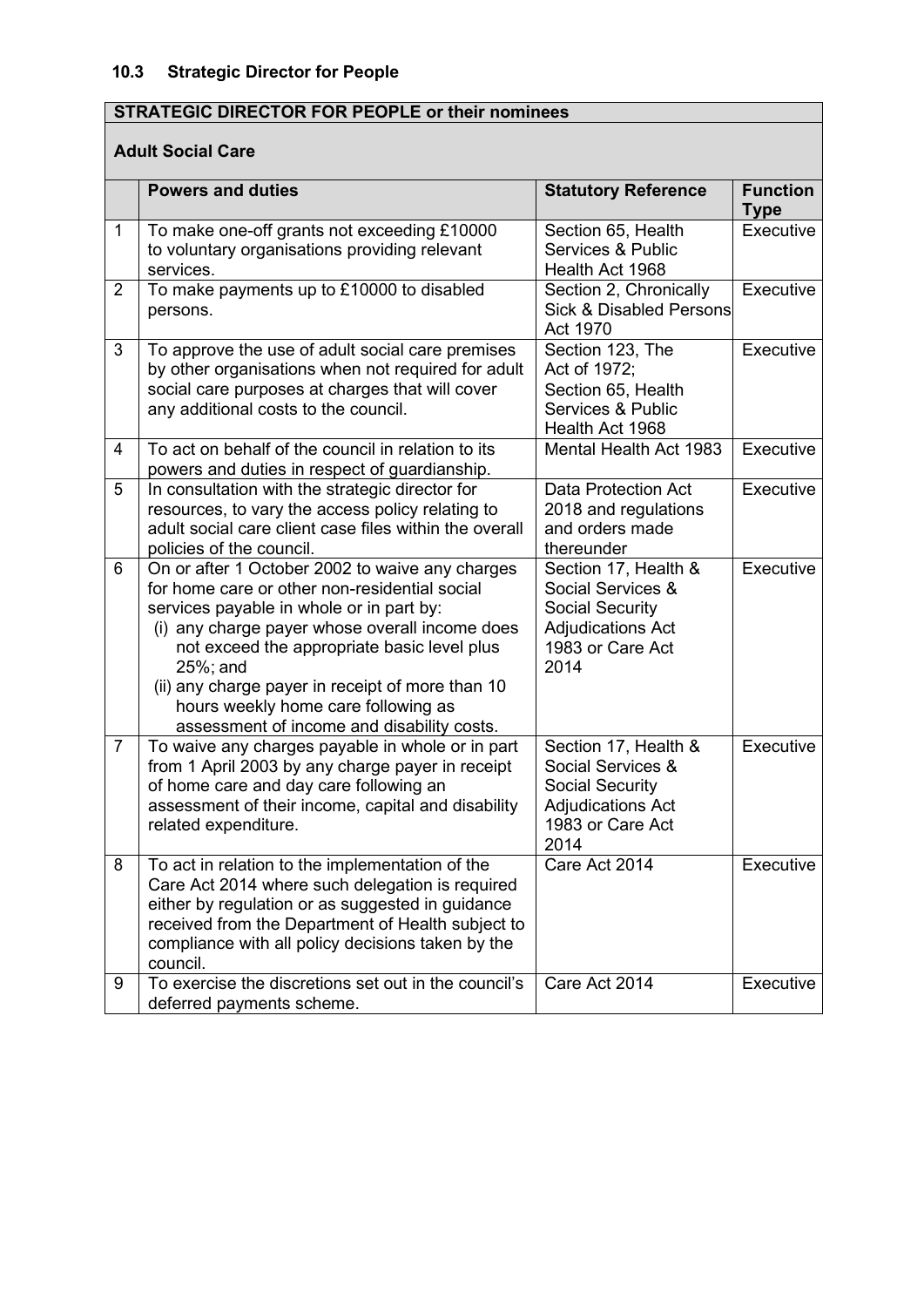# **Education**

|                | <b>Powers and duties</b>                                                                                                                                                                                                                                                                                                                                                                                                                                                                                                                                                                                                                                                                                             | <b>Statutory Reference</b>                                                                                                                                                                                                                                                                                                                                                                                                                                                                                                                       | <b>Function</b><br><b>Type</b>                                      |
|----------------|----------------------------------------------------------------------------------------------------------------------------------------------------------------------------------------------------------------------------------------------------------------------------------------------------------------------------------------------------------------------------------------------------------------------------------------------------------------------------------------------------------------------------------------------------------------------------------------------------------------------------------------------------------------------------------------------------------------------|--------------------------------------------------------------------------------------------------------------------------------------------------------------------------------------------------------------------------------------------------------------------------------------------------------------------------------------------------------------------------------------------------------------------------------------------------------------------------------------------------------------------------------------------------|---------------------------------------------------------------------|
| 1              | In relation to persons under 19 years, to take<br>and implement all necessary decisions,<br>including the allocation of resources within<br>approved estimates, so as to maintain the<br>operation and effectiveness of all the<br>education services for which the strategic<br>director is responsible and which are<br>statutorily covered by the listed principal Acts<br>of Parliament and regulations arising<br>thereunder.<br>To exercise the powers of the council in<br>relation to the governance of schools jointly<br>with the Strategic Director for Communities.<br>In exercising these powers, they are required<br>to observe all policy decisions taken by the<br>council and its relevant bodies. | Academies Act<br>2010; Anti-Social<br><b>Behaviour Act</b><br>2003;<br>Childcare Act 2006;<br>Children and<br>Families Act 2014;<br>Education &<br>Inspections Act 2006;<br>Education Act 1980;<br>Education Act 1996;<br>Education Act 1997;<br>Education Act 2002;<br>Education Act 2005;<br><b>Education Reform Act</b><br>1988; Education<br>(Fees & Awards) Act<br>1983:<br>Employment &<br>Training Act 1973;<br><b>Further Education Act</b><br>1985; School<br>Standards &<br>Framework Act 1998<br>The Education and<br>Skills Act 2008 | Executive<br>or non-<br>executive<br>depending<br>on the<br>context |
| $\overline{2}$ | To institute proceedings in relation to failures<br>to secure the attendance of children at school<br>or failures to comply with school attendance<br>orders.                                                                                                                                                                                                                                                                                                                                                                                                                                                                                                                                                        | Sections 437 to 447,<br><b>Education Act 1996</b>                                                                                                                                                                                                                                                                                                                                                                                                                                                                                                | Executive                                                           |
| 3              | To take all necessary steps to discharge the<br>council's responsibilities to secure the<br>provision of full or part-time education and<br>recreational, social and physical training for<br>16-19-year-olds.                                                                                                                                                                                                                                                                                                                                                                                                                                                                                                       | Sections 15A, 507A and<br>507B Education Act<br>1996                                                                                                                                                                                                                                                                                                                                                                                                                                                                                             | Executive                                                           |
| 4              | To take all necessary steps to discharge the<br>council's responsibilities to secure the<br>provision of full and part-time education,<br>social, recreational and/or physical training<br>facilities for over-19-year-olds.<br>In exercising these powers, they are required<br>to observe all policy decisions taken by the<br>council and its relevant bodies.                                                                                                                                                                                                                                                                                                                                                    | Sections 15B and<br>507B, Education<br>Act 1996                                                                                                                                                                                                                                                                                                                                                                                                                                                                                                  | Executive                                                           |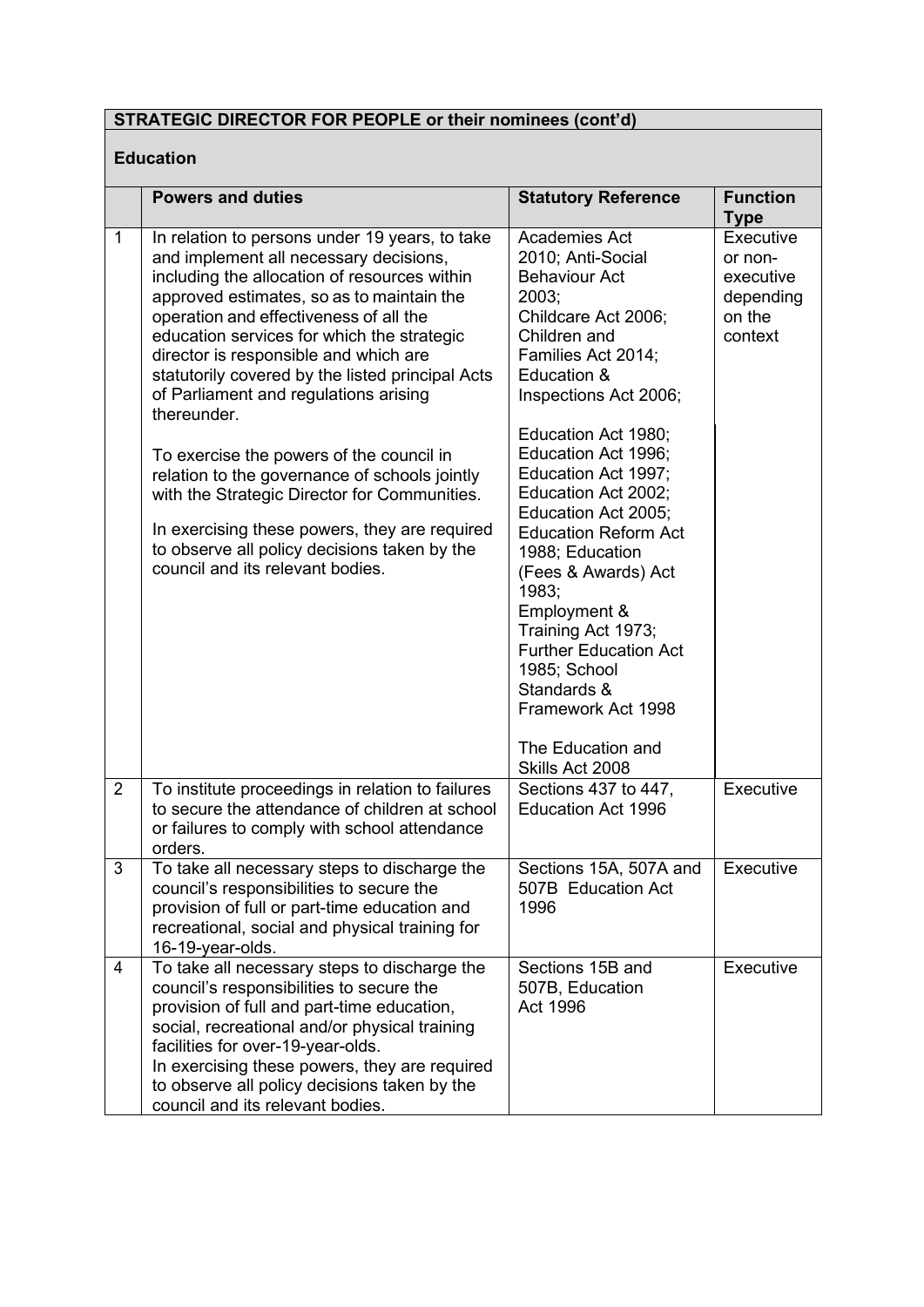### **Children's Services**

|                | <b>Powers and duties</b>                                                                                                                                                                                                                                                                                | <b>Statutory Reference</b>                                                                                                                                         | <b>Function</b><br><b>Type</b> |
|----------------|---------------------------------------------------------------------------------------------------------------------------------------------------------------------------------------------------------------------------------------------------------------------------------------------------------|--------------------------------------------------------------------------------------------------------------------------------------------------------------------|--------------------------------|
| $\mathbf 1$    | To make one-off grants not exceeding £10000<br>to voluntary organisations providing relevant<br>services.                                                                                                                                                                                               | Section 65, Health<br>Services & Public<br>Health Act 1968                                                                                                         | Executive                      |
| $\overline{2}$ | To make "exceptional needs" payments up to<br>£10,000 to local authority foster parents of<br>Children in Care.                                                                                                                                                                                         | Part III, Children Act 1989<br>and any regulations made<br>thereunder                                                                                              | Executive                      |
| 3              | To approve the making of capital loans, in a<br>form and on terms agreed with the strategic<br>director for resources, to local authority foster<br>parents for housing extensions provided the<br>resources are available.                                                                             | , Children Act 1989; t<br>Section 111, The Act of<br>1972; Section 2, Local<br>Government Act 2000                                                                 | Executive                      |
| 4              | To undertake the functions of the council as<br>an adoption agency, subject to consultation<br>where necessary with the adoption panel.                                                                                                                                                                 | Section 9E, Local<br>Government Act 2000;<br>Adoption Act 1976;<br><b>Adoption and Children</b><br>Act 2002                                                        | Executive                      |
| 5              | To appoint the members of the adoption panel<br>other than the appointment of elected<br>members of the council to serve on the panel.                                                                                                                                                                  | Section 9E, Local<br>Government Act 2000;<br>Adoption Act 1976;<br><b>Adoption and Children</b><br>Act 2002                                                        | Executive                      |
| 6              | To update the adoption procedures within the<br>overall policy and after consultation with the<br>adoption panel.                                                                                                                                                                                       | Section 9E, Local<br>Government Act 2000;<br>Adoption Act 1976;<br>Adoption and Children<br>Act 2002                                                               | Executive                      |
| $\overline{7}$ | To institute and defend proceedings in<br>relation to the care of children, the exercise of<br>parental responsibility, provision of secure<br>accommodation and wardship proceedings,<br>and to intervene, where appropriate, in<br>matrimonial, guardianship and special<br>guardianship proceedings. | Section 111, The<br>Act of 1972;<br>Section 9E, Local<br>Government Act 2000;<br>Parts II, IV and V,<br>Children<br>Act 1989 as amended;<br>Supreme Court Act 1981 | Executive                      |
| 8              | To act on behalf of the council in relation to its<br>powers and duties in relation to day care, child<br>minders and private fostering.                                                                                                                                                                | Parts IX and X,<br>Schedules 8 and 9,<br>Children Act 1989                                                                                                         | Executive                      |
| 9              | To make payments up to £10,000 to support a<br>child in need in exceptional circumstances.                                                                                                                                                                                                              | Section 17, Children Act<br>1989                                                                                                                                   | Executive                      |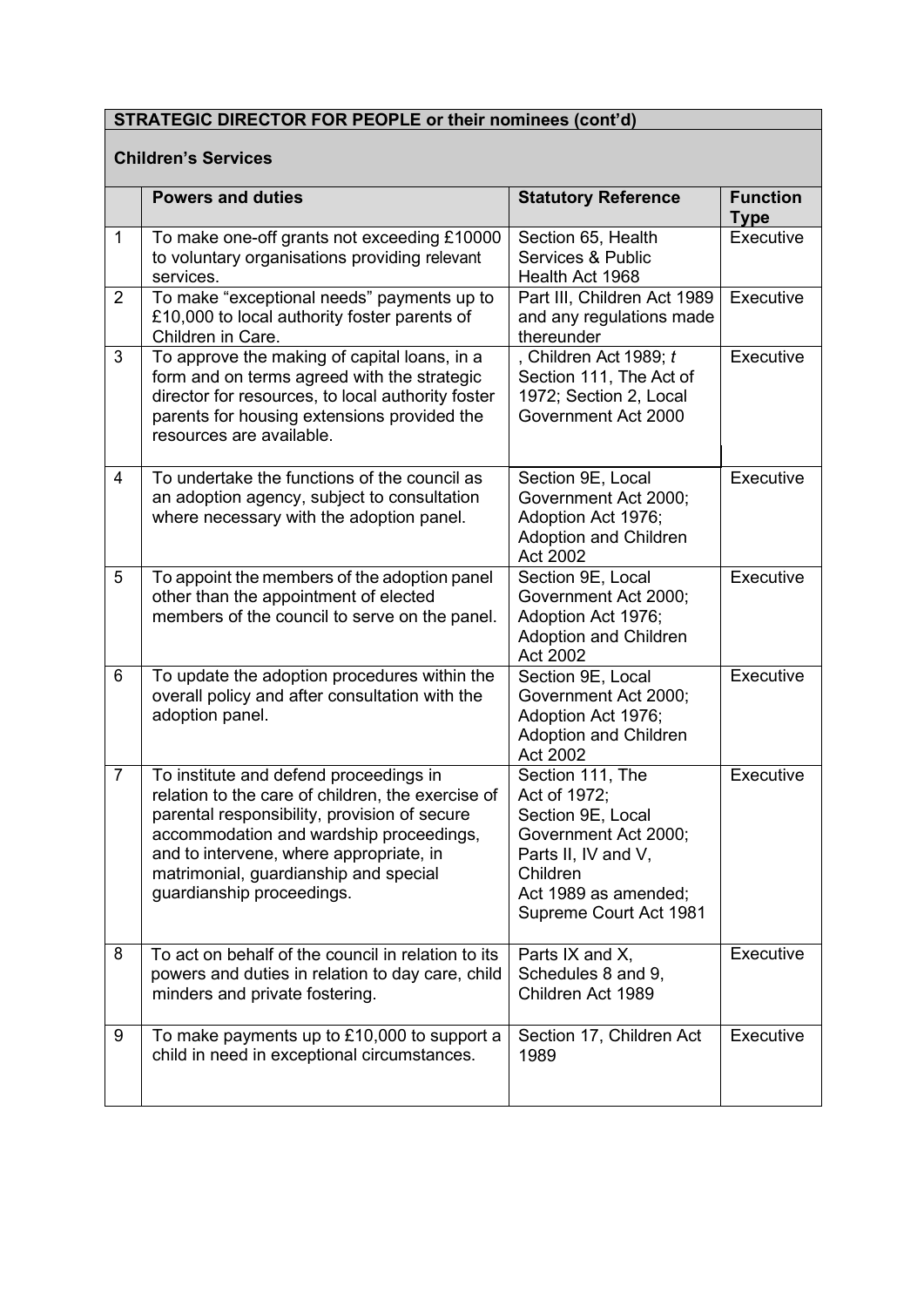# **Children's Services (Cont'd)**

|    | <b>Powers and duties</b>                                                                                                                                                                                                             | <b>Statutory Reference</b>                                                                                                                                                                         | <b>Function</b><br><b>Type</b> |
|----|--------------------------------------------------------------------------------------------------------------------------------------------------------------------------------------------------------------------------------------|----------------------------------------------------------------------------------------------------------------------------------------------------------------------------------------------------|--------------------------------|
| 10 | To act in relation to the implementation of all<br>those provisions of the Children Act 1989<br>where such delegation is required either by<br>regulation or as suggested in guidance<br>received from the Department of Health.     | Section 9E, Local<br>Government Act 2000;<br>Children Act 1989 and<br>any regulations made<br>thereunder; and<br>guidance under<br>Section 7 Local<br><b>Authority Social</b><br>Services Act 1970 | Executive                      |
| 11 | In consultation with the strategic director for<br>resources, the chair of the cabinet and<br>relevant portfolio holder, to introduce charges<br>under the Children Act 1989 in line with<br>guidance from the Department of Health. | Section 29, in Part<br>III of Schedule 2<br>Children Act 1989                                                                                                                                      | Executive                      |
| 12 | On or after 1 January 2003 to determine any<br>new applications for financial assistance by<br>way of grant or loan and to grant waivers in<br>whole or part of repayments under the revised<br>Policy on Foster Carer Adaptations.  | Children Act 1989;<br>Section 111, The Act<br>of 1972;<br>Section 2, Local<br>Government<br>Act 2000                                                                                               | Executive                      |
| 13 | In consultation with the strategic director for<br>resources, to vary the access policy relating<br>to children's services social care client case<br>files within the overall policies of the council.                              | <b>Data Protection Act</b><br>2018 and regulations<br>and orders made<br>thereunder                                                                                                                | Executive                      |
| 14 | Authority to make representations in<br>response to applications under the Licensing<br>Act 2003 on behalf of the council as the<br>children's services authority.                                                                   | Licensing Act 2003                                                                                                                                                                                 | Executive                      |
| 15 | Authority to make representations in response<br>to applications made under the Gambling Act<br>2005 (authority is also given to the strategic<br>director for resources and chief fire officer).                                    | Gambling Act 2005                                                                                                                                                                                  | Executive                      |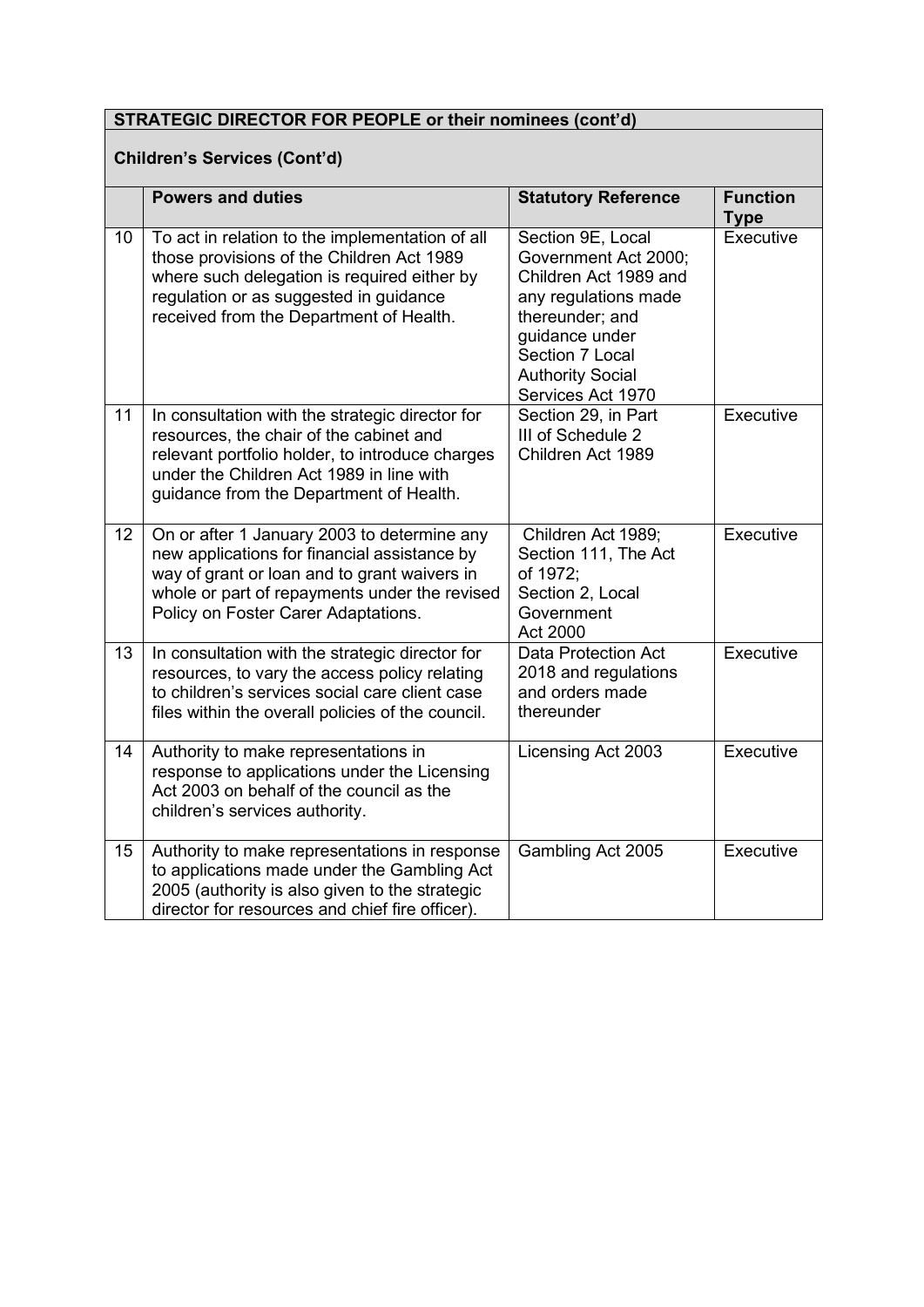### **Fire and Rescue**

|                | <b>Powers and duties</b>                                                                                                                                                                                                                                                                                                                                                                                                                        | <b>Statutory Reference</b>                                                                                                                                                                                                                                                                                                                                                                                                                                                                | <b>Function</b><br><b>Type</b>                                      |
|----------------|-------------------------------------------------------------------------------------------------------------------------------------------------------------------------------------------------------------------------------------------------------------------------------------------------------------------------------------------------------------------------------------------------------------------------------------------------|-------------------------------------------------------------------------------------------------------------------------------------------------------------------------------------------------------------------------------------------------------------------------------------------------------------------------------------------------------------------------------------------------------------------------------------------------------------------------------------------|---------------------------------------------------------------------|
| 1              | To discharge the powers, duties and<br>responsibilities of the council as a fire & rescue<br>service, including in particular:<br>the promotion of fire safety:<br>(i)<br>the extinguishment of fires and the<br>(ii)<br>protection of life and property;<br>(iii) the rescue of persons from road traffic<br>accidents; and<br>(iv) responding to emergencies and other<br>incidents likely to cause harm to persons<br>or to the environment. | <b>Fire &amp; Rescue Services</b><br>Act 2004 and any Fire &<br><b>Rescue Service National</b><br>Framework made by the<br>Secretary of State under<br>Section 21 of the Act and<br>for the time being in<br>force; Safety of Sports<br>Grounds Act 1975;<br>Fire Safety & Safety of<br>Places of Sport Act<br>1987;<br><b>Civil Contingencies Act</b><br>2004 and any Orders,<br>Rules, Regulations or<br>Directives made<br>amending, varying,<br>extending or re-<br>enacting the same | Executive<br>or non-<br>executive<br>depending<br>on the<br>context |
| $\overline{2}$ | To authorise in writing officers in the fire &<br>rescue service to exercise emergency powers<br>of fire prevention, firefighting or rescue<br>including powers of entry on to premises,<br>moving or breaking into vehicles, closure of<br>highways, traffic regulation and restriction of<br>access to premises and all supplementary<br>statutory powers.                                                                                    | Section 44, Fire &<br><b>Rescue Services Act</b><br>2004 and any Orders,<br>Rules, Regulations or<br>Directives made<br>amending, varying,<br>extending or re-<br>enacting the same                                                                                                                                                                                                                                                                                                       | Executive<br>or non-<br>executive<br>depending<br>on the<br>context |
| 3              | To exercise the council's powers of inspection<br>and enforcement to appoint officers in the fire<br>& rescue service as inspectors and otherwise<br>to authorise in writing officers in the fire &<br>rescue service to exercise powers of entry on<br>to premises, investigation, sampling and<br>inspection and all supplementary powers and<br>to issue all notices and licences in relation to<br>the listed enactments.                   | Fire & Rescue<br>Services Act 2004;<br>Safety of Sports<br>Grounds Act 1975;<br>Fire Safety & Safety of<br>Places of Sport Act<br>1987;<br><b>Regulatory Reform (Fire</b><br>Safety) Order 2005 and<br>any Orders, Rules,<br>Regulations or<br>Directives made<br>amending, varying,<br>extending or re-<br>enacting the same.                                                                                                                                                            | Executive<br>or non-<br>executive<br>depending<br>on the<br>context |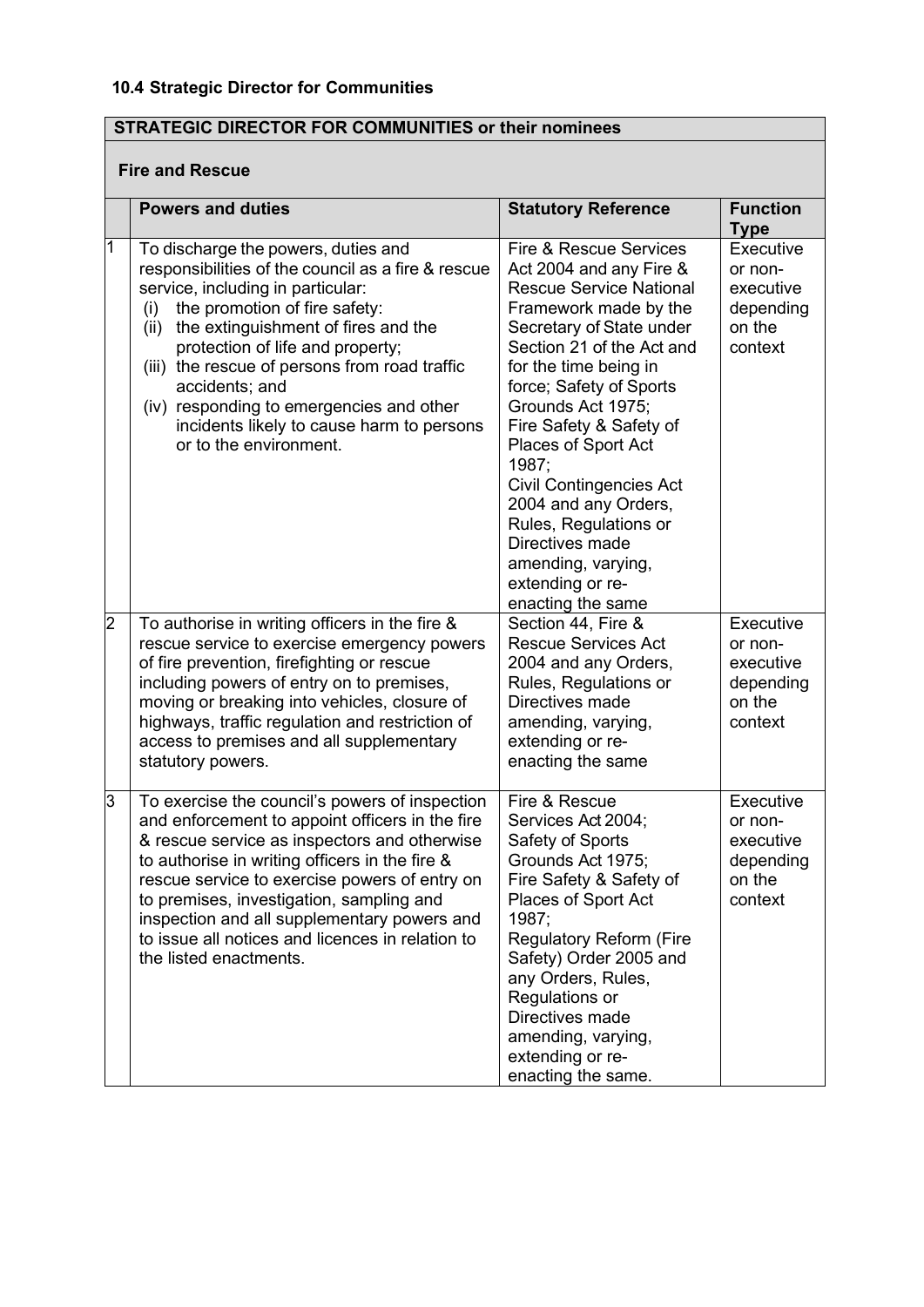|                 | STRATEGIC DIRECTOR FOR COMMUNITIES or their nominees (cont'd)                                                                                                                                                                                                                                                                                                                                                                       |                                                                                  |                                |  |
|-----------------|-------------------------------------------------------------------------------------------------------------------------------------------------------------------------------------------------------------------------------------------------------------------------------------------------------------------------------------------------------------------------------------------------------------------------------------|----------------------------------------------------------------------------------|--------------------------------|--|
|                 | Fire and Rescue (Cont'd)                                                                                                                                                                                                                                                                                                                                                                                                            |                                                                                  |                                |  |
|                 | <b>Powers and duties</b>                                                                                                                                                                                                                                                                                                                                                                                                            | <b>Statutory</b><br><b>Reference</b>                                             | <b>Function</b><br><b>Type</b> |  |
| 4               | To deal with all standard requests for<br>secondary employment from uniformed<br>personnel in accordance with the criteria laid<br>down in the National Scheme of Conditions of<br>Service and the department's appropriate<br>service orders; requests only to be referred to<br>the regulatory committee where the proposed<br>secondary employment is of an exceptional<br>nature and clearly requires special<br>consideration. | Section 112, Local<br>Government Act 1972;<br>Fire & Rescue Services Act<br>2004 | Non-<br>executive              |  |
| 5               | Authority to make representations in<br>response to applications under the<br>Licensing Act 2003 on behalf of the council<br>as fire authority.                                                                                                                                                                                                                                                                                     | Licensing Act 2003                                                               | Executive                      |  |
| $6\phantom{.}6$ | Authority to make representations in response<br>to applications made under the Gambling Act<br>2005 and in response to consultation on the<br>Licensing Authorities licensing policies<br>(authority is also given to the Chief Executive<br>and the strategic director for people).                                                                                                                                               | Gambling Act 2005                                                                | Executive                      |  |
| $\overline{7}$  | To determine disputes on terms and<br>conditions satisfactory to the Strategic Director<br>for Resources under the Firefighters' Internal<br>Pension Dispute Resolution Procedures and to<br>nominate appropriate persons to whom such<br>disputes should be referred for a decision in<br>the first instance.                                                                                                                      | Section 50, Pensions Act<br>1995                                                 | Non-<br>Executive              |  |

# **Crime and Disorder**

| <b>Powers and duties</b>                                                                                                                                                                                       | <b>Statutory Reference</b>   | <b>Function</b><br>Type |
|----------------------------------------------------------------------------------------------------------------------------------------------------------------------------------------------------------------|------------------------------|-------------------------|
| Responsibility for liaising with other responsible<br>authorities in the formulations and<br>implementation of a strategy for the reduction of<br>crime and disorder and for combating the<br>misuse of drugs. | Crime & Disorder Act<br>1998 | Executive               |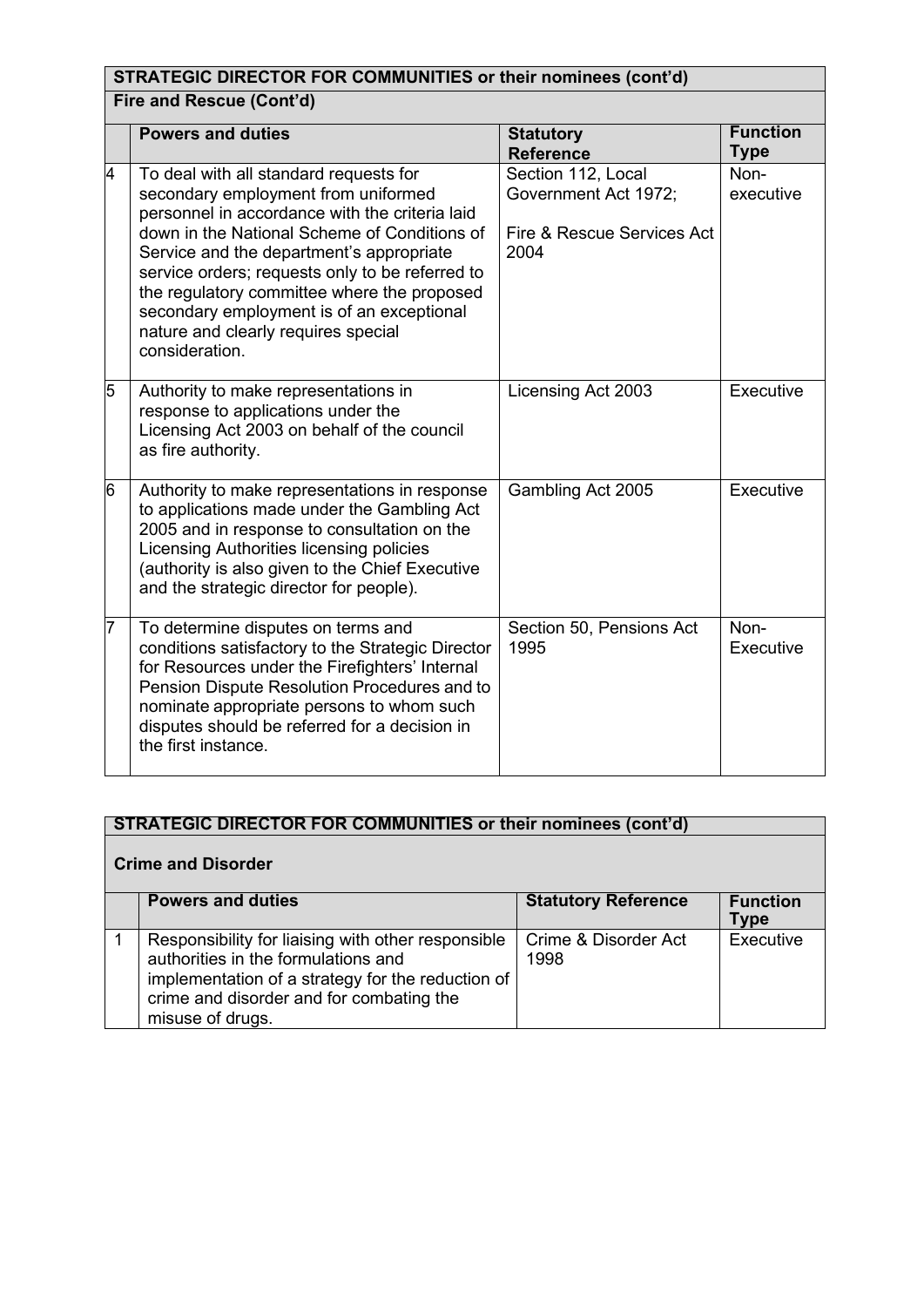| <b>Emergency Planning</b>                                                                                                                                                                                                                                                                                                                                                                                                    |                                           |                                                                     |  |
|------------------------------------------------------------------------------------------------------------------------------------------------------------------------------------------------------------------------------------------------------------------------------------------------------------------------------------------------------------------------------------------------------------------------------|-------------------------------------------|---------------------------------------------------------------------|--|
| <b>Powers and duties</b>                                                                                                                                                                                                                                                                                                                                                                                                     | <b>Statutory Reference</b>                | <b>Function</b><br>Type                                             |  |
| To carry out the council's emergency planning<br>functions including the assessment of risk of<br>emergencies occurring and taking measures for<br>preventing an emergency, dealing with its<br>effects, giving advice or assistance to the public<br>and taking any other action in connection with<br>an emergency. To liaise with the appropriate<br>bodies in the development of such plans and<br>their implementation. | Civil<br><b>Contingencies Act</b><br>2004 | Executive<br>or non-<br>executive<br>depending<br>on the<br>context |  |

# **Flood Risk Management**

|                | <b>Powers and duties</b>                                                                                                                                                                                                                                                                                                                                               | <b>Statutory Reference</b>                          | <b>Function</b><br><b>Type</b> |
|----------------|------------------------------------------------------------------------------------------------------------------------------------------------------------------------------------------------------------------------------------------------------------------------------------------------------------------------------------------------------------------------|-----------------------------------------------------|--------------------------------|
| $\mathbf 1$    | Power to serve notice on liable person failing to<br>do any work in relation to any watercourse,<br>bridge or drainage work (whether by way of<br>repair, maintenance or otherwise) to do the<br>necessary work with all reasonable and proper<br>despatch.                                                                                                            | Section 21(2), Land<br>Drainage Act 1991            | Executive                      |
| $\overline{2}$ | Power to do all such things as are necessary<br>for that purpose and recover expenses<br>reasonably incurred from the person liable to<br>repair if the person fails, within seven days, to<br>comply with a notice served on them under<br>subsection 21(2) of the Land Drainage Act<br>1991.                                                                         | Section 21(4) and (5),<br>Land<br>Drainage Act 1991 | <b>Executive</b>               |
| 3              | Duty to determine applications to<br>erect any mill dam, weir or other like obstruction<br>to the flow of any ordinary watercourse or raise<br>or otherwise alter any such obstruction; or<br>erect a culvert in an ordinary watercourse or<br>alter a culvert in a manner that would be likely to<br>affect the flow of an ordinary watercourse within<br>two months. | Section 23 (1) to (4),<br>Land Drainage Act 1991    | Executive                      |
| 4              | Power to serve notice on person having power<br>to remove any obstruction that is erected or<br>raised or otherwise altered, or any culvert is<br>erected or altered, in contravention of section<br>23 of the Land Drainage Act 1991 requiring<br>them to abate the nuisance within a period to be<br>specified in the notice.                                        | Section 24(1) and (2),<br>Land Drainage Act 1991    | Executive                      |
| 5              | Power to take such action as may be necessary<br>to remedy the effect of the contravention or<br>failure; and recover the expenses reasonably<br>incurred by doing so from the person acting in<br>contravention of, or fails to comply with, any<br>notice served under section 24 subsection (1) of<br>the Land Drainage Act 1991.                                   | Section 24(4), Land<br>Drainage Act 1991            | Executive                      |
| 6              | Power to serve notice on person owning or<br>having control of the part of any ordinary<br>watercourse that is in such a condition that the<br>proper flow of water is impeded, requiring that                                                                                                                                                                         | Section 25, Land<br>Drainage Act 1991               | Executive                      |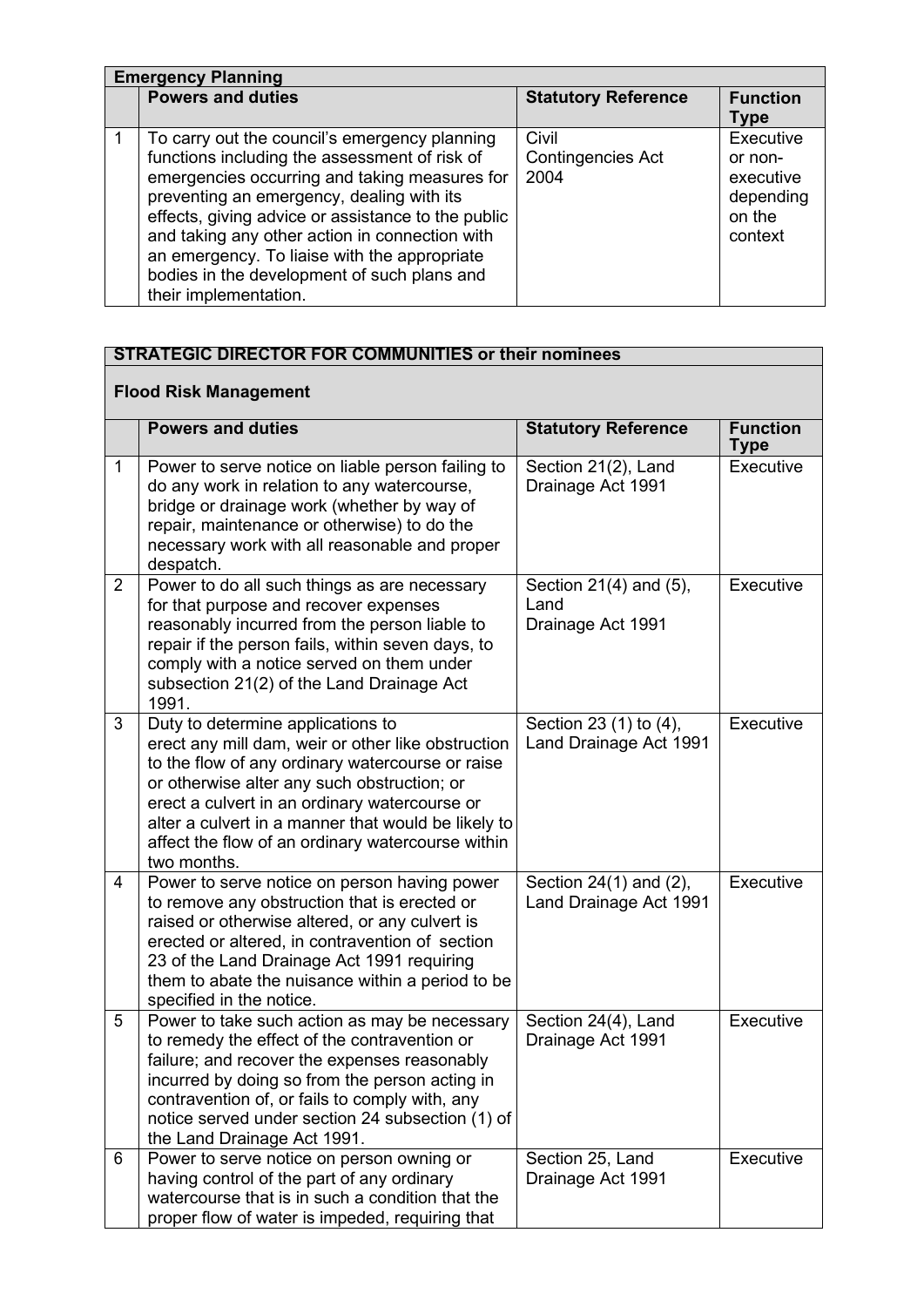|   | person to remedy that condition.                                                                                                                                                             |                                          |           |
|---|----------------------------------------------------------------------------------------------------------------------------------------------------------------------------------------------|------------------------------------------|-----------|
|   | Duty to give effect to the order of the court<br>where upon an appeal under this section a court<br>varies or reverses any decision of a body which<br>has served a notice under section 25. | Section 27(9), Land<br>Drainage Act 1991 | Executive |
| 8 | Power to do flood risk management works.                                                                                                                                                     | Section 14A, Land<br>Drainage Act 1991   | Executive |

# **Flood Risk Management (cont'd)**

|    | <b>Powers and duties</b>                                                                                                                                                                                                                           | <b>Statutory Reference</b>                    | <b>Function</b><br>Type |
|----|----------------------------------------------------------------------------------------------------------------------------------------------------------------------------------------------------------------------------------------------------|-----------------------------------------------|-------------------------|
| 9  | Power to do works that could increase<br>flooding where the benefits outweigh the<br>harmful consequences and where<br>undertaken in accordance with and subject<br>to the conditions set out in s39 of the Flood<br>and Water Management Act 2010 | <b>Flood and Water</b><br>Management Act 2010 | Executive               |
| 10 | Power of entry any land for the<br>purpose of exercising any functions<br>under this act at all reasonable times<br>after producing a duly authenticated<br>document showing authority.                                                            | Section 64, Land<br>Drainage Act 1991         | Executive               |
| 11 | Power of entry without notice in an emergency.                                                                                                                                                                                                     | Section 64(3), Land<br>Drainage<br>Act 1991   | Executive               |

|   | <b>STRATEGIC DIRECTOR FOR COMMUNITIES or their nominees (cont'd)</b>                                                                                                                                                                                                                                                                                                                                                                                                               |                                                                                                                                                                                                                                                                                                                                                                                                                                                             |                                |  |
|---|------------------------------------------------------------------------------------------------------------------------------------------------------------------------------------------------------------------------------------------------------------------------------------------------------------------------------------------------------------------------------------------------------------------------------------------------------------------------------------|-------------------------------------------------------------------------------------------------------------------------------------------------------------------------------------------------------------------------------------------------------------------------------------------------------------------------------------------------------------------------------------------------------------------------------------------------------------|--------------------------------|--|
|   | <b>Trading Standards</b>                                                                                                                                                                                                                                                                                                                                                                                                                                                           |                                                                                                                                                                                                                                                                                                                                                                                                                                                             |                                |  |
|   | <b>Powers and duties</b>                                                                                                                                                                                                                                                                                                                                                                                                                                                           | <b>Statutory Reference</b>                                                                                                                                                                                                                                                                                                                                                                                                                                  | <b>Function</b><br><b>Type</b> |  |
| 1 | To issue, renew, suspend and revoke<br>registrations and licences, on behalf of the<br>council in relation to petroleum storage and<br>explosive storage and sales under the Acts<br>listed, and/or any Regulations, Orders, Rules,<br>Directives made under them, or any Act<br>amending, varying, extending or re-enacting the<br>same.<br>To collect charges and fees in relation to<br>issuing, varying and renewal of registrations and<br>licences on behalf of the council. | <b>Performing Animals</b><br>(Regulation) Act 1925<br><b>European Union</b><br>(Withdrawal) Act 2018<br>as it continues to give<br>effect to legislation<br>made under the<br>European<br><b>Communities Act 1972</b><br>which the council has<br>a duty to enforce,<br>including the<br><b>Explosives</b><br>Regulations 2014;<br>Health & Safety at<br>Work etc Act 1974 -<br>the Petroleum<br>(Consolidation)<br>Regulations 2014;<br>Fireworks Act 2003 | Non-<br>executive              |  |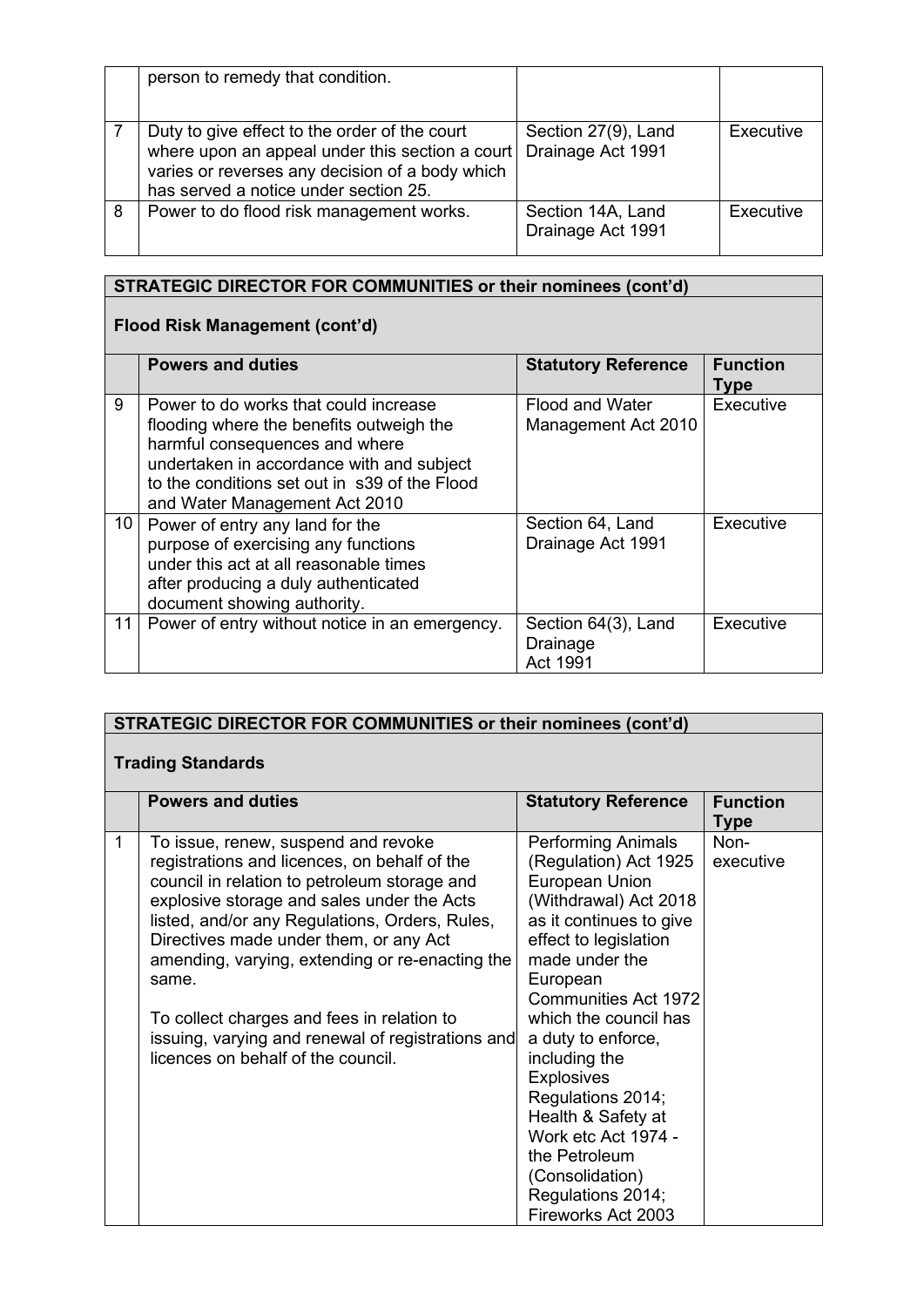| 2 | To record, suspend and revoke registrations,  | European Union                          | Non-      |
|---|-----------------------------------------------|-----------------------------------------|-----------|
|   | declarations and approvals, on behalf of the  | (Withdrawal) Act 2018                   | executive |
|   | county council under the Act and Regulations  | as it continues to give                 |           |
|   | listed.                                       | effect to legislation<br>made under the |           |
|   | To collect fees in relation to approvals and  | European                                |           |
|   | amendments to approvals, on behalf of the     | <b>Communities Act 1972</b>             |           |
|   | council.                                      | which the council has                   |           |
|   |                                               | a duty to enforce;                      |           |
|   |                                               | <b>Animal Feed</b>                      |           |
|   |                                               | (Hygiene,                               |           |
|   |                                               | Sampling etc                            |           |
|   |                                               | and                                     |           |
|   |                                               | Enforcement)(En                         |           |
|   |                                               | gland)<br>Regulations                   |           |
|   |                                               | 2015                                    |           |
| 3 | To issue, vary, suspend and revoke any animal | <b>Animal Health Act</b>                | Non-      |
|   | movement licence, permit or authorisation, on | 1981 - Disease                          | executive |
|   | behalf of the council under the Act and       | Control (England)                       |           |
|   | Regulations listed.                           | Order 2003                              |           |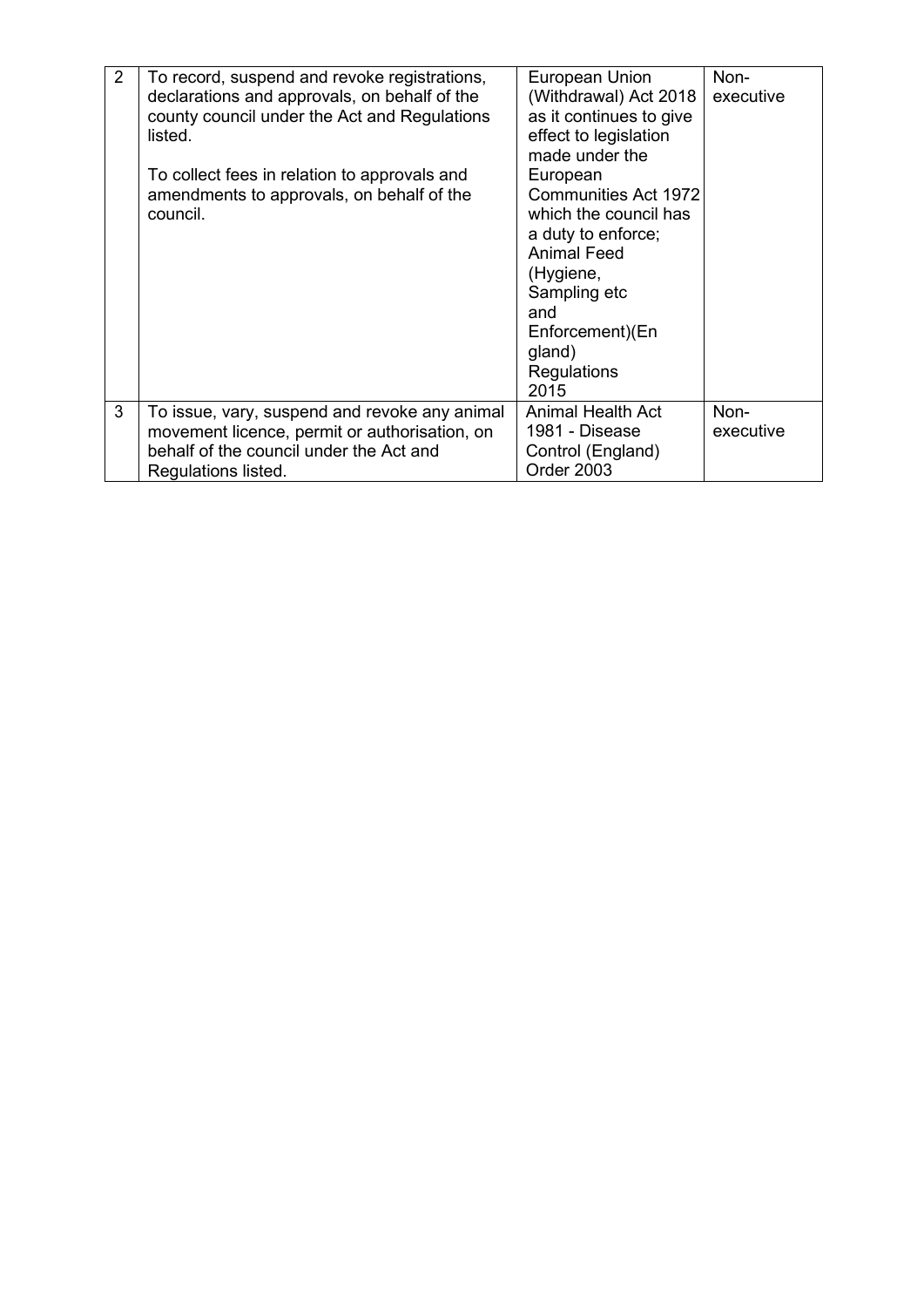### **Trading Standards (cont'd)**

|   | <b>Powers and duties</b>                                                                                                                                                                                                                                                                                                                                                                                                                                                                                                                                                                                                                                                                                                                                                                                                                                                                                                                                                                                                                                                                                                                                                                                                                                                                | <b>Statutory Reference</b>                                                                                                                                                                                                                                                                                                                                                                                                                                                                                                                                                                                                                                                                                                                                                                                                                                                                                                                                                                                                                                                                                                                                            | <b>Function</b><br><b>Type</b>                                      |  |
|---|-----------------------------------------------------------------------------------------------------------------------------------------------------------------------------------------------------------------------------------------------------------------------------------------------------------------------------------------------------------------------------------------------------------------------------------------------------------------------------------------------------------------------------------------------------------------------------------------------------------------------------------------------------------------------------------------------------------------------------------------------------------------------------------------------------------------------------------------------------------------------------------------------------------------------------------------------------------------------------------------------------------------------------------------------------------------------------------------------------------------------------------------------------------------------------------------------------------------------------------------------------------------------------------------|-----------------------------------------------------------------------------------------------------------------------------------------------------------------------------------------------------------------------------------------------------------------------------------------------------------------------------------------------------------------------------------------------------------------------------------------------------------------------------------------------------------------------------------------------------------------------------------------------------------------------------------------------------------------------------------------------------------------------------------------------------------------------------------------------------------------------------------------------------------------------------------------------------------------------------------------------------------------------------------------------------------------------------------------------------------------------------------------------------------------------------------------------------------------------|---------------------------------------------------------------------|--|
| 4 | To institute legal proceedings and to<br>appear on behalf of the council before<br>any Court of Summary Jurisdiction in<br>any proceedings brought under the<br>legislation listed.                                                                                                                                                                                                                                                                                                                                                                                                                                                                                                                                                                                                                                                                                                                                                                                                                                                                                                                                                                                                                                                                                                     | Animal Feed (Hygiene,Sampling,<br>etc. & Enforcement) (England)<br>Regulations 2015<br>Animal Health Act 1981;<br>Animal Health and Welfare Act<br>1984;<br>Animal Welfare Act 2006;<br>Animals Act 1971;<br><b>Animals &amp; Animal Products</b><br><b>Examination for Residues &amp;</b>                                                                                                                                                                                                                                                                                                                                                                                                                                                                                                                                                                                                                                                                                                                                                                                                                                                                            | Executive<br>or non-<br>executive<br>depending<br>on the<br>context |  |
|   | To exercise the statutory powers and<br>duties of the council to appoint<br>designate, nominate or otherwise<br>authorise suitably qualified and<br>competent officers and persons<br>(whether or not employees of the<br>council), including a chief inspector of<br>weights and measures and other<br>inspectors to enforce all or any part of<br>the listed legislation.<br>Any functions which may be conferred<br>on the County Council at any time by<br>the legislation listed (or by that<br>legislation as amended or re-enacted<br>at any time) or by any subordinate<br>legislation or any direction, designation,<br>appointment, order or other instrument<br>of government made under or for the<br>purposes of that legislation including<br>for the avoidance of doubt any powers<br>of entry, inspection, seizure or other<br>investigation and any power to<br>designate, appoint or otherwise<br>authorise any other person (whether or<br>not an employee of the County<br>Council) for the purpose of the exercise<br>of any such functions, but excluding the<br>power to conduct legal proceedings in<br>a court other than a court of Summary<br>Jurisdiction which is reserved to the<br>Chief Executive in consultation with the<br><b>Monitoring Officer</b> | Maximum Residue Limits)<br>(England & Scotland)<br>Regulations 2015;<br>Anti-Social Behaviour Act 2003 -<br>section 54;<br>Apprenticeships, Skills, Children<br>& Learning Act 2009;<br>Avian Influenza (Preventative<br>Measures) (England)<br>Regulations 2006;<br>Beef and Veal Labelling<br>Regulations 2010;<br><b>Biocidal Products and Chemicals</b><br>(Appointment of Authorities and<br>Enforcement) Regulations 2013;<br>Birmingham Commonwealth<br>Games Act 2020;<br><b>Business Protection from</b><br>Misleading Marketing<br>Regulations 2008;<br>Cancer Act 1939;<br><b>Cattle Identification Regulations</b><br>2007;<br>Children and Families Act 2014;<br>Children and Young Persons Act<br>1933:<br><b>Children and Young Persons</b><br>(Protection from Tobacco) Act<br>1991;<br>Clean Air Act 1993 - Part IV;<br><b>Client Money Protection</b><br><b>Schemes for Property Agents</b><br>(Requirement to Belong to a<br>Scheme etc.) Regulations 2019<br>Climate Change Act 2008;<br>Companies Act 2006; Consumer<br>Credit Act 1974; Consumer<br>Protection Act 1987;<br><b>Consumer Protection from Unfair</b><br>Trading Regulations 2008; |                                                                     |  |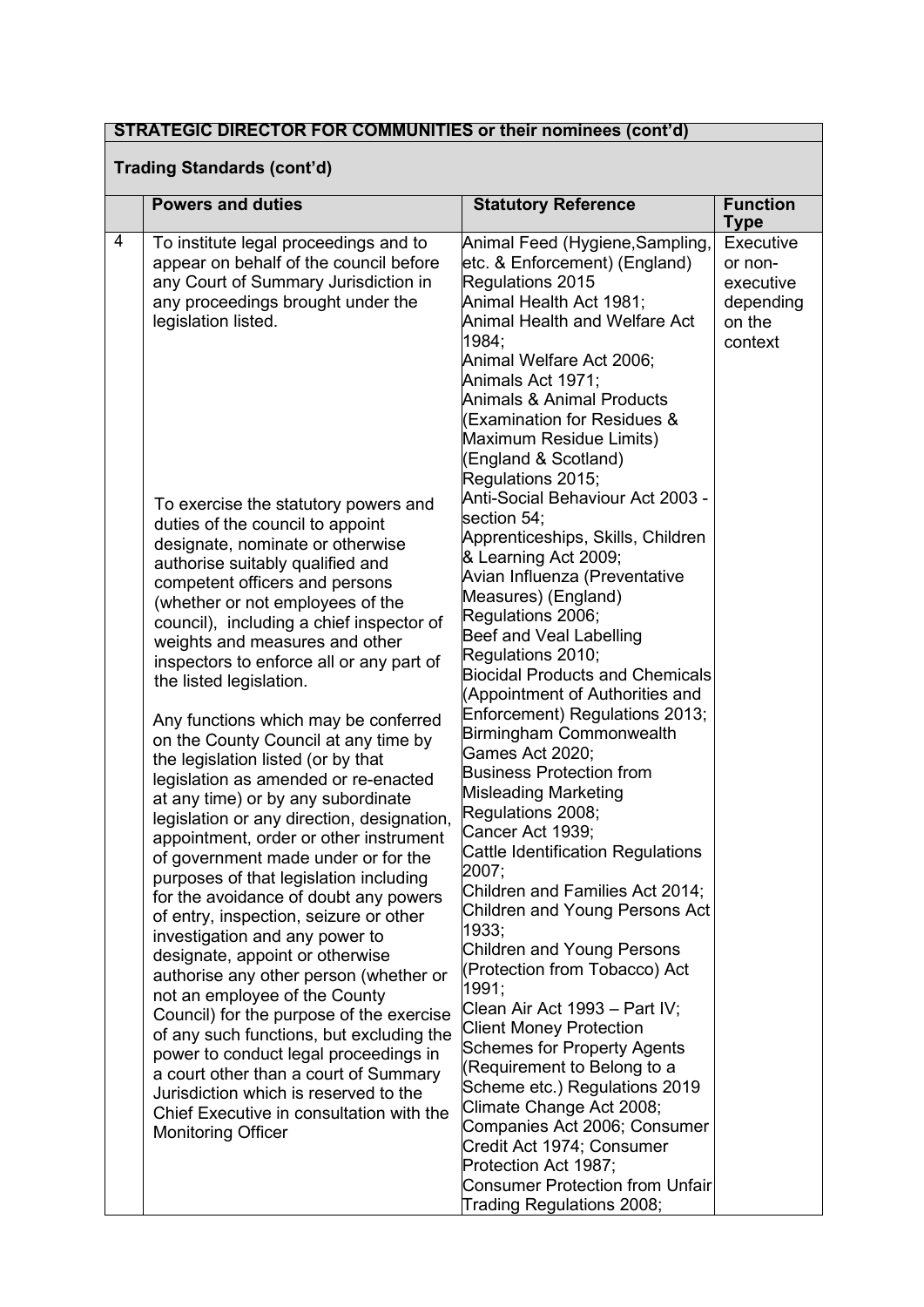| <b>STRATEGIC DIRECTOR FOR COMMUNITIES or their nominees (cont'd)</b> |                                   |                                                    |                                |  |
|----------------------------------------------------------------------|-----------------------------------|----------------------------------------------------|--------------------------------|--|
|                                                                      | <b>Trading Standards (cont'd)</b> |                                                    |                                |  |
|                                                                      | <b>Powers and duties</b>          | <b>Statutory Reference</b>                         | <b>Function</b><br><b>Type</b> |  |
| 4                                                                    | Cont'd                            | Consumer Rights Act 2015;                          | Executive or                   |  |
|                                                                      |                                   | Copyright, Design & Patents Act                    | non-                           |  |
|                                                                      |                                   | 1988;                                              | executive                      |  |
|                                                                      |                                   | Counter Terrorism Act 2008;                        | depending                      |  |
|                                                                      |                                   | Crossbows Act 1987;                                | on the                         |  |
|                                                                      |                                   | Criminal Justice Act 1988 - Part                   | context                        |  |
|                                                                      |                                   | XI:                                                |                                |  |
|                                                                      |                                   | <b>Criminal Justice and Police Act</b><br>2001;    |                                |  |
|                                                                      |                                   | Dangerous Dogs Act 1991;                           |                                |  |
|                                                                      |                                   | Dogs Act 1906;                                     |                                |  |
|                                                                      |                                   | <b>EC Fertilisers (England and</b>                 |                                |  |
|                                                                      |                                   | Wales) Regulations 2006                            |                                |  |
|                                                                      |                                   | Education Reform Act 1988 Part<br>IV;              |                                |  |
|                                                                      |                                   | Energy Act 1976 & 2011 Part 1);                    |                                |  |
|                                                                      |                                   | Enterprise Act 2002;                               |                                |  |
|                                                                      |                                   | <b>Environmental Protection Act</b>                |                                |  |
|                                                                      |                                   | 1990:                                              |                                |  |
|                                                                      |                                   | Equine Identification (England)                    |                                |  |
|                                                                      |                                   | Regulations 2018;                                  |                                |  |
|                                                                      |                                   | Estate Agents Act 1979;                            |                                |  |
|                                                                      |                                   | European Union (Withdrawal)                        |                                |  |
|                                                                      |                                   | Act 2018 as it continues to give                   |                                |  |
|                                                                      |                                   | effect to legislation made under                   |                                |  |
|                                                                      |                                   | the European Communities Act                       |                                |  |
|                                                                      |                                   | 1972 which the council has a                       |                                |  |
|                                                                      |                                   | duty to enforce;<br>Explosives Act 1875; Fireworks |                                |  |
|                                                                      |                                   | Act 2003;                                          |                                |  |
|                                                                      |                                   | <b>Food and Environment</b>                        |                                |  |
|                                                                      |                                   | Protection Act 1985; Food for                      |                                |  |
|                                                                      |                                   | Specific Groups (Information and                   |                                |  |
|                                                                      |                                   | Compositional                                      |                                |  |
|                                                                      |                                   | Requirements)(England)                             |                                |  |
|                                                                      |                                   | Regulations 2016;                                  |                                |  |
|                                                                      |                                   | Food Safety Act 1990; Food                         |                                |  |
|                                                                      |                                   | Safety and Hygiene (England)                       |                                |  |
|                                                                      |                                   | Regulations 2013;                                  |                                |  |
|                                                                      |                                   | <b>Forgery and Counterfeiting Act</b>              |                                |  |
|                                                                      |                                   | 1981;<br>Fraud Act 2006; Genetically               |                                |  |
|                                                                      |                                   | <b>Modified Organisms (Traceability</b>            |                                |  |
|                                                                      |                                   | and Labelling) (England)                           |                                |  |
|                                                                      |                                   | Regulations 2004;                                  |                                |  |
|                                                                      |                                   | Hallmarking Act 1973;                              |                                |  |
|                                                                      |                                   | Health Act 2006;                                   |                                |  |
|                                                                      |                                   | Health and Safety At Work etc.                     |                                |  |
|                                                                      |                                   | Act 1974;                                          |                                |  |
|                                                                      |                                   | Housing and Planning Act 2016;                     |                                |  |
|                                                                      |                                   | Intellectual Property Act 2014                     |                                |  |
|                                                                      |                                   | Knives Act 1997;                                   |                                |  |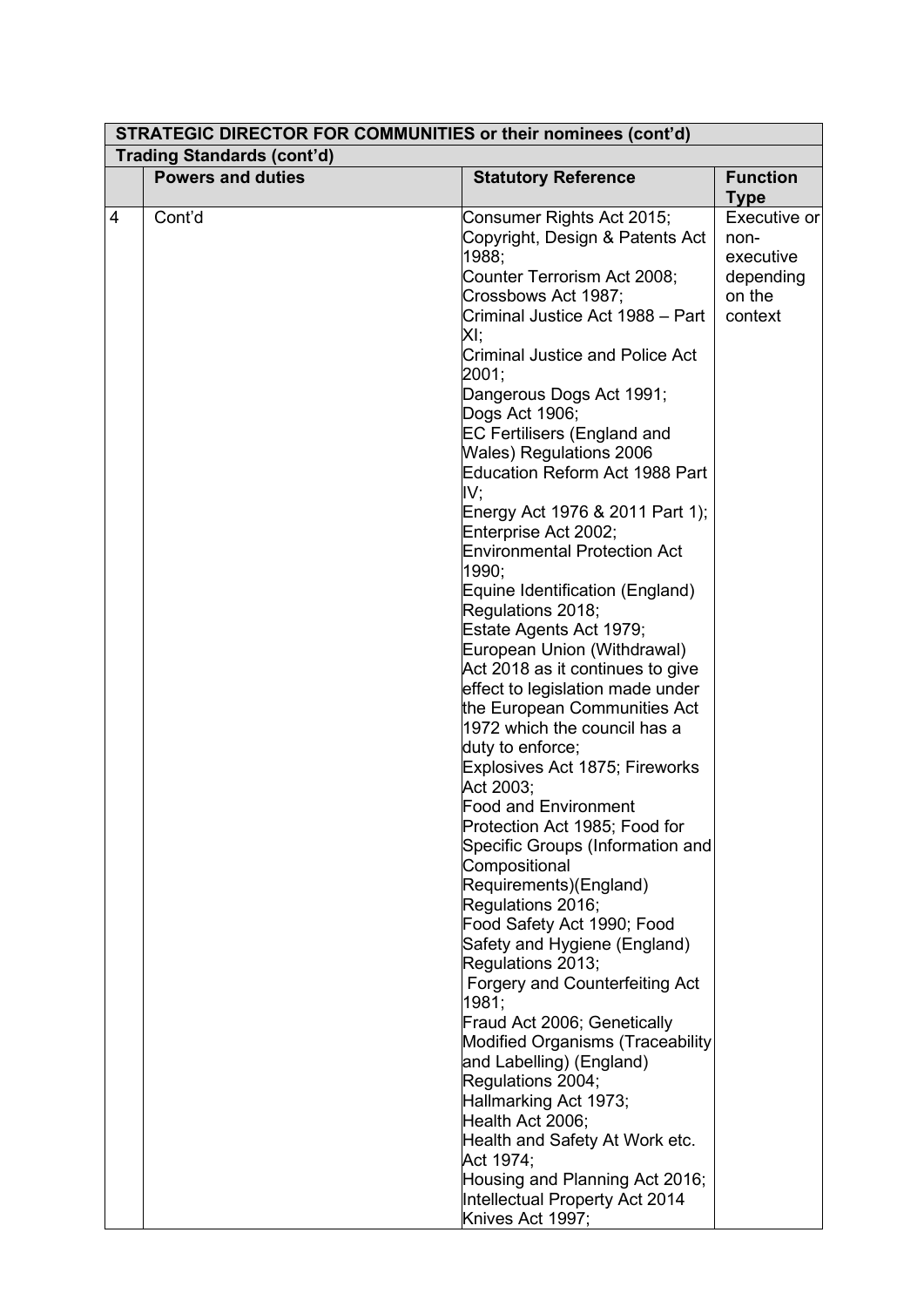| STRATEGIC DIRECTOR FOR COMMONITIES OF their nominees (CONTO) |                                   |                                                                                                                                                                                                                                                                                                                                                                                                                                                                                                                                                                                                                                                                                                                                                                                                                                                                                                                                                                                                                                                                                                                                                                                                                                                                                                                                                                  |                                                                     |  |
|--------------------------------------------------------------|-----------------------------------|------------------------------------------------------------------------------------------------------------------------------------------------------------------------------------------------------------------------------------------------------------------------------------------------------------------------------------------------------------------------------------------------------------------------------------------------------------------------------------------------------------------------------------------------------------------------------------------------------------------------------------------------------------------------------------------------------------------------------------------------------------------------------------------------------------------------------------------------------------------------------------------------------------------------------------------------------------------------------------------------------------------------------------------------------------------------------------------------------------------------------------------------------------------------------------------------------------------------------------------------------------------------------------------------------------------------------------------------------------------|---------------------------------------------------------------------|--|
|                                                              | <b>Trading Standards (cont'd)</b> |                                                                                                                                                                                                                                                                                                                                                                                                                                                                                                                                                                                                                                                                                                                                                                                                                                                                                                                                                                                                                                                                                                                                                                                                                                                                                                                                                                  |                                                                     |  |
|                                                              | <b>Powers and duties</b>          | <b>Statutory Reference</b>                                                                                                                                                                                                                                                                                                                                                                                                                                                                                                                                                                                                                                                                                                                                                                                                                                                                                                                                                                                                                                                                                                                                                                                                                                                                                                                                       | <b>Function</b><br><b>Type</b>                                      |  |
| 4                                                            | Cont'd                            | Legal Services Act 2007;<br>Licensing Act 2003;<br><b>Malicious Communication Act</b><br>1988; Medicines Act 1968;<br>Motor Cycle Noise Act 1987;<br>Offensive Weapons Act 2019;<br>Official Controls (Animals, Feed<br>and Food) (England) Regulations<br>2006;<br><b>Official Feed and Food Controls</b><br>(England) Regulations 2009;<br>Olympic Symbol etc. (Protection<br>Act) 1995;<br>Organic Products Regulations<br>2009;<br>Osteopaths Act 1993;<br>Pesticides (Maximum Residue<br>Levels) (England and Wales)<br>Regulations 2008;<br>Performing Animals (Regulation)<br>Act 1925;<br>Petroleum (Consolidation)<br>Regulations 2014;<br>Prices Act 1974;<br><b>Products of Animal Origin</b><br>(Disease Control) (England)<br>Regulations 2008;<br>Protection of Animals Act 1911;<br>Psychoactive Substances Act<br>2016;<br>Public Health Acts 1936 & 1961;<br>Registered Designs Act 1949;<br><b>Regulatory Enforcement</b><br>Sanctions Act 2008;<br><b>Restriction of Offensive</b><br>Weapons Act 1959;<br>Road Traffic Acts 1988 & 1991;<br>Road Traffic Offenders Act 1988;<br>Tenant Fees Act 2019;<br>Theft Act 1968;<br>Tobacco Advertising and<br>Promotions Act 2002;<br><b>Tobacco and Related Products</b><br>Regulations 2016;<br>Trade Descriptions Act 1968;<br><b>Trade in Animals and Related</b><br>Products Regulations 2011; | Executive<br>or non-<br>executive<br>depending<br>on the<br>context |  |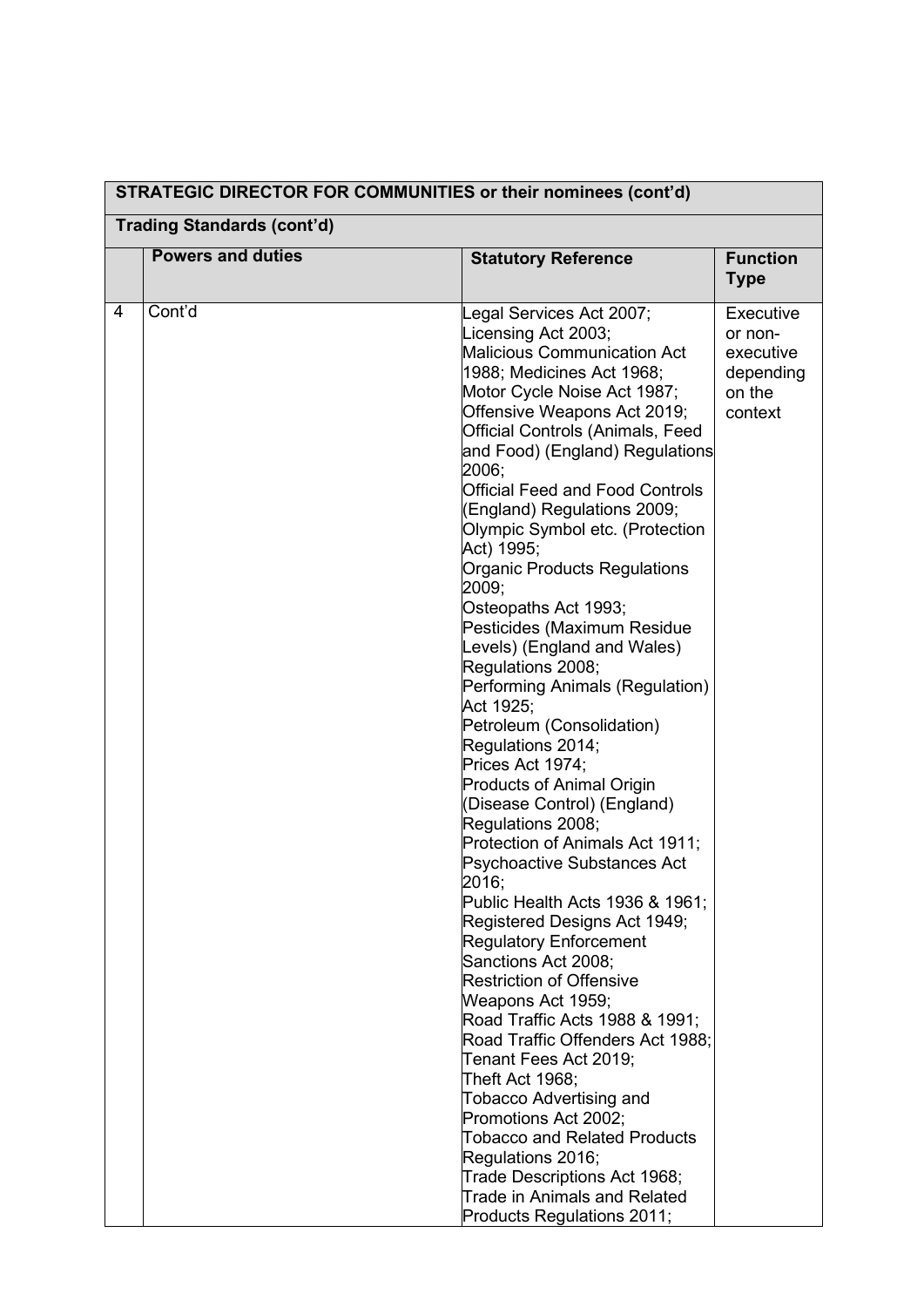| <b>STRATEGIC DIRECTOR FOR COMMUNITIES or their nominees (cont'd)</b> |                                                                                                                                                                                                                                                                                                                                                                                                                                                                                                                                                                                                                                                                                                                                                                                                                                                                   |                                                                                                                                                                                                                                           |                                                                     |  |
|----------------------------------------------------------------------|-------------------------------------------------------------------------------------------------------------------------------------------------------------------------------------------------------------------------------------------------------------------------------------------------------------------------------------------------------------------------------------------------------------------------------------------------------------------------------------------------------------------------------------------------------------------------------------------------------------------------------------------------------------------------------------------------------------------------------------------------------------------------------------------------------------------------------------------------------------------|-------------------------------------------------------------------------------------------------------------------------------------------------------------------------------------------------------------------------------------------|---------------------------------------------------------------------|--|
|                                                                      | <b>Trading Standards (cont'd)</b>                                                                                                                                                                                                                                                                                                                                                                                                                                                                                                                                                                                                                                                                                                                                                                                                                                 |                                                                                                                                                                                                                                           |                                                                     |  |
|                                                                      | <b>Powers and duties</b>                                                                                                                                                                                                                                                                                                                                                                                                                                                                                                                                                                                                                                                                                                                                                                                                                                          | <b>Statutory Reference</b>                                                                                                                                                                                                                | <b>Function</b><br><b>Type</b>                                      |  |
| 4                                                                    | Cont'd                                                                                                                                                                                                                                                                                                                                                                                                                                                                                                                                                                                                                                                                                                                                                                                                                                                            | Trade Marks Act 1994;<br><b>Unsolicited Goods and Services</b><br>Act 1971; Unsolicited Goods and<br>Services (Amendment) Act 1975;<br>Video Recordings Act 1984;<br>Vehicle (Crime) Act 2001;<br><b>Weights and Measures Act</b><br>1985 | Executive<br>or non-<br>executive<br>depending<br>on the<br>context |  |
| $\overline{5}$                                                       | To consult with a person against whom<br>an enforcement order might be made<br>and to accept an undertaking in respect<br>of any actual or prospective infringement<br>of specified consumer legislation.<br>To co-operate with a community<br>enforcer and to exercise the powers of<br>the council as a general enforcer and<br>CPC enforcer under the Enterprise Act<br>2002 and/or any Regulations, Orders,<br>Rules, Directives made under it, or any<br>Act amending, varying, extending or re-<br>enacting the same<br>To carry out all the enforcement<br>powers, investigations and statutory<br>duties of the council under the<br>Enterprise Act 2002 and/or any<br>Regulations, Orders, Rules, Directives<br>made under it, or any Act amending,<br>varying, extending or re-enacting the<br>same including to institute proceedings<br>in the courts | <b>Enterprise Act 2002</b>                                                                                                                                                                                                                | Executive                                                           |  |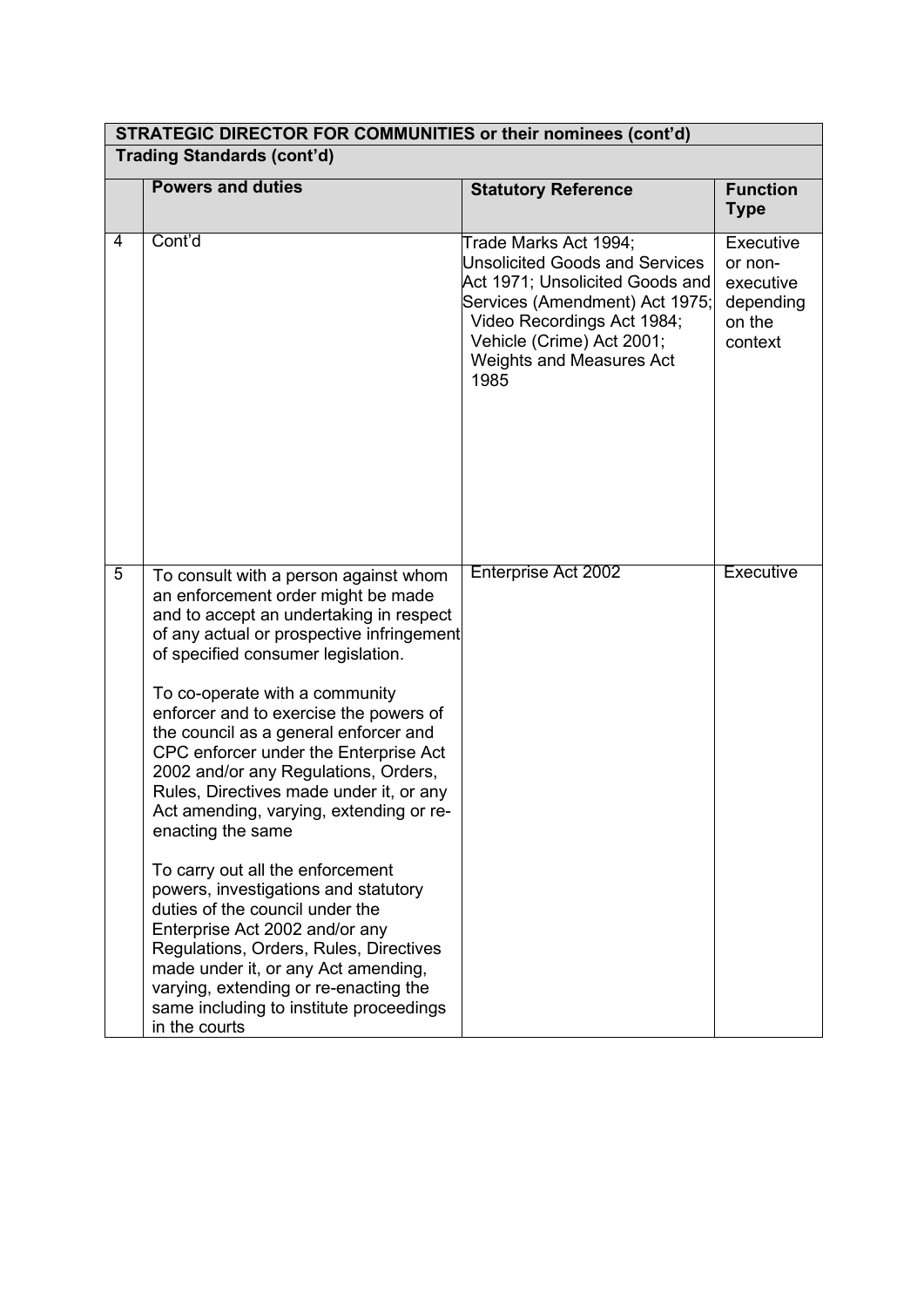#### **Rights of Way, Traffic Regulation, Planning and Environment**

The following powers and duties are delegated subject to the following provisos:

- a. legal proceedings may only be commenced with the consent of the strategic director for resources or their nominees; and
- b. the strategic director for resources or their nominees are the authorised officer for the purposes of completing the documentation and statutory procedures required to give effect to decisions made in exercise of functions marked \*.

#### **Rights of Way and Traffic Regulation**

|                | <b>Powers and duties</b>                                                                 | <b>Statutory Reference</b>           | <b>Function</b> |
|----------------|------------------------------------------------------------------------------------------|--------------------------------------|-----------------|
|                |                                                                                          |                                      | Type            |
| $\mathbf{1}$   | To request the traffic commissioner to impose<br>traffic regulation conditions.          | Transport Act 2000                   | Executive       |
|                |                                                                                          |                                      |                 |
| $\overline{2}$ | Responsibility for providing school crossing                                             | Part III, Road Traffic               | Executive       |
|                | patrols.                                                                                 | <b>Regulation Act 1984</b>           |                 |
| 3              | Respond on behalf of the council in relation to                                          | Any legislation                      | Executive       |
|                | any proposal for development, highway                                                    | relevant to the                      |                 |
|                | works, or traffic management made or to be<br>determined by another body.                | responsibilities of                  |                 |
|                |                                                                                          | the strategic director               |                 |
| $4^*$          | Exercise the functions of the council                                                    | Part XI, Highways Act                | Executive       |
|                | under the private street works code and the                                              | 1980                                 |                 |
|                | advance payments code.                                                                   |                                      |                 |
| $5*$           | To make temporary road traffic orders and to                                             | Part I, II, IV and VI,               | Executive       |
|                | propose the making of orders relating to road                                            | <b>Road Traffic</b>                  |                 |
|                | traffic, parking places and speed limits and, in                                         | <b>Regulation Act 1984</b>           |                 |
|                | the event of no objections being received, or                                            |                                      |                 |
|                | any objections received being withdrawn, to make                                         |                                      |                 |
|                | the orders.                                                                              |                                      |                 |
| $6*$           | Stopping up or diversion of highways                                                     | Section 116, Highways                | Executive       |
| $7^*$          | by magistrates.                                                                          | Act 1980                             | Non-            |
|                | To make Definitive Map Modification Orders,<br>where evidence demonstrates the existence | Wildlife and Countryside<br>Act 1981 | executive       |
|                | of a public right of way and to confirm any                                              |                                      |                 |
|                | unopposed Definitive Map Modification Order.                                             |                                      |                 |
| $8*$           | To make orders in relation to cycle tracks and                                           | Section 3, Cycle Tracks              | Non-            |
|                | to confirm such orders if they are unopposed.                                            | Act 1984                             | executive       |
| $9*$           | To make orders for the stopping up of public                                             | Sections 118, 118A and               | Non-            |
|                | rights of way and, in the event of the orders                                            | 118B, Highways Act 1980              | executive       |
|                | being unopposed, to confirm them.                                                        |                                      |                 |
| $10*$          | To make orders for the diversion of public                                               | Sections 119, 119A and               | Non-            |
|                | rights of way and, in the event of the orders                                            | 119B, Highways Act 1980              | executive       |
|                | being unopposed, to confirm them.                                                        |                                      |                 |
| $11*$          | To make orders for the compulsory creation of Section 26, Highways Act Non-              |                                      |                 |
|                | footpaths and bridleway and, in the event of                                             | 1980                                 | executive       |
|                | the orders being unopposed, to confirm them.                                             |                                      |                 |
| $12*$          | To exercise the functions of the council in                                              | New Road and Street                  | Executive       |
|                | relation to new roads and street works.                                                  | Works Act 1991                       |                 |
| 13             | To grant extensions of time for making good                                              | Section 134, Highways                | Executive       |
|                | the surface of footpath and bridleways.                                                  | Act 1980                             |                 |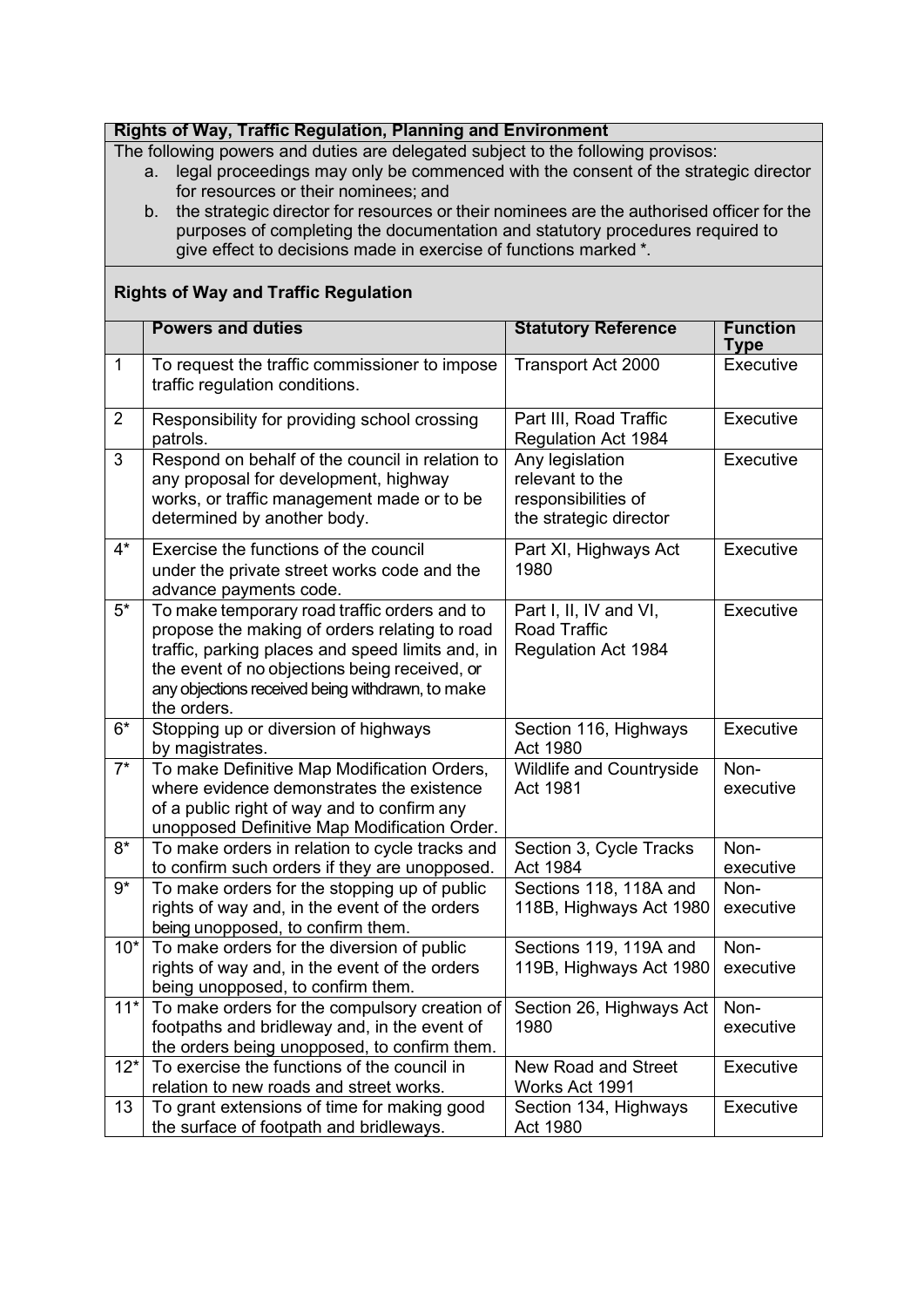| <b>STRATEGIC DIRECTOR FOR COMMUNITIES or their nominees (cont'd)</b> |                                                                                                                                                                                                                                                                             |                                                                                                               |                                                              |
|----------------------------------------------------------------------|-----------------------------------------------------------------------------------------------------------------------------------------------------------------------------------------------------------------------------------------------------------------------------|---------------------------------------------------------------------------------------------------------------|--------------------------------------------------------------|
|                                                                      | Rights of Way and Traffic Regulation, (cont'd)                                                                                                                                                                                                                              |                                                                                                               |                                                              |
|                                                                      | <b>Powers and duties</b>                                                                                                                                                                                                                                                    | <b>Statutory Reference</b>                                                                                    | <b>Function Type</b>                                         |
| $\overline{14}$                                                      | To submit to other public path<br>order making authorities the<br>council's view in respect of<br>proposed public path orders<br>within or adjacent to<br>Warwickshire.                                                                                                     | Part III, Highways Act 1980                                                                                   | <b>Executive</b>                                             |
| $15*$                                                                | To enter public path creation<br>agreements.                                                                                                                                                                                                                                | Section 25, Highways Act<br>1980                                                                              | Non-executive                                                |
| 16                                                                   | To exercise any powers of<br>enforcement in respect of any<br>unlawful interference with the<br>highway or its users, including<br>powers to remove or remediate<br>interference or to carry out works<br>in default of compliance with any<br>notice or other requirement. | Part IX, Highways Act<br>1980 and any other<br>enactment or common law<br>provision conferring such<br>powers | Executive or<br>non-executive<br>depending on<br>the context |
| 17                                                                   | To exercise the functions of the<br>council in relation to the following<br>matters (including fixing and<br>recovering charges):                                                                                                                                           |                                                                                                               | Executive of<br>non-executive<br>depending on<br>the context |
| (a)                                                                  | providing and permitting services,<br>amenities, recreation and<br>refreshment facilities in the<br>highway and related powers;                                                                                                                                             | Part VIIA, Highways Act<br>1980                                                                               | Executive                                                    |
| (b)                                                                  | flagpoles, pylons and other<br>structures on the highway;                                                                                                                                                                                                                   | Section 144, Highways Act<br>1980                                                                             | Non-executive                                                |
| $(c)$ *                                                              | dropped kerbs;                                                                                                                                                                                                                                                              | Section 184, Highways Act<br>1980                                                                             | Non-executive                                                |
| (d)                                                                  | skips;                                                                                                                                                                                                                                                                      | Section 139, Highways Act<br>1980                                                                             | Non-executive                                                |
| $(e)^*$                                                              | the planting of trees, shrub,<br>plants or grass;                                                                                                                                                                                                                           | Section 142, Highways Act<br>1980                                                                             | Non-executive                                                |
| (f)                                                                  | scaffolding;                                                                                                                                                                                                                                                                | Section 169, Highways Act<br>1980                                                                             | Non-executive                                                |
| (g)                                                                  | building materials and making of<br>excavations in streets;                                                                                                                                                                                                                 | Section 171, Highways Act<br>1980                                                                             | Executive                                                    |
| (h)                                                                  | hoardings during building works;                                                                                                                                                                                                                                            | Section 172, Highways Act<br>1980                                                                             | Executive                                                    |
| $(i)^*$                                                              | the construction, alteration or use<br>of buildings over highways;                                                                                                                                                                                                          | Section 177, Highways Act<br>1980                                                                             | Non-executive                                                |
| $(j)^*$                                                              | installation of apparatus;                                                                                                                                                                                                                                                  | Section 50, New Roads &<br><b>Street Works Act 1991</b>                                                       | Non-executive                                                |
| $(k)^*$                                                              | the placing of rails, beams, pipes,<br>cables, wires or similar apparatus<br>over, along or across the<br>highway;                                                                                                                                                          | Section 178, Highways Act<br>1980                                                                             | Non-executive                                                |
| $(1)^*$                                                              | the construction of cellars under<br>the street, etc.;                                                                                                                                                                                                                      | Section 179, Highways Act<br>1980                                                                             | Non-executive                                                |
| $(m)^*$                                                              | the control of openings into cellars<br>or vaults under streets and<br>pavements, lights and ventilators.                                                                                                                                                                   | Section 180, Highways Act<br>1980                                                                             | Executive                                                    |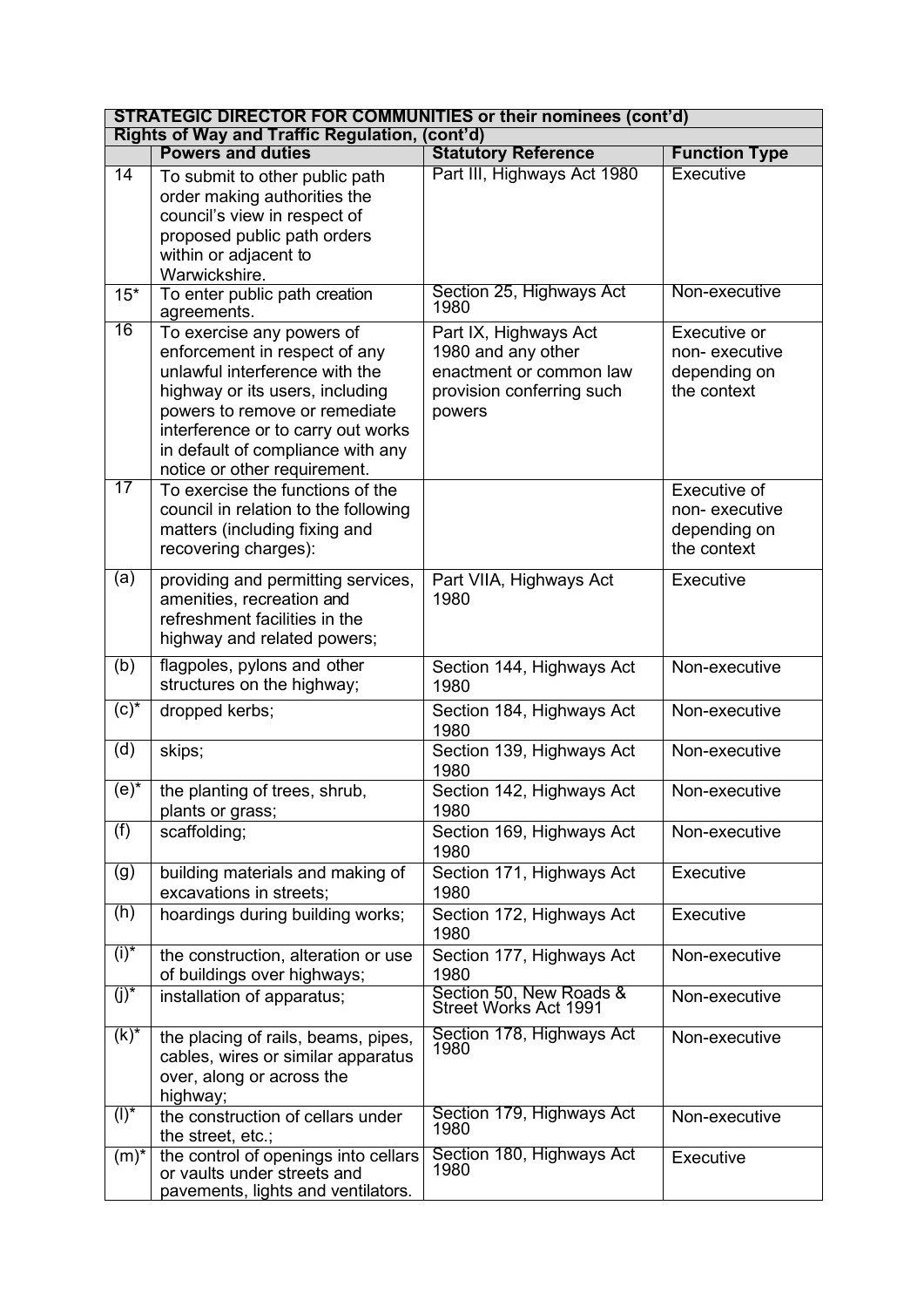| <b>STRATEGIC DIRECTOR FOR COMMUNITIES or their nominees (cont'd)</b> |                                                                                                                                                                                                                                                                                                                                                                                                                                                                                                                                                                                                                                                                                                                                                                                               |                                                                                             |                                                                                                                                                                                                            |
|----------------------------------------------------------------------|-----------------------------------------------------------------------------------------------------------------------------------------------------------------------------------------------------------------------------------------------------------------------------------------------------------------------------------------------------------------------------------------------------------------------------------------------------------------------------------------------------------------------------------------------------------------------------------------------------------------------------------------------------------------------------------------------------------------------------------------------------------------------------------------------|---------------------------------------------------------------------------------------------|------------------------------------------------------------------------------------------------------------------------------------------------------------------------------------------------------------|
|                                                                      |                                                                                                                                                                                                                                                                                                                                                                                                                                                                                                                                                                                                                                                                                                                                                                                               |                                                                                             |                                                                                                                                                                                                            |
|                                                                      |                                                                                                                                                                                                                                                                                                                                                                                                                                                                                                                                                                                                                                                                                                                                                                                               |                                                                                             |                                                                                                                                                                                                            |
| $18*$                                                                | Rights of Way and Traffic Regulation, (cont'd)<br><b>Powers and duties</b><br>To propose and make minor<br>road traffic orders provided that<br>the local member does not<br>object.<br>A "minor traffic order" is one<br>falling into one of the following<br>categories:<br>no waiting at any time<br>(i)<br>restrictions at junctions<br>including waiting restrictions<br>required for the safe and<br>efficient operation of traffic<br>signals;<br>(ii) waiting restrictions on one or<br>both sides of a length of road<br>extending no greater than 50<br>metres on a principal road or<br>100 metres on a non-principal<br>road, when measured along<br>the centreline of the road;<br>(iii) extension to a speed limit<br>order on a length of road<br>extending no greater than 50 | <b>Statutory Reference</b><br>Parts I and II, Road<br><b>Traffic Regulation Act</b><br>1984 | <b>Function Type</b><br>The definition<br>of a "minor traffic<br>order" will apply to<br>new traffic orders<br>and to<br>amendments to<br>existing traffic<br>orders, including<br>consolidation<br>orders |
|                                                                      | metres on a principal road or<br>100 metres on a non-principal<br>road, when measured along<br>the centreline of the road; and<br>(iv) any other traffic order<br>designated by the strategic<br>director for resources as such<br>following consultation with the<br>relevant overview and<br>scrutiny committee.                                                                                                                                                                                                                                                                                                                                                                                                                                                                            |                                                                                             |                                                                                                                                                                                                            |
|                                                                      | The maximum lengths of roads<br>which come within the definition<br>of "minor traffic order" apply to<br>each separate proposal and not<br>the total length of road covered by<br>an order which may contain a<br>number of proposals.                                                                                                                                                                                                                                                                                                                                                                                                                                                                                                                                                        |                                                                                             |                                                                                                                                                                                                            |
| 19                                                                   | To construct, alter or remove a<br>cycle track provided that the local<br>member does not object.                                                                                                                                                                                                                                                                                                                                                                                                                                                                                                                                                                                                                                                                                             | Section 65, Highways Act<br>1980                                                            | <b>Executive</b>                                                                                                                                                                                           |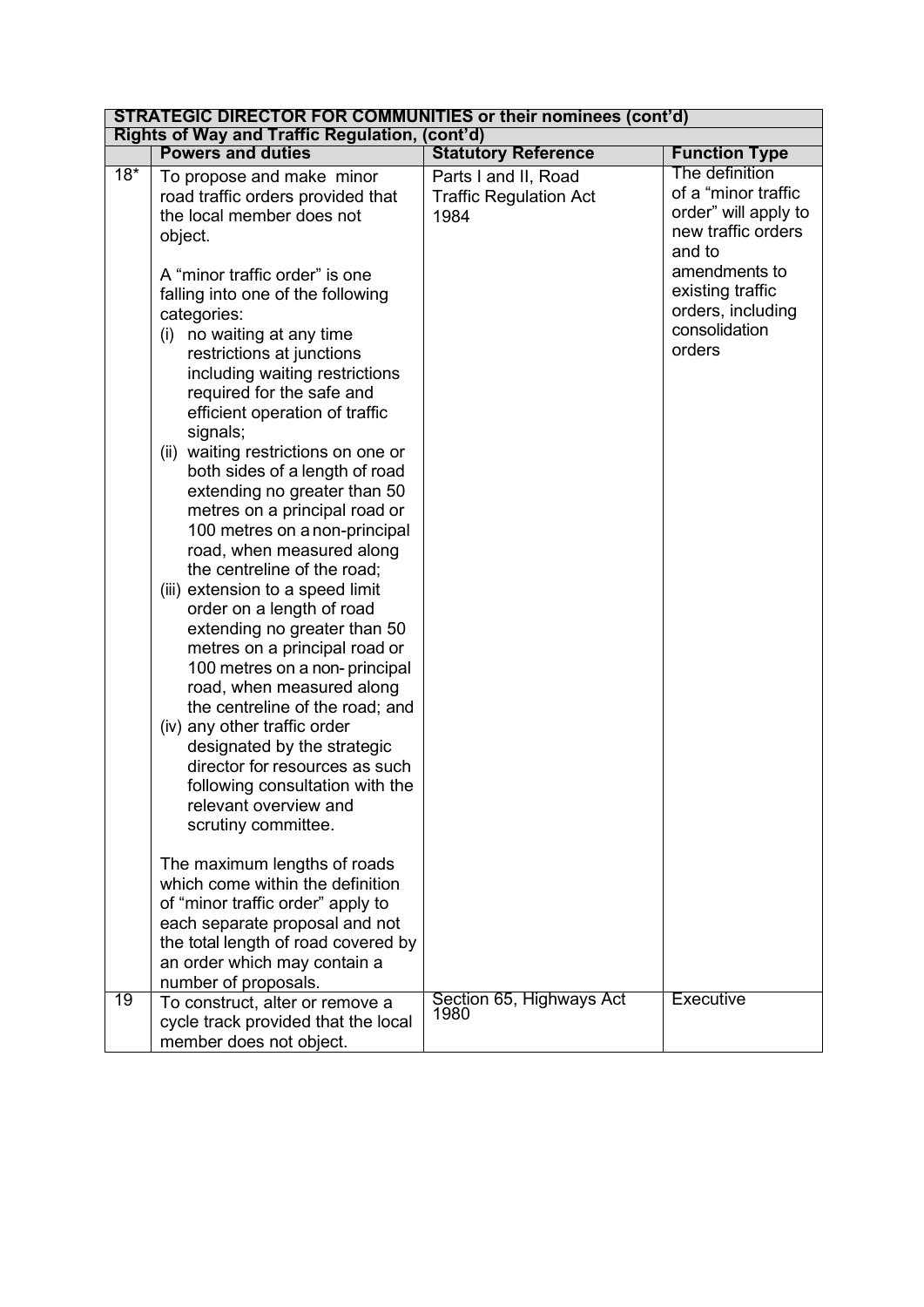|                 | <b>STRATEGIC DIRECTOR FOR COMMUNITIES or their nominees (cont'd)</b>                                                                                                                                                                                                                                              |                                                                                                                                                                                                                                                                                                                                             |                      |  |
|-----------------|-------------------------------------------------------------------------------------------------------------------------------------------------------------------------------------------------------------------------------------------------------------------------------------------------------------------|---------------------------------------------------------------------------------------------------------------------------------------------------------------------------------------------------------------------------------------------------------------------------------------------------------------------------------------------|----------------------|--|
|                 | Rights of Way and Traffic Regulation, (cont'd)                                                                                                                                                                                                                                                                    |                                                                                                                                                                                                                                                                                                                                             |                      |  |
|                 | <b>Powers and duties</b>                                                                                                                                                                                                                                                                                          | <b>Statutory Reference</b>                                                                                                                                                                                                                                                                                                                  | <b>Function Type</b> |  |
| $\overline{20}$ | Agree modifications to the<br>Memorandum of Participation in<br>the Parking and Traffic<br><b>Regulations Outside London</b><br>Adjudication Joint Committee if,<br>following consultation with the<br>portfolio holder, they are satisfied<br>that doing so has no significant<br>policy or budget implications. | Part 6, Traffic Management<br>Act 2004 ("the 2004 Act");<br>Sections 101(5), 102(1)<br>(b) and 101(5B), The Act<br>of 1972; Section 20,<br><b>Local Government Act</b><br>2000; Local Authorities<br>(Arrangements for the<br>Discharge of Functions)<br>(England) Regulations<br>2000; Local Authorities<br>(Goods & Services) Act<br>1970 | Executive            |  |
| $21*$           | To propose the making,<br>amendment and revocation of<br>public spaces protection orders<br>and, in the event of no objections<br>or representations against the<br>proposal being received,<br>to make the orders.                                                                                               | Section 59 Anti-social<br>Behaviour, Crime and<br>Policing Act 2014                                                                                                                                                                                                                                                                         | <b>Executive</b>     |  |
| $22^{*}$        | To exercise functions in relation<br>to the transfer of roadway and<br>footway lighting systems from<br>lighting authorities.                                                                                                                                                                                     | Section 270, Highways Act<br>1980                                                                                                                                                                                                                                                                                                           | <b>Executive</b>     |  |
| 23              | To give consent to the placing of<br>waste collection receptacles on a<br>highway.                                                                                                                                                                                                                                | Section 46(5), Environmental<br>Protection Act 1990                                                                                                                                                                                                                                                                                         | <b>Executive</b>     |  |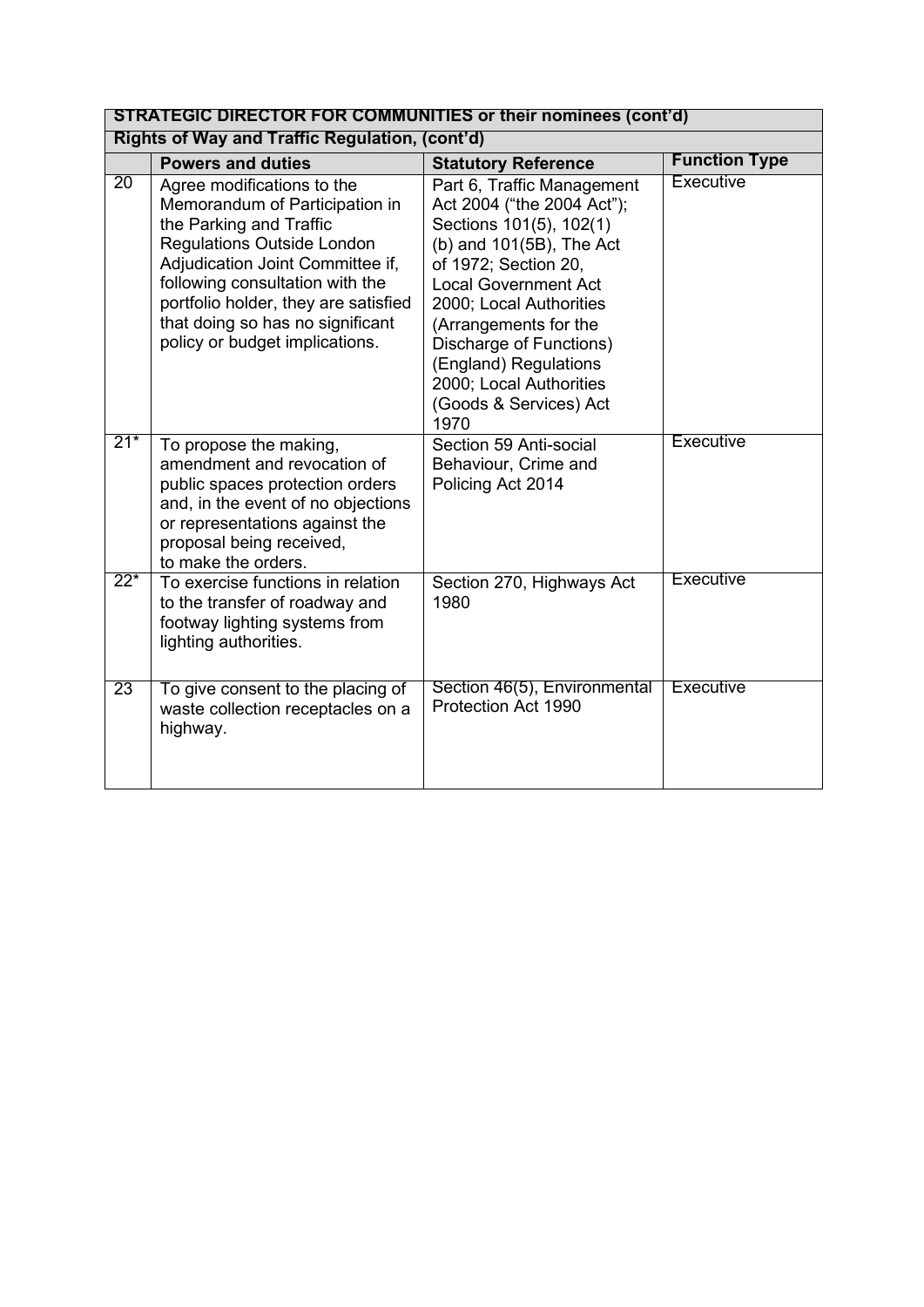#### **Planning and Environment**

| <b>Powers and duties</b> | <b>Statutory Reference</b> | <b>Function Type</b> |
|--------------------------|----------------------------|----------------------|
|                          |                            |                      |

**General** – the delegated powers to grant planning permissions and/or determine planning applications include power to:

- i. impose any condition, limitation or other restriction on any permission, approval or consent given in the exercise of those functions and to determine any other terms to which any such permission, approval or consent is subject; and
- ii. do anything which is calculated to facilitate, or is conducive or incidental to, the exercise of those functions;

**and are subject to the proviso** that an application for planning permission shall be referred to the regulatory committee for determination if the strategic director for communities or their nominee considers that any of the following circumstances apply:

- i. the application is a departure from the development plan which would require referral to the Secretary of State before being granted:
- ii. the application constitutes a major development as defined in Article 2 of the Town and Country Planning (Development Management Procedure) (England) Order 2015 and is accompanied by an environmental statement;
- iii. the application is subject to four or more written objections on material planning grounds received during the statutory consultation period (in the case of a petition each signature shall count as one objection):
- iv. the application is subject to an objection from a statutory consultee identified in Schedule 4 of the Town and Country Planning (Development Management Procedure) (England) Order 2015;
- v. the application is one which should be refused;
- vi. the strategic director for communities' responsibilities include any aspect of the management of the land or buildings to which the application relates;
- vii. the application is required to be referred because notice of an interest has been given by a county councillor or by a relevant officer in accordance with the council's Planning Code of Practice;
- viii. the application is subject to a request that it be referred to the regulatory committee made by a county councillor within whose constituency the application site or part of it is situated.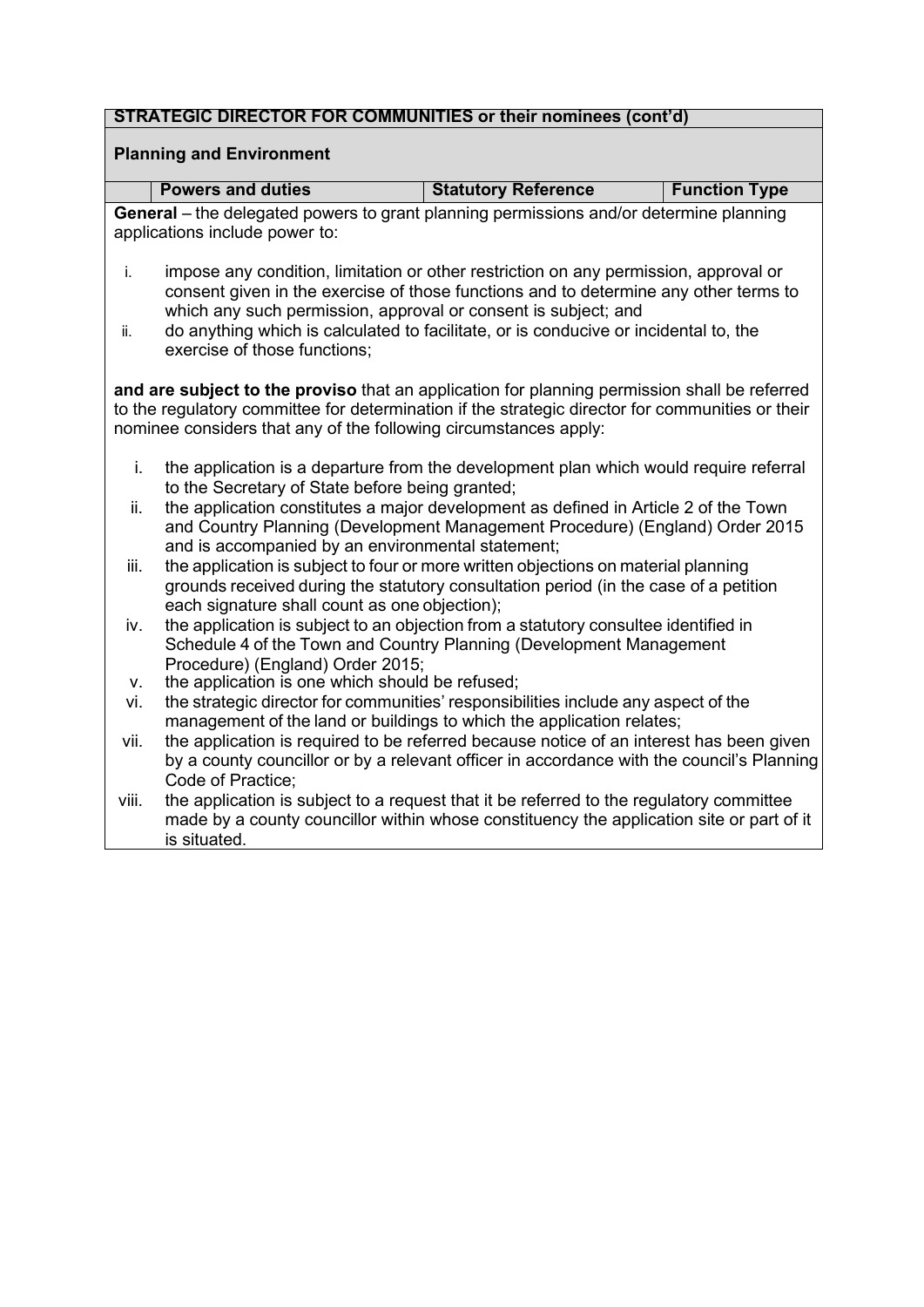| <b>STRATEGIC DIRECTOR FOR COMMUNITIES or their nominees (cont'd)</b> |                                                                                                                                                                                                                                                                 |                                                                                                                                                                                                                                                                                                                                                                                                                                                                                           |                      |
|----------------------------------------------------------------------|-----------------------------------------------------------------------------------------------------------------------------------------------------------------------------------------------------------------------------------------------------------------|-------------------------------------------------------------------------------------------------------------------------------------------------------------------------------------------------------------------------------------------------------------------------------------------------------------------------------------------------------------------------------------------------------------------------------------------------------------------------------------------|----------------------|
|                                                                      | <b>Planning and Environment (cont'd)</b>                                                                                                                                                                                                                        |                                                                                                                                                                                                                                                                                                                                                                                                                                                                                           |                      |
|                                                                      | <b>Powers and duties</b>                                                                                                                                                                                                                                        | <b>Statutory Reference</b>                                                                                                                                                                                                                                                                                                                                                                                                                                                                | <b>Function Type</b> |
| $1^*$                                                                | Power to determine applications<br>for planning permission or<br>permission in principle made by a<br>local authority, alone or jointly<br>with another person.                                                                                                 | Section 316 of the Town &<br><b>Country Planning Act 1990</b><br>and the Town & Country<br><b>Planning General</b><br>Regulations 1992 (SI<br>1992/1492).                                                                                                                                                                                                                                                                                                                                 | Non-executive        |
| $\overline{2}$                                                       | To respond to consultations from<br>district councils under the listed<br>provisions.                                                                                                                                                                           | Article 10, Town & Country<br><b>Planning (General</b><br>Development Procedure) Order<br>1995;<br>Paragraph 7 of Schedule 1,<br>Town & Country Planning<br>Act 1990                                                                                                                                                                                                                                                                                                                      | Executive            |
| $\overline{3}$                                                       | Power to determine application<br>for planning permission or<br>permission in principle.                                                                                                                                                                        | Sections $70(1)(a)$ and (b)<br>and 72 of the Town &<br><b>Country Planning Act 1990</b><br>(c8)                                                                                                                                                                                                                                                                                                                                                                                           | Non-executive        |
| $\overline{4}$                                                       | Power to determine application<br>for planning<br>permission to develop land<br>without compliance with conditions<br>previously attached.                                                                                                                      | Section 73 of the Town &<br>Country Planning Act 1990                                                                                                                                                                                                                                                                                                                                                                                                                                     | Non-executive        |
| 5                                                                    | Power to grant planning<br>permission for development<br>already carried out.                                                                                                                                                                                   | Section 73A of the<br>Town & Country<br>Planning Act 1990                                                                                                                                                                                                                                                                                                                                                                                                                                 | Non-executive        |
| 6                                                                    | Power to decline to determine<br>applications for planning<br>permission or permission in<br>principle.                                                                                                                                                         | Section 70A of the<br>Town & Country<br>Planning Act 1990                                                                                                                                                                                                                                                                                                                                                                                                                                 | Non-executive        |
| $\overline{7}$                                                       | To administer applications under<br>any planning legislation and to<br>take any steps (including any<br>steps and decisions in relation to<br>environmental impact<br>assessment) preparatory or<br>incidental to the determination of<br>any such application. | Part III, Town & Country<br>Planning Act 1990;<br>Town & Country Planning<br>(General Development<br>Procedure) Order 1995;<br>Town & Country Planning<br>(Environmental Impact<br>Assessment) (England &<br>Wales) Regulations 1999;<br>Town & Country Planning<br>General Regulations 1992;<br>Town & Country Planning<br>(Applications) Regulations<br>1988; Town & Country<br><b>Planning (General Permitted</b><br>Development)<br>Order 1995 and any<br>other relevant<br>enactment | Non-executive        |
| $\overline{8}$                                                       | Responsibility for the<br>administration of the council's<br>powers relating to the<br>management and disposal of<br>waste.                                                                                                                                     | Sections 45 to 63A,<br>Environmental<br>Protection Act 1990;<br>Section 32, Waste Emissions<br>Act 2003                                                                                                                                                                                                                                                                                                                                                                                   | Executive            |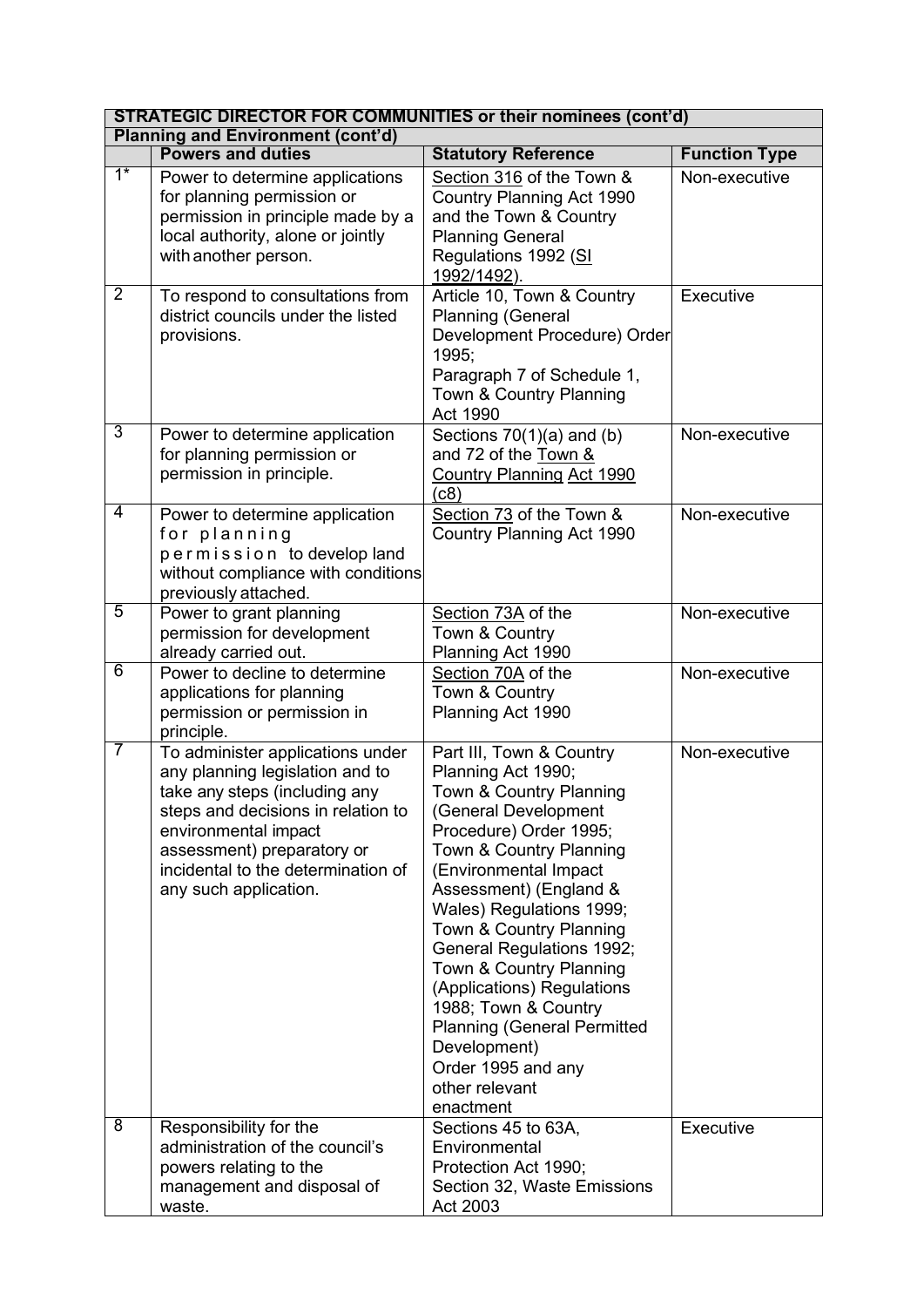| <b>STRATEGIC DIRECTOR FOR COMMUNITIES or their nominees (cont'd)</b> |                                                                                                                                                                                                                                                                                                          |                                                                                                                                                                                                                                                                  |                                                                      |
|----------------------------------------------------------------------|----------------------------------------------------------------------------------------------------------------------------------------------------------------------------------------------------------------------------------------------------------------------------------------------------------|------------------------------------------------------------------------------------------------------------------------------------------------------------------------------------------------------------------------------------------------------------------|----------------------------------------------------------------------|
|                                                                      | <b>Planning and Environment (cont'd)</b>                                                                                                                                                                                                                                                                 |                                                                                                                                                                                                                                                                  |                                                                      |
|                                                                      | <b>Powers and duties</b>                                                                                                                                                                                                                                                                                 | <b>Statutory Reference</b>                                                                                                                                                                                                                                       | <b>Function Type</b>                                                 |
| 9                                                                    | Power to make determinations,<br>give approvals and<br>agree certain other matters<br>relating to the exercise of<br>permitted development rights.                                                                                                                                                       | Parts 6, 7, 11, 17, 19, 20,<br>21 to 24, 26, 30 and 31 of<br>Schedule 2 to the Town<br>and Country Planning<br>(General<br><b>Permitted Development)</b><br>Order 1995 (S.I.<br>1995/418).                                                                       | Non-executive                                                        |
| $\overline{10}$                                                      | Duties relating to the making of<br>determinations of planning<br>applications.                                                                                                                                                                                                                          | Sections 69, 76 and 92 of<br>the Town & Country<br>Planning Act 1990 and<br>Articles 8, 10 to 13, 15<br>to 22 and 25 and 26 of the<br>Town & Country Planning<br>(General Development<br>Procedure) Order<br>1995 (SI1995/419) and<br>directions made thereunder | Non-executive                                                        |
| 11                                                                   | Power to determine applications<br>for hazardous substances<br>consent, and related powers.                                                                                                                                                                                                              | Sections $9(1)$ and 10 of<br>the Planning (Hazardous<br>Substances) Act 1990.                                                                                                                                                                                    |                                                                      |
| $\overline{12}$                                                      | Duty to determine conditions to<br>which old mining permissions,<br>relevant planning permissions<br>relating to dormant sites or<br>active Phase I or II sites, or<br>mineral permissions relating to<br>mining sites, as the case may<br>be, are to be subject.                                        | Paragraph 2(6)(a) of<br>Schedule 2 to the<br><b>Planning &amp; Compensation</b><br>Act 1991 (c 34);<br>Paragraph 9(6) of<br>Schedule 13 to the<br>Environment Act 1995 (c<br>25); and Paragraph 6(5) of<br>the Schedule 14 to that<br>Act                        | Non-executive                                                        |
| 13                                                                   | To exercise or authorise any<br>person to exercise any powers to<br>enter land or premises, to require<br>the provision of any information<br>and to carry out any inspection,<br>survey, sampling, testing,<br>recording or other<br>investigation in connection with<br>any of their responsibilities. | Highways Act 1980;<br>Town & Country<br>Planning Act 1990;<br><b>New Roads &amp; Street</b><br><b>Works Act 1990;</b><br>Countryside & Rights of<br>Way Act 2000 and any<br>other enactment<br>conferring relevant powers                                        | <b>Executive or Non-</b><br>executive<br>depending on the<br>context |
| $\overline{14}$                                                      | Together with the strategic<br>director for resources to authorise<br>the trading of landfill allowances<br>pursuant to the Landfill Allowance<br>Trading Scheme.                                                                                                                                        |                                                                                                                                                                                                                                                                  |                                                                      |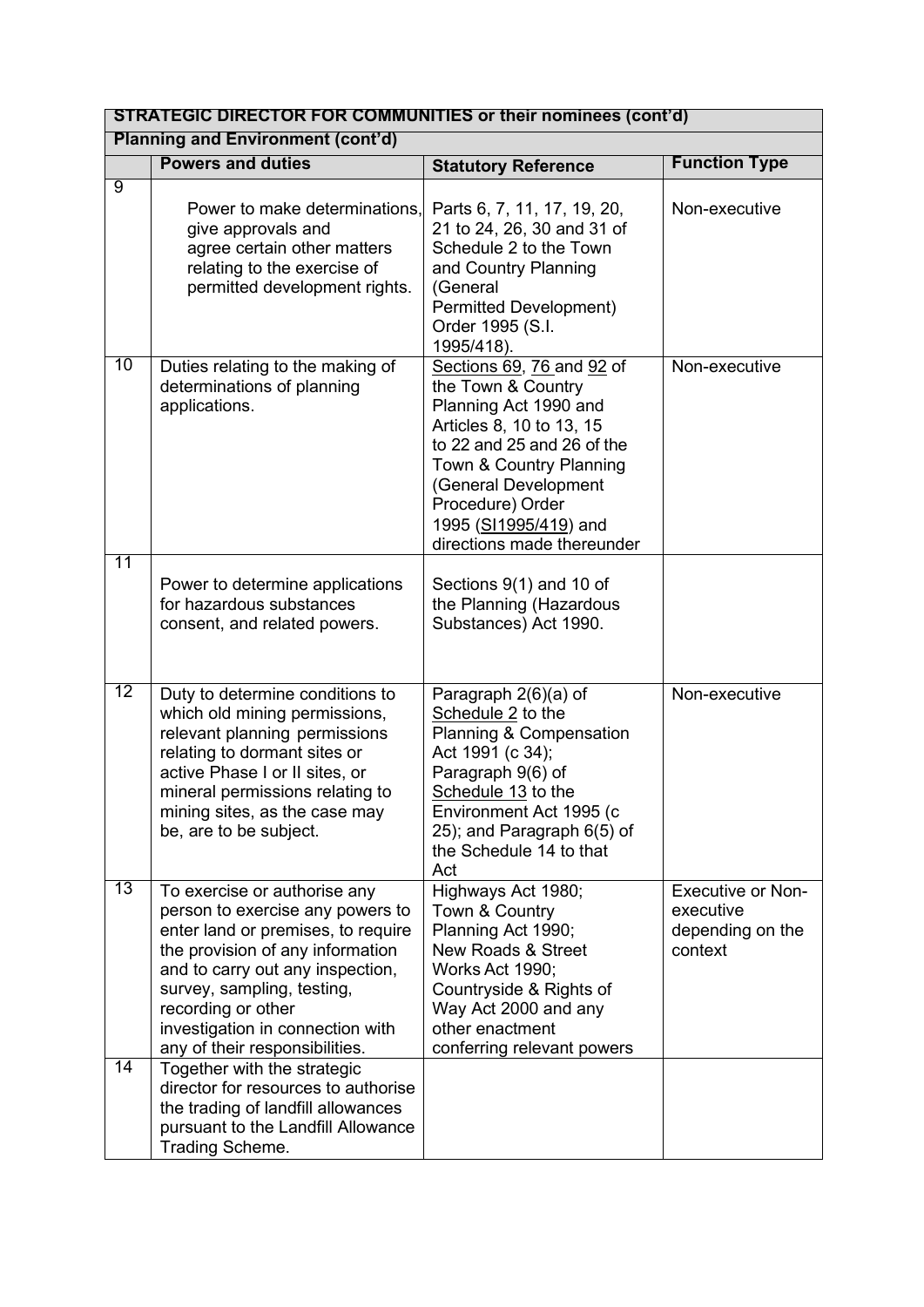| 15 | In consultation with the relevant<br>Portfolio Holder, to determine and   Country Planning Act<br>publish local requirements as to<br>the particulars and evidence<br>accompanying planning | Section $62(3)$ , Town &<br>1990: | 24 |
|----|---------------------------------------------------------------------------------------------------------------------------------------------------------------------------------------------|-----------------------------------|----|
|    | applications.                                                                                                                                                                               |                                   |    |